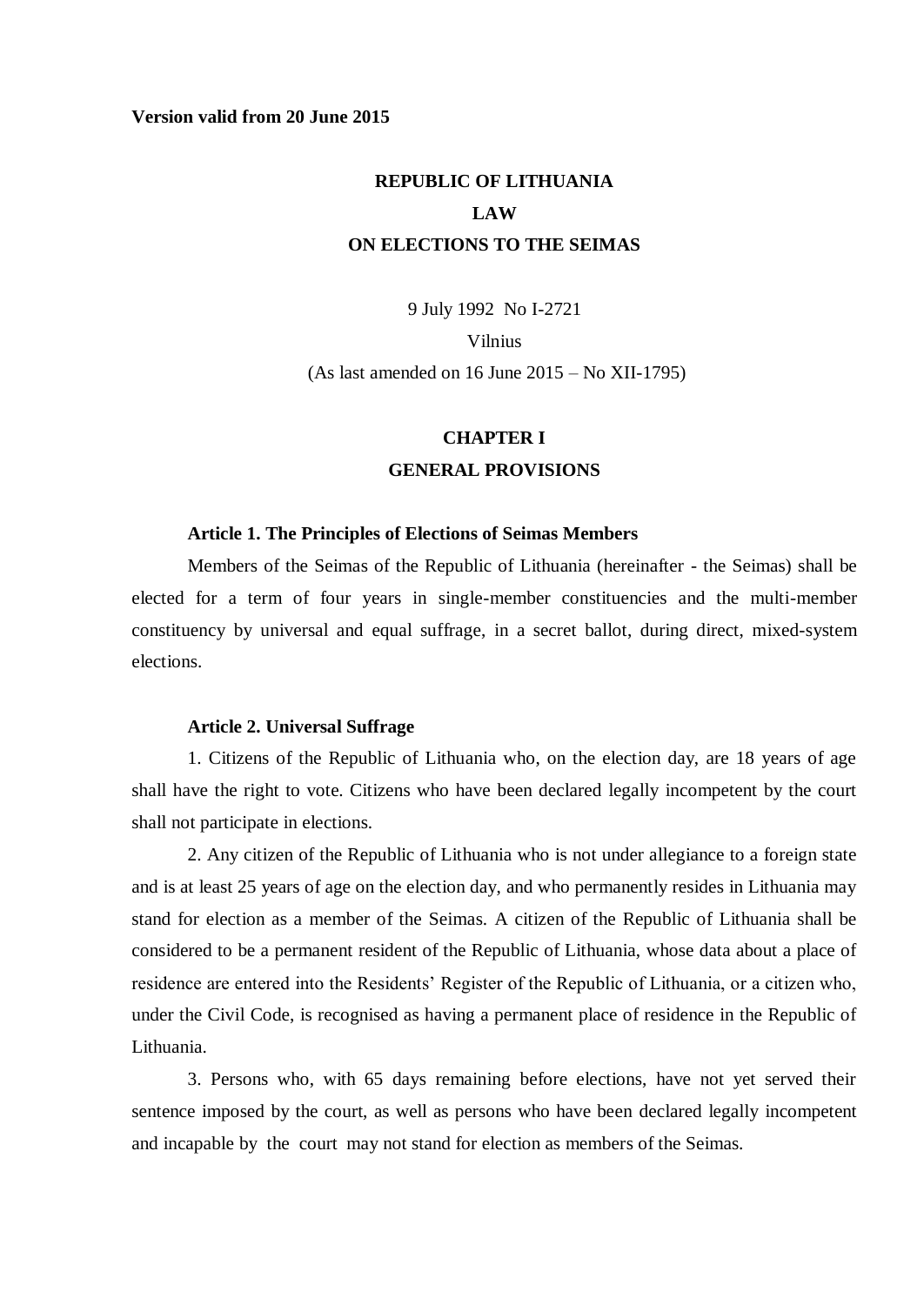4. Judges during their term of office, persons who on the election day are in the active or alternative military service, also servicemen of professional military service who, with 65 days remaining before elections, have not retired from the service, or officials of statutory institutions and establishments, or persons, who may not participate in activities of political parties according to special laws or statutes, may not stand for election as members of the Seimas.

5. A person who has been removed from office or his mandate of Seimas member has been revoked by the Seimas in accordance with impeachment proceedings may not be elected Seimas member, provided that less than four years have elapsed from the entry into force of the decision to remove from office or to revoke the mandate of Seimas member.

6. Other direct or indirect abridgements of suffrage of the citizens of the Republic of Lithuania on the grounds of their origin, political convictions, social or property status, nationality, sex, education, language, religion, or the type or character of their occupation shall be prohibited.

#### **Article 3. Equal Suffrage**

Every citizen of the Republic of Lithuania who has the right to vote shall have one vote in a single-member constituency and one vote in the multi-member constituency, and these votes shall have the same value as the votes of any other citizen who has the right to vote. Every voter shall have an equal right to express his opinion about the candidates who are on the list of candidates for which he votes in the multi-member constituency, and this opinion shall have the same value as the opinion of any other voter who has voted for this list.

## **Article 4. Direct Elections**

There shall be no voting by proxy in the elections of the Seimas members.

#### **Article 5. Secret Ballot**

1. Voters shall vote in person and by secret ballot. It shall be prohibited for a person to vote instead of another person or to vote by proxy. A voter who because of his physical disability cannot cast a ballot himself, may vote with the assistance of another person whom he trusts as laid down in Paragraph 6 of Article 66 of this Law. If the secret of another person's voting has come to the knowledge of anyone, it shall be prohibited to disclose it.

2. It shall be prohibited to control the will of the voters during the elections. It shall be prohibited during the polls to influence the will of an elector to vote for or against any candidate or a list of candidates. A voter must have adequate conditions to mark his ballot in privacy and

2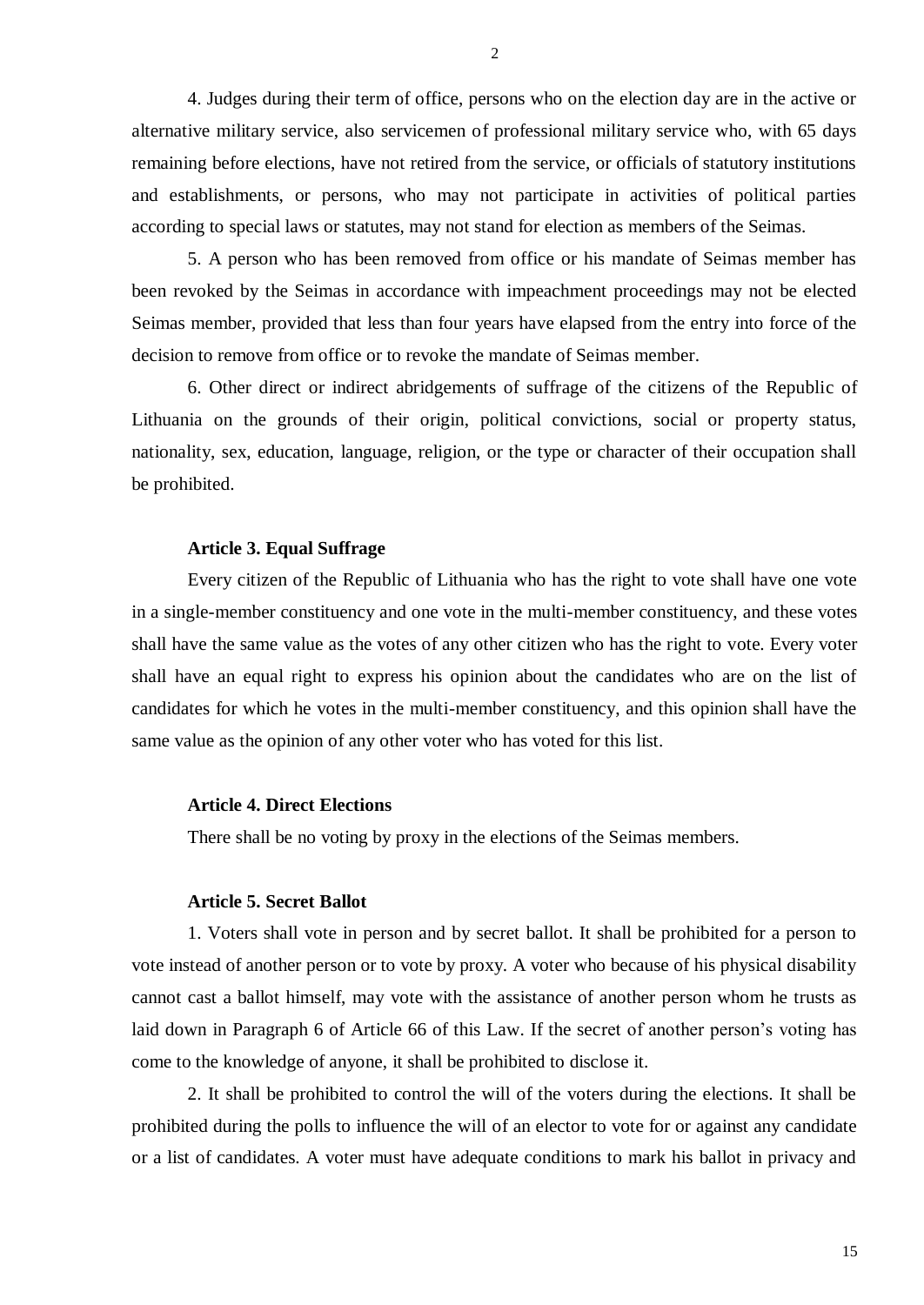without interference. It shall be prohibited to handle the ballot in such a way that the secret of voting might be disclosed.

# **Article 5<sup>1</sup> . Prohibition to Bribe Voters and Persons Eligible to Vote**

1. During the political campaign of elections to the Seimas, i.e. from announcement of the date of elections to the Seimas until the end of the period of election campaign as set out by this Law, as well as on the election day it shall be prohibited to directly or indirectly buy votes, to induce by offering gifts or other rewards a voter or a person eligible to vote to attend or not to attend elections and (or) to vote for or against one or another person to be nominated, a candidate or a list of candidates, as well as to promise to reward the voters for voting after the elections, by having a purpose to affect the will of voters regarding particular political parties or candidates, or persons to be nominated, and thus hinder citizens from implementing their right to vote.

2. Production or distribution free of charge of printed matter (a programme, biography of a political party or candidate, or a person to be nominated, or other leaflets, calendars, postcards, stickers of information character) and pins intended for propagating a political party or candidate, or a person to be nominated shall not be considered as bribery of voters.

3. Electoral committees shall, in the manner prescribed by the Central Electoral Commission, examine and evaluate the facts of bribery of voters or persons eligible to vote. The Central Electoral Commission shall announce the established facts of bribery on its website together with a pledge of the candidate who has violated this Article to adhere to the prohibition to bribe voters and persons eligible to vote. After the recognition of the facts of bribery of voters and persons entitled to vote as a grave violation of this Law, the consequences defined in this Law and other laws shall arise.

## **Article 6. Announcement of the Date of Elections to the Seimas**

1. Regular elections to the Seimas shall be announced by the President of the Republic, and early elections to the Seimas may be announced by the Seimas or the President of the Republic.

2. Regular elections to the Seimas shall be held on the second Sunday of October, in the year of the expiration of the powers of the Seimas members. The said elections shall be announced by the President of Republic not later than six months prior to the expiration of the powers of the Seimas members. If, with four months remaining before the expiration of the powers of the Seimas members, the President of the Republic has not yet announced the date of regular elections to the Seimas, the Central Electoral Commission shall hold regular elections to the Seimas on the aforementioned date.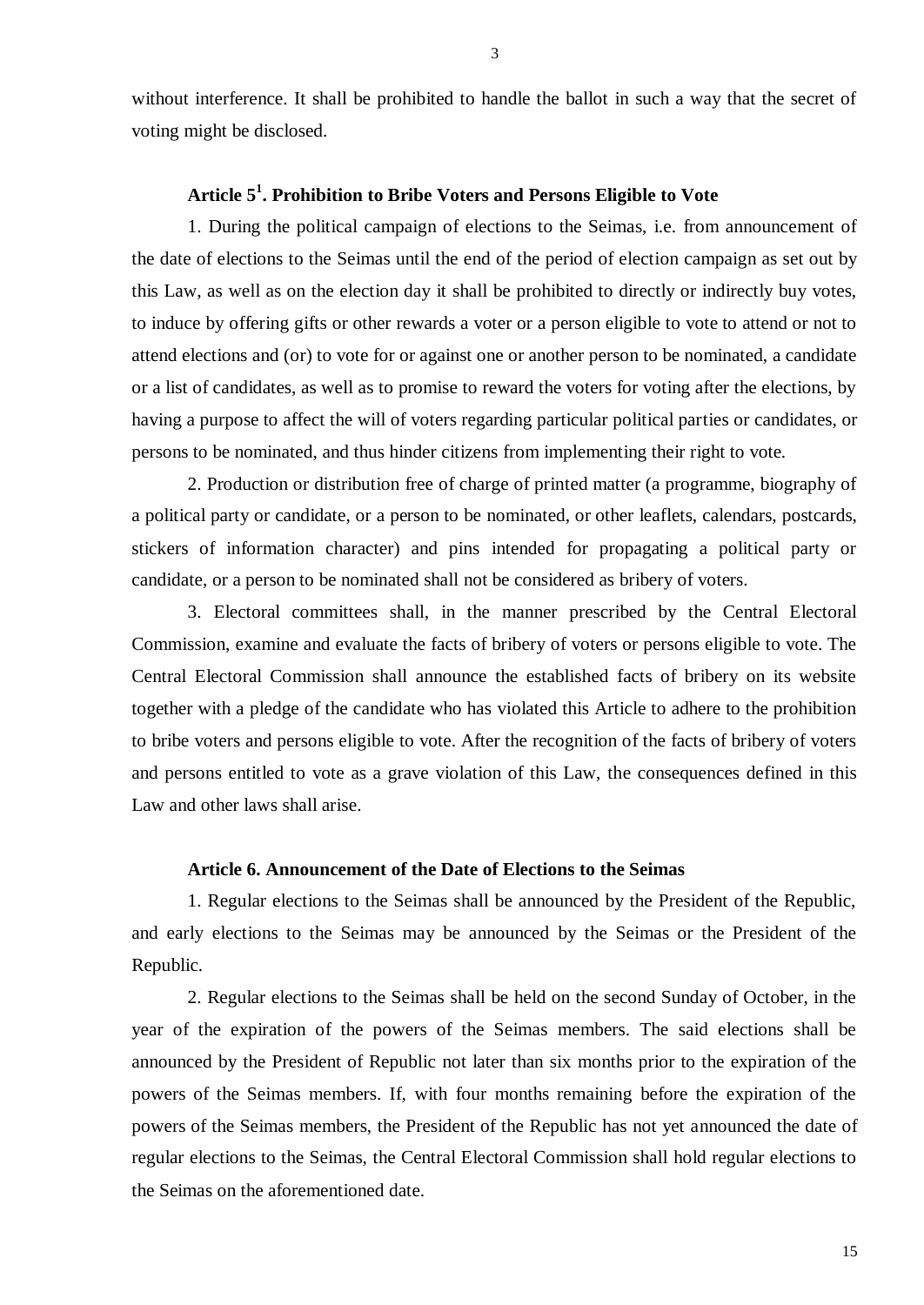3. If regular elections to the Seimas must be held in time of war, the Seimas or the President of the Republic shall take a decision to prolong the powers of the Seimas. In this event, elections must be called not later than within three months after the end of war.

4. Early elections to the Seimas may be held by the decision of the Seimas adopted by at least three-fifths majority vote of all the Seimas members, or announced by the President of the Republic in the cases referred to in Paragraph 2 of Article 58 of the Constitution. The elections to the new Seimas must be held within three months from the adoption of the decision on the early elections. The election day to the new Seimas shall be indicated in the decree of the President of the Republic on the regular elections to the Seimas, and in the resolution of the Seimas or decree of the President of the Republic on the early elections to the Seimas. Regular elections to the Seimas, which follow early elections to the Seimas, shall be held on the date referred to in paragraph 2 of this Article.

5. The day when ballots are cast in the multi-member constituency and in the first election round in one-member constituencies shall be considered as an election day to a new Seimas. The day of the run-off voting shall be also considered an election day. Voting by post and in other ways provided for in this Law shall be carried out before an election day or shall be completed on an election day as laid down by this Law. The time limit which starts on the election day and may become effective only after the election results have been announced shall start from the day of announcement of the final election results.

## **Version valid from 1 September 2015:**

5. The day when ballots are cast in the multi-member constituency and in the first election round in one-member constituencies shall be considered as an election day to a new Seimas. The day of the run-off voting shall also be considered an election day. Voting by post and in other ways provided for in this Law shall be carried out before an election day or shall be completed on an election day as laid down by this Law. The time limit which starts on the election day and may become effective only after the election results have been announced shall start from the day of proclamation of the final election results.

6. The date of by-election or rerun elections in a one-member constituency shall be announced by the Central Electoral Commission in the cases set out by this Law within 15 days after the day when the grounds for holding of such elections occur, unless otherwise provided for by this Law.

#### **Article 7. Openness of Preparation and Holding of Elections**

1. Public notice about a forthcoming meeting of the electoral committee shall be put on the notice board placed in the premises where the electoral committee has its offices, and the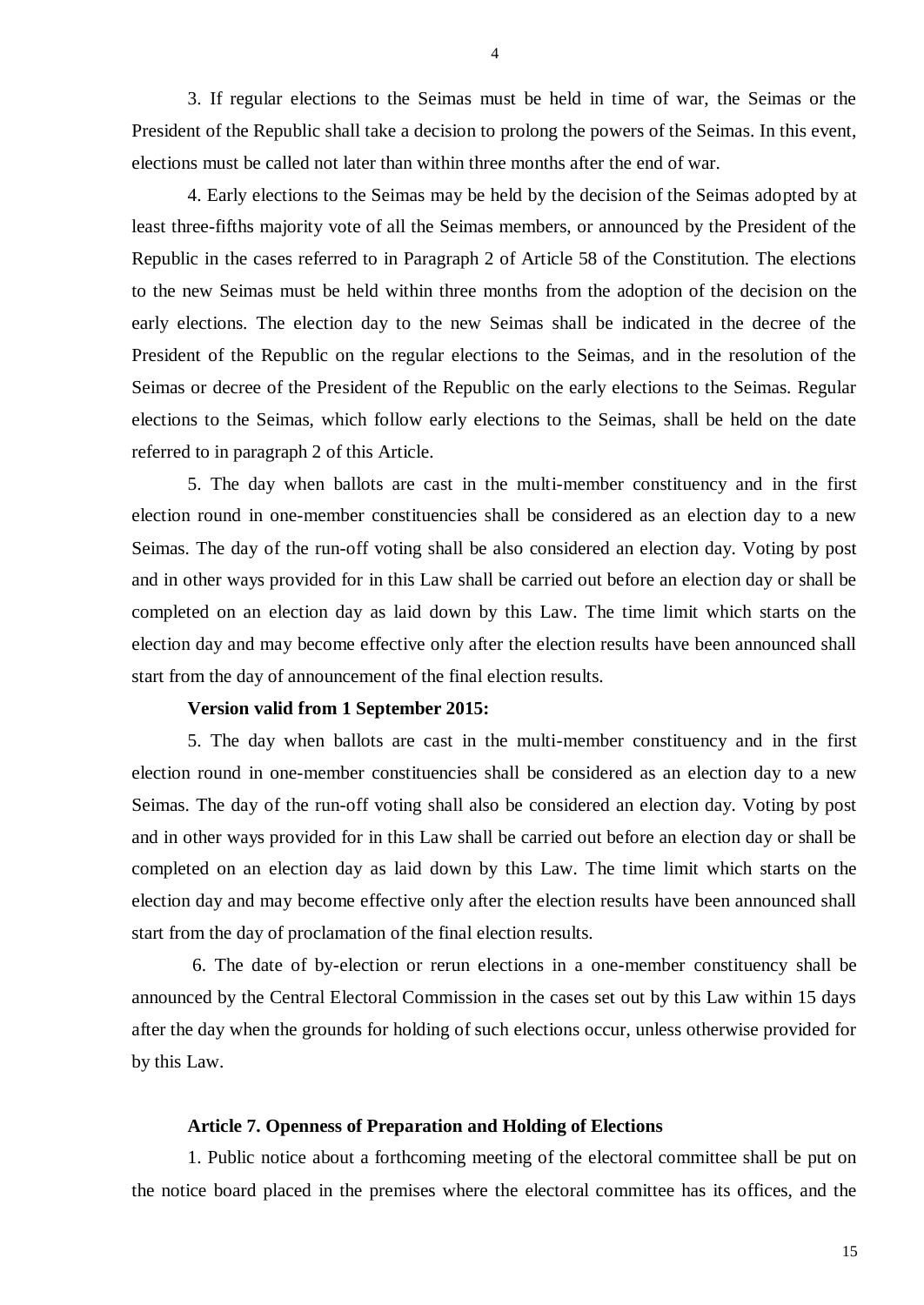members of this electoral committee shall be personally notified about the forthcoming meeting at least 24 hours before the start of the meeting.

2. Meetings and voting of electoral committees shall be open and may be observed by representatives and observers of political parties (hereinafter - parties), candidates for Seimas member upon presenting certificates of the established form or credentials with the seal of the organisations which have authorised them; representatives of the mass media, upon presenting their authority or service cards. A candidate for Seimas member may participate in the meeting of an electoral committee if: a decision concerning his personal activities or circumstances directly related to his person is being adopted or if he has been invited to participate in the meeting by the chairman of the electoral committee.

3. Persons present in the conference room may, from their seats, record, write down in shorthand or take down everything that is said at the meeting, photograph, film or make video recordings. Taking photographs, filming, and video recording which requires walking about the hall or using special lighting equipment, as well as live radio or television broadcasting of meetings shall be subject to the permission of the electoral committee chairman.

4. Electoral committees may not hold closed meetings. The Central Electoral Commission may prohibit anyone from entering the workroom of the service staff of electoral committees, document safe-keeping premises if it is necessary to guarantee undisturbed working conditions of the staff and to protect election documents.

5. If there are reasons to believe that during a meeting a threat to the security of an electoral committee or its participants may arise, the chairman of the committee may instruct the police to check the documents and belongings of the persons entering the conference room or carry out their personal search.

6. The electoral committee may remove from the meeting hall persons who interfere with the work of the committee.

### **Article 8. Expenditure Related to the Preparation and Conduct of Elections**

Expenditure related to the preparation and conduct of elections shall be covered from the state and municipal budgets. The expenditure of electoral committees related to the organisation and conduct of elections and the work of the members of electoral committees and the service staff shall be covered from the state budget. Maintenance of the office space of constituency electoral committees and polling district committees, expenditure of purchasing and keeping of the equipment of polling stations shall be covered from municipal budgets. Transportation of voters to polling districts for voting, where such transportation is organised in accordance with the procedure laid down by the Central Electoral Commission, shall be covered from the state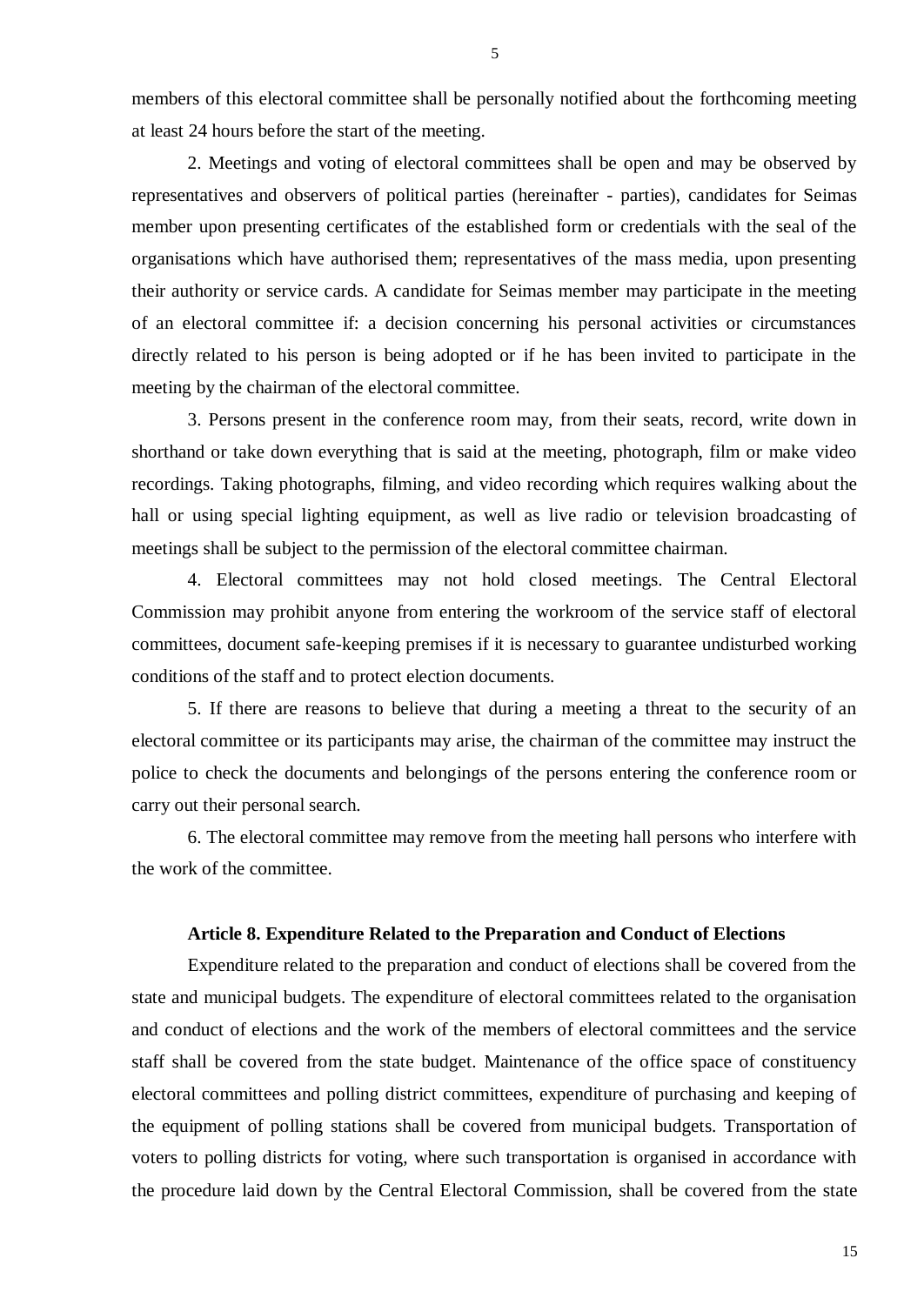and municipal budgets. If the municipality fails to provide suitable premises and supplies for the office of the polling district and the polling station, by the decision of the Central Electoral Commission, state funds shall be used for this purpose. In such a case, the actual expenses for the polling station and its supplies shall be recovered without suit by the Central Electoral Commission from the municipality.

# **CHAPTER II CONSTITUENCIES AND POLLING DISTRICTS**

#### **Article 9. Formation of Constituencies**

1. For the organisation and conduct of elections, the territory of the Republic of Lithuania shall be divided into 71 single-member constituencies, taking into consideration the number of inhabitants in the constituency, the division of the territory of the Republic of Lithuania into single-member constituencies during previous elections to the Seimas, and the administrative-territorial division of the Republic of Lithuania. A constituency shall be formed from polling districts which have common boundaries. The number of voters in constituencies must be from 0.8 to 1.2 of the average number of voters in all single-member constituencies. The Central Electoral Commission, no later than 95 days before the election, shall establish, and no later than 90 days before the election, shall announce on its website the list of polling districts forming a constituency, the addresses and telephone numbers of their polling stations, the number of voters in the constituency, and the addresses and telephone numbers of constituency electoral committees.

2. One multi-member constituency shall also be formed where all citizens of the Republic of Lithuania eligible to vote shall cast their votes. 70 Seimas members shall be elected in this constituency according to the proportional system of elections.

#### **Article 10. Formation of Polling Districts**

1. With a view of making it more convenient for a voter to reach a polling station and with account of the number of voters, the territories of cities and regions shall be divided into polling districts.

2. The division of the territory of a town or region into polling districts, which shall be permanent during elections and referenda, shall be changed, where necessary, by the Central Electoral Commission on the recommendation of the mayor. The Central Electoral Commission shall publish a list of approved polling districts and changes made therein on its website*.*

3. No more than 5, 000 voters must reside within the territory of a polling district.

6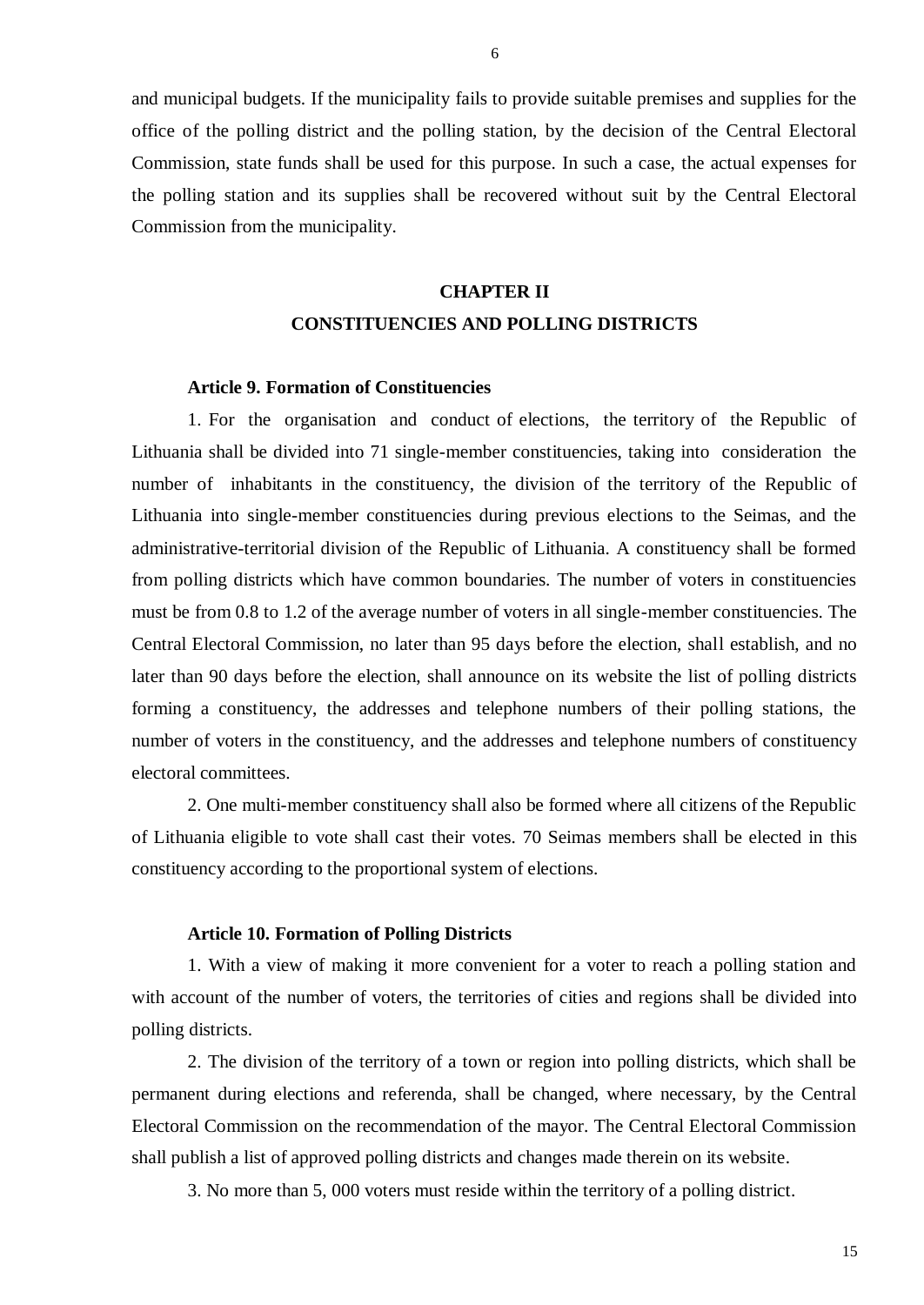4. The boundaries of a polling district and the address of the polling station shall be changed, where necessary, but no later than 100 days prior to the election. In his recommendation to approve the division of the territory of the municipality into polling districts, the mayor shall specify the proposed name of the polling district, the addresses belonging to the polling district, the number of voters in the district, the address and telephone number of the polling station. The recommendation on changes in the division of the municipality into polling districts shall specify the changes it is proposing. These changes must be submitted to the Central Electoral Commission at least 110 days prior to the election. In the event when it is impossible to hold polls at the polling stations established earlier, the Central Electoral Commission, on the recommendation of the constituency electoral committee, may change the address of the polling station within a shorter time limit than the one specified in this Article.

# **CHAPTER III ORGANISATION OF ELECTIONS**

### **Article 11. Electoral Committees**

1. Elections to the Seimas shall be organised and conducted by:

1) the Central Electoral Commission;

2) constituency electoral committees; and

3) polling district committees.

2. A citizen of the Republic of Lithuania may be nominated to the electoral committee provided he is eligible to stand in election as a member of the Seimas (without taking into consideration the minimum age limit set for a Seimas candidate, but who is not younger than 18 years of age on the election day), has higher education and has not been dismissed, in the course of the last three elections to the Seimas, the office to the President of the Republic, municipal councils or referenda, from the an electoral or referendum committee due to violations of the Law on Elections to the Seimas, the Law on Presidential Elections, the Law on Elections to Municipal Councils or the Law on the Referendum. The requirements to have higher education shall not apply to a member of a polling district committee as well as to a chairman of a polling district committee having the experience of impeccable work as a member or chairman of an electoral committee, and to a member or chairman of a constituency electoral committee having the experience of impeccable work as a member or chairman of a constituency electoral committee.

3. The same person cannot concurrently be: a member of the electoral committee and a candidate for Seimas member; a candidate for Seimas member and a representative for the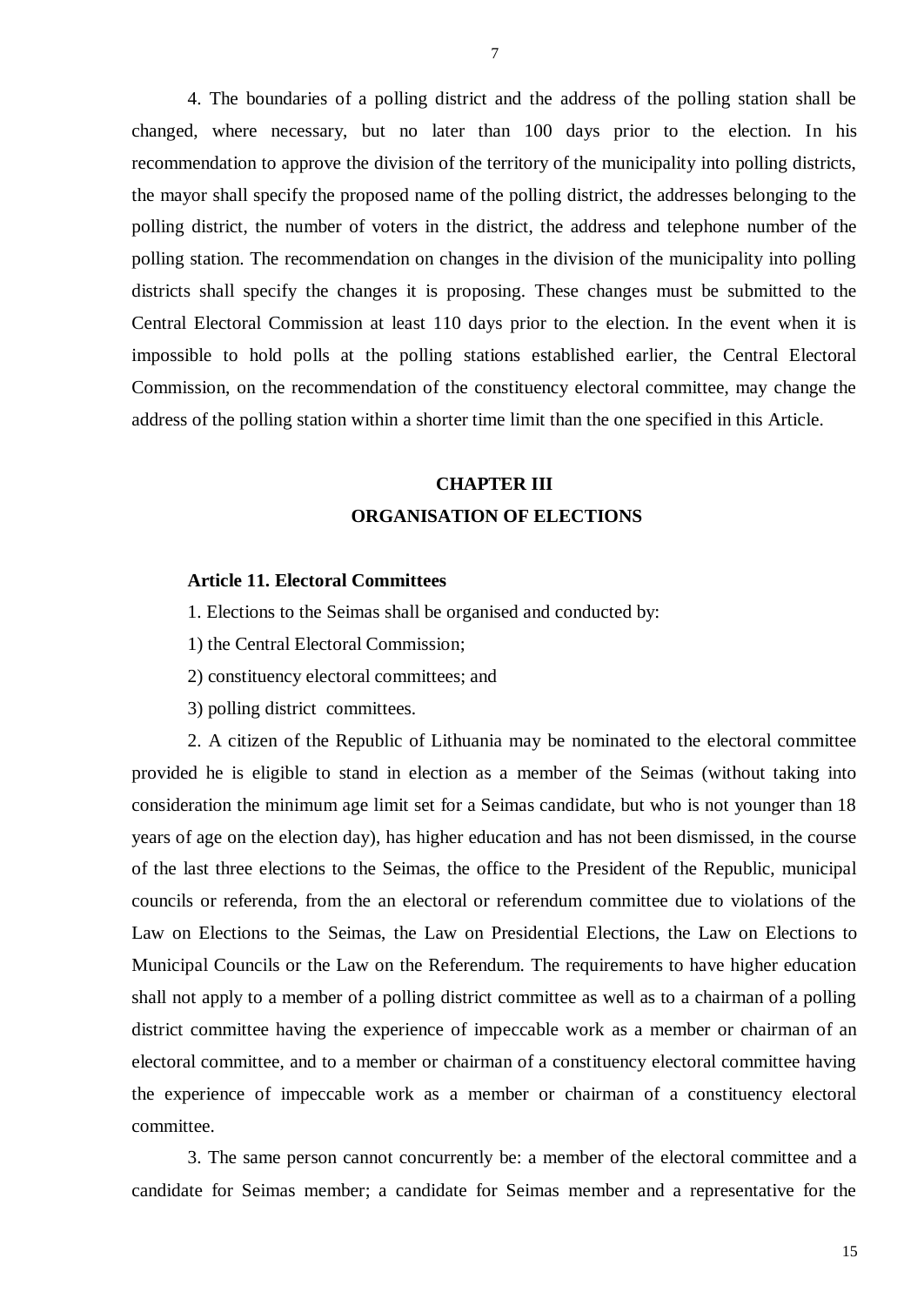election; a representative for the election and a member of the electoral committee; a candidate for Seimas member and an election observer; a member of the electoral committee and an election observer. If a member of the electoral committee seeks to stand in election as a member of the Seimas, at least ten days in advance of giving his consent to stand for election as a member of the Seimas or before he starts collecting the signatures, he must resign from the post of a member of the electoral committee. If a member of the electoral committee fails to do so he shall be dismissed from the electoral committee for the violation of this Law and shall be not registered as a candidate for Seimas member or his name shall be struck off the list of candidates.

### **Article 12. Repealed on 20 June 2002**

**Article 13. Repealed on 20 June 2002**

**Article 14. Repealed on 20 June 2002**

### **Article 15. Formation of Constituency Electoral Committees**

1. The Central Electoral Committee shall for the period of elections form constituency electoral committees no later than 74 days in advance of the elections.

2. Constituency electoral committees shall be composed of:

1) a person nominated by the Minister of Justice, having a university law degree, who resides or works in the territory of the municipality the whole or a part whereof has been designated to this constituency;

2) a person nominated by the Lithuanian Lawyers' Association, having a university law degree, who resides or works in the territory of the municipality the whole or a part whereof has been designated to this constituency;

3) a career public servant nominated by the mayor and employed in the administration of the municipality the whole or a part whereof has been designated to this constituency;

4) persons nominated by parties which have received the mandates of the Seimas members in the multi-member constituency.

3. The Minister of Justice, the Lithuanian Lawyers' Society and the mayor may nominate more candidates. If the territory of a constituency is made up of territories of several municipalities, the committee must include career public servants employed in the administration of all of these municipalities, nominated by the mayors of these municipalities.

4. Parties which have received the mandates of the Seimas members in the multi-member constituency according to the list (joint list) of candidates shall each have the right to nominate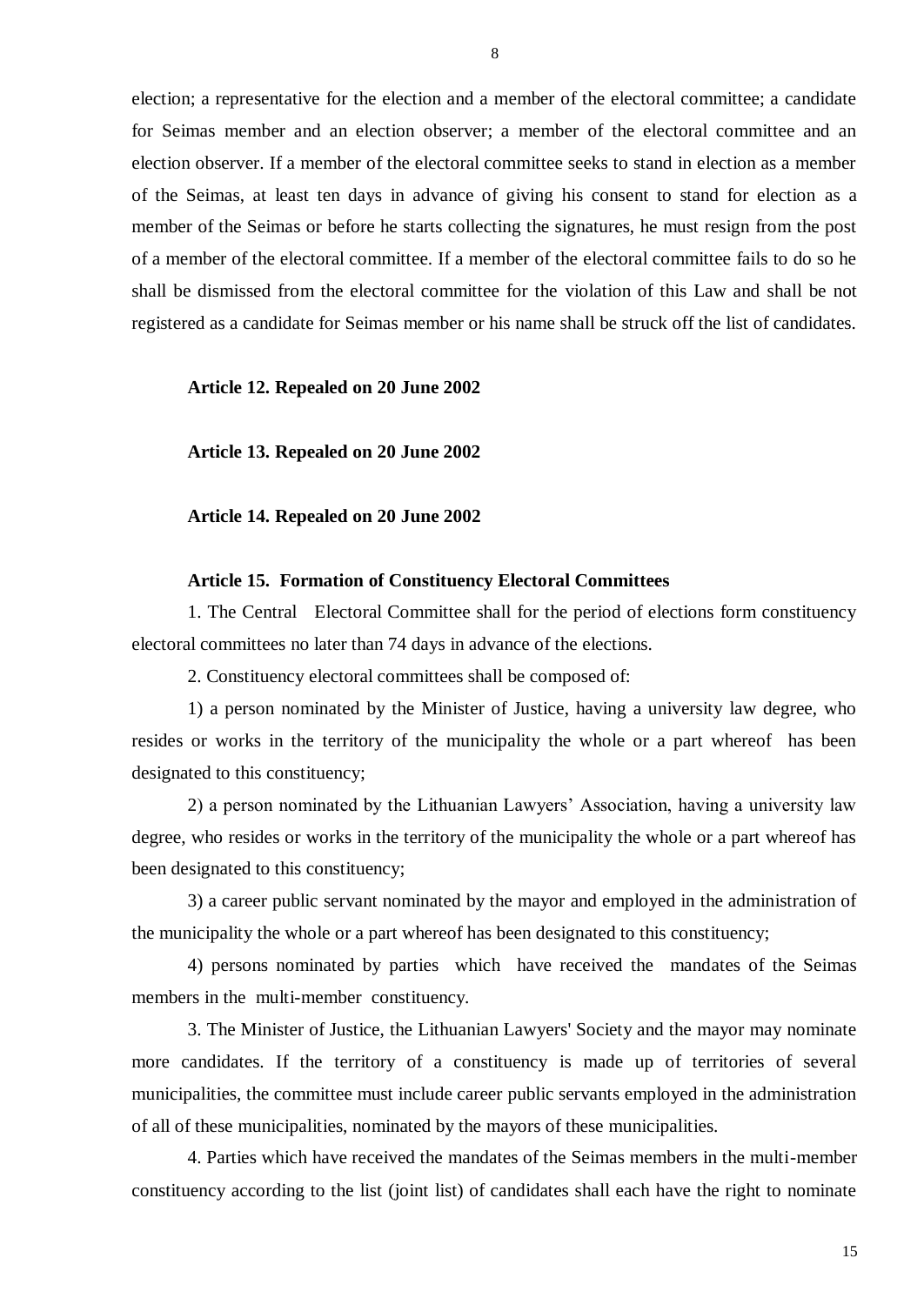one representative to constituency electoral committees from one list of candidates nominated in this constituency. If the representatives meet the requirements of this Law, the Central Electoral Commission may not turn down said candidacies. If candidates have not been nominated, the Central Electoral Commission may, instead of them, additionally appoint as members of the Committee persons nominated by the Minister of Justice, the Lithuanian Lawyers' Society or a mayor.

5. In all cases, no less than 3 committee members must be persons who have been appointed to constituency electoral committees from among the candidates nominated by the Minister of Justice, the Lithuanian Lawyers' Society or a mayor. If the number of such persons is less, additional members to the committee shall be appointed from among the candidates nominated by the Minister of Justice, the Lithuanian Lawyers' Society or a mayor.

6. If elections to the Seimas or elections of the President of the Republic, or elections to the European Parliament, or elections to municipal councils, or a referendum is concurrently held on the same day, the same polling district committees or referendum committees shall be formed. The Central Electoral Commission shall form a single – municipal election, constituency or referendum – committee in a separate electoral, referendum territory and shall define its functions in organising and conducting other elections or a referendum.

7. The Central Electoral Commission shall appoint a chairman of a constituency electoral committee from the members of the committee. A person having the experience of working as a chairman or member of the Central Electoral Commission or a constituency electoral committee or a municipal electoral commission, the experience of working as a chairman of polling district committee shall be appointed as chairman of a constituency electoral committee.

8. During its first meeting, the constituency electoral committee shall elect the deputy chairman and the secretary of the committee.

### **Article 16. Powers of the Constituency Electoral Committee**

The constituency electoral committee shall:

1) inform, in the manner established by the Central Electoral Commission, the voters who reside in the constituency about the boundaries of the polling districts, their offices, their working hours and polling stations;

2) supervise the implementation of this Law in the constituency;

3) form polling district committees;

4) without exceeding the constituency electoral committee's estimate approved by the Central Electoral Commission, approve the estimate of expenditure of polling district committees and control how these funds, provided for in the estimates, are used;

9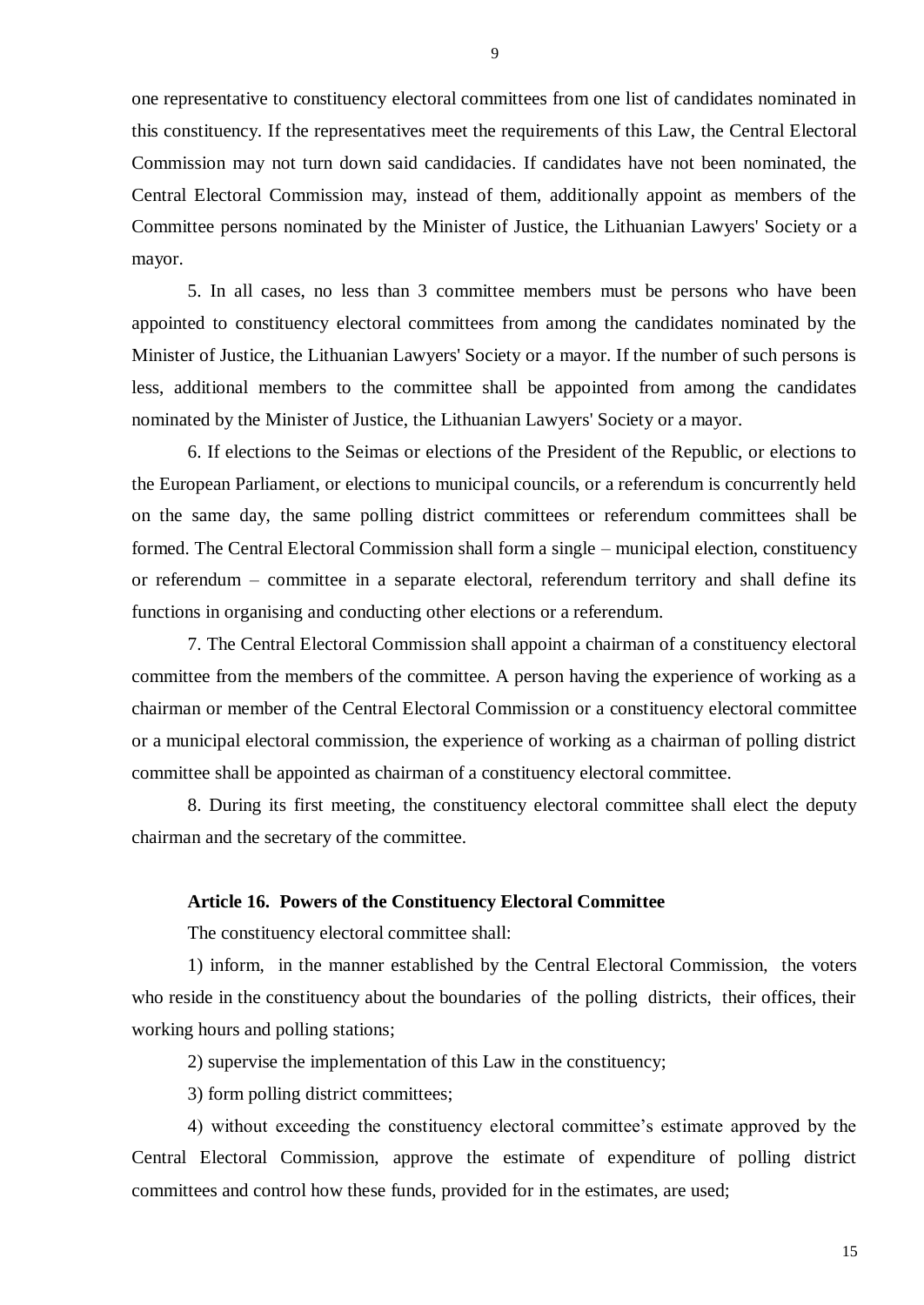5) register election observers and issue certificates to them;

6) monitor voting by post in the territory of the constituency

7) make up a list of healthcare (with the exception of outpatient health care institutions), social care and guardianship institutions, military units, arrest houses, remand prisons (detention facilities) and penal institutions situated in the territory of the constituency, and together with the head of the post office make arrangements to organise voting by post in those institutions as well as organise early voting;

8) draw up the vote counting record of the constituency;

9) monitor political advertising within a constituency during the election campaign and submit monitoring data to the Central Electoral Commission in a manner prescribed by it;

10) consider complaints against decisions and actions of the polling committees and adopt decisions, repeal decisions which contravene the requirements of laws and other legal acts;

11) exercise other powers provided for in this Law.

#### **Article 17. Formation of Polling District Committees**

1. No later than 65 days prior to the election, the constituency electoral committee shall determine the number of the members of each polling district committee that must be a multiple of the number of the parties (their coalitions) which have the right to nominate candidates to electoral committees. If the number of the nominated candidates is insufficient or if there is a vacancy in the committee, the mayor of the municipality in the territory whereof the polling district is formed may nominate the needed candidates.

2. An equal number of candidates to the polling district committee may be nominated by:

1) each party or a coalition of parties which received mandates of the Seimas members in the multi-member constituency during the last election. If a party received mandates of the Seimas members while in a coalition, the candidates may be nominated together with the parties in this coalition;

2) a party or a coalition of parties which during the last election to the council of the municipality to the territory whereof the polling district belongs received mandates of the municipal council members according to the list of the nominated candidates.

3. If a party may nominate candidates in accordance with the results of both the elections to the Seimas and municipal elections it shall nominate its candidates only according to the results of one of said elections, whichever it chooses. If one of the parties which took part in an election coalition fails to nominate candidates or refuses to nominate them, or if it chooses to nominate candidates according to the results of another election when the coalition was formed,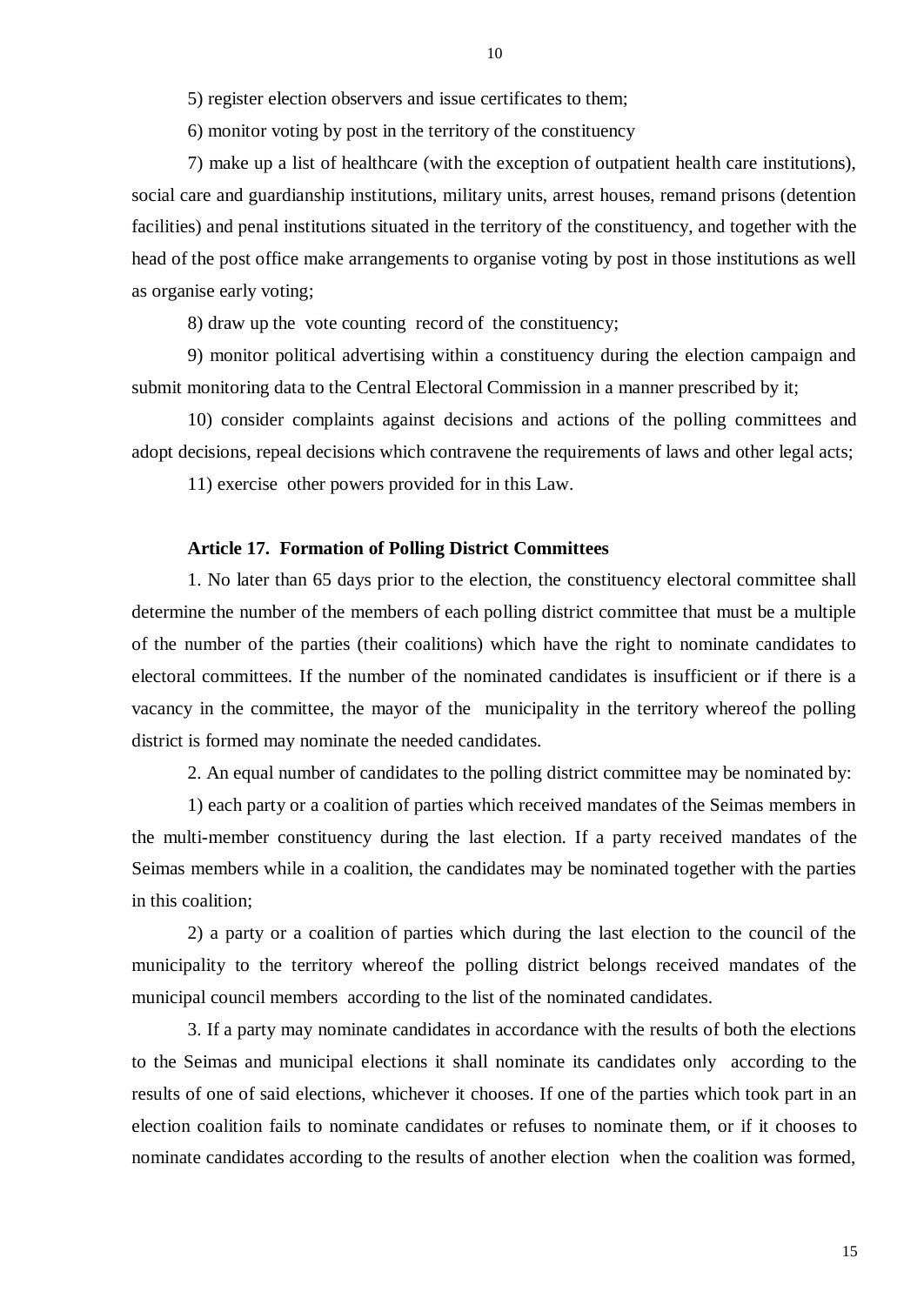the other parties in this coalition have the right to nominate candidates without the participation of said party.

4. A party shall submit its list of candidates for the members of polling district committees to the constituency polling district committee no later than 48 days prior to the election.

5. Polling district committees for the period of the election shall be formed by constituency electoral committees no later than 45 days before the elections. If the candidate nominated by the party meets the requirements of this Law the constituency electoral committee may not turn him down.

6. If no candidates have been nominated or the nominated candidates do not meet the requirements of this Law, or if they have been nominated after the expiration of the prescribed time limit, constituency electoral committees may reduce the number of members of the polling district committee established earlier or may ask the mayor to nominate the lacking number of candidates to the polling district committees. The candidates nominated by the mayor may not be party members or become party members until the expiration of the term of office of an electoral committee member. If during a meeting of a constituency electoral committee which appoints a member of the polling district committee nominated by the mayor no less than three members of the constituency electoral committee object to the appointment of the candidate, this candidate may not be appointed a member of the committee. A polling district committee must be made up of at least 5 members.

7. Chairmen of polling district committees shall be appointed from among the members of the committees by constituency electoral committees. A person having the experience of working as a chairman or member of an electoral committee or a person having higher education shall be appointed as chairman of a polling district committee.

8. During its first meeting the polling district committee shall elect the deputy chairman and the secretary of the committee.

### **Article 18. Powers of the Polling District Committee**

The polling district committee shall:

1) receive electoral rolls from the constituency electoral committee, provide conditions for voters, representatives of parties at the elections to familiarise themselves with said lists, hand or deliver in some other way poll cards to voters, inform the constituency electoral committee about inaccuracies noticed in the electoral roll of a polling district;

2) investigate complaints about the errors made in electoral rolls;

11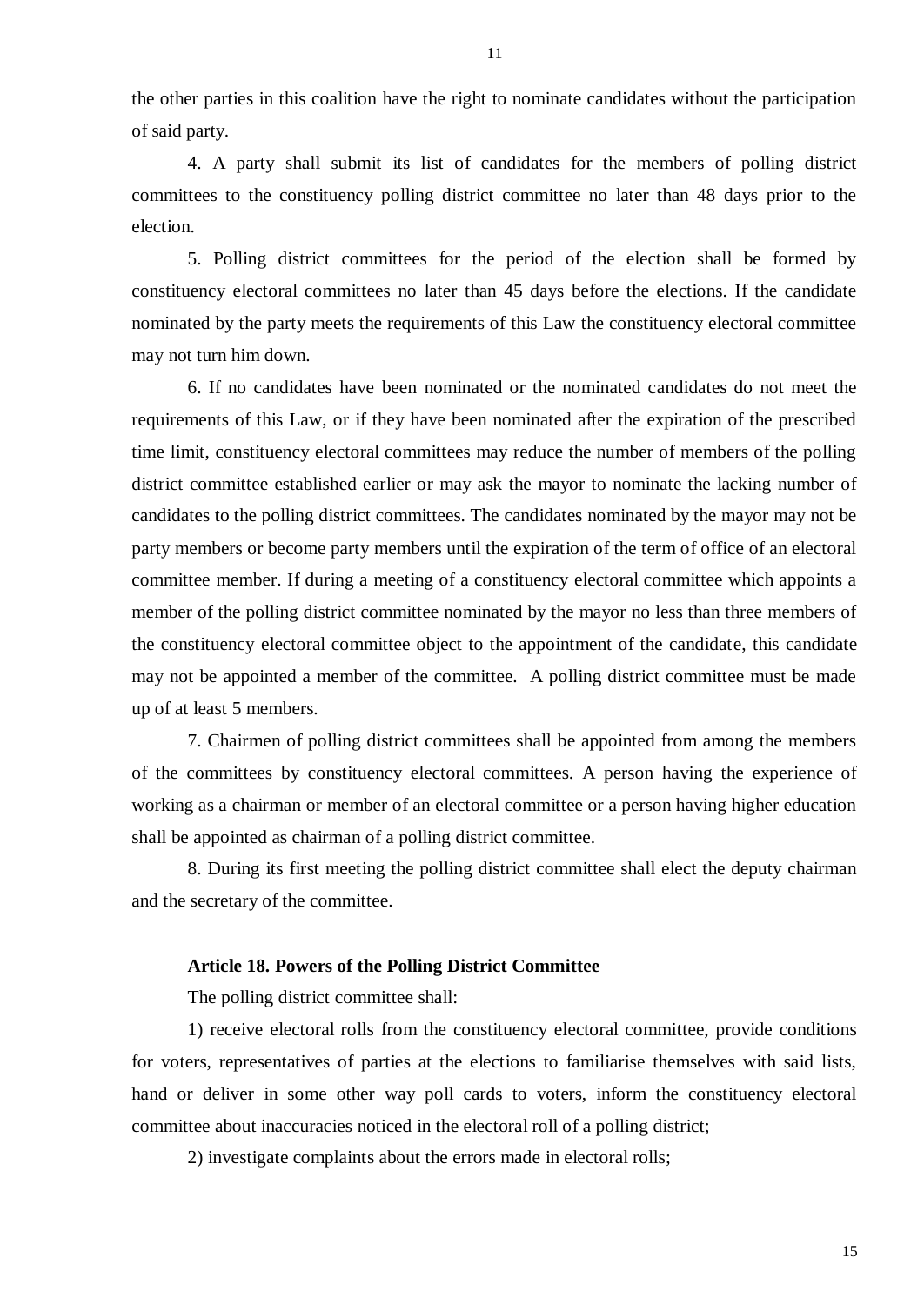3) in the manner prescribed by the Central Electoral Commission, monitor postal voting conducted in the territory of a polling district in order to create conditions for voting by post in all healthcare (except outpatient healthcare institutions), social care and guardianship institutions, military units, arrest houses, remand prisons (detention facilities) and penal institutions situated in the territory of the polling district, as well as organise voting at home;

4) together with a representative of the municipality administration make arrangements in accordance with the requirements set forth in this Law about a timely preparation of the polling station, voting booths and ballot boxes;

5) organise voting in the polling district on the election day;

6) count votes and draw up the vote counting record of the polling district and transmit the data of this counting record via electronic means of communication in accordance with the procedure laid down by the Central Electoral Commission;

7) consider the complaints of the voters and observers of their electoral district on issues concerning preparation of the elections, organisation of polls, vote counting, drawing up a vote counting record, and adopt decisions related to them; and

8) exercise other powers provided for in this Law.

### **Article 19. A Written Pledge of Electoral Committee Members**

1. A member of an electoral committee, its chairman shall take office upon having given a written pledge.

2. The Central Electoral Commission shall establish the procedure for giving a written pledge for members and chairmen of constituency and polling district committees. When giving a written pledge, a person shall have the right to choose one of the following texts of a written pledge, established in this paragraph, and to give a written pledge pursuant to the chosen text. The following texts of a written text of a member of an electoral committee shall read as follows:

1) "I, (first name, name), swear to be faithful to the Republic of Lithuania, observe its Constitution and laws, in good faith and conscientiously perform my duties in the electoral committee and refrain from actions violating laws and the human rights.

So help me God."

2) "I, (first name, name), swear to be faithful to the Republic of Lithuania, observe its Constitution and laws, in good faith and conscientiously perform my duties in the electoral committee and refrain from actions violating laws and the human rights."

3. The person who has given the written pledge shall sign the text of the pledge. The text of the written pledge may not be altered. The written pledge shall be effective for the whole duration of the appointment to work in the electoral committee.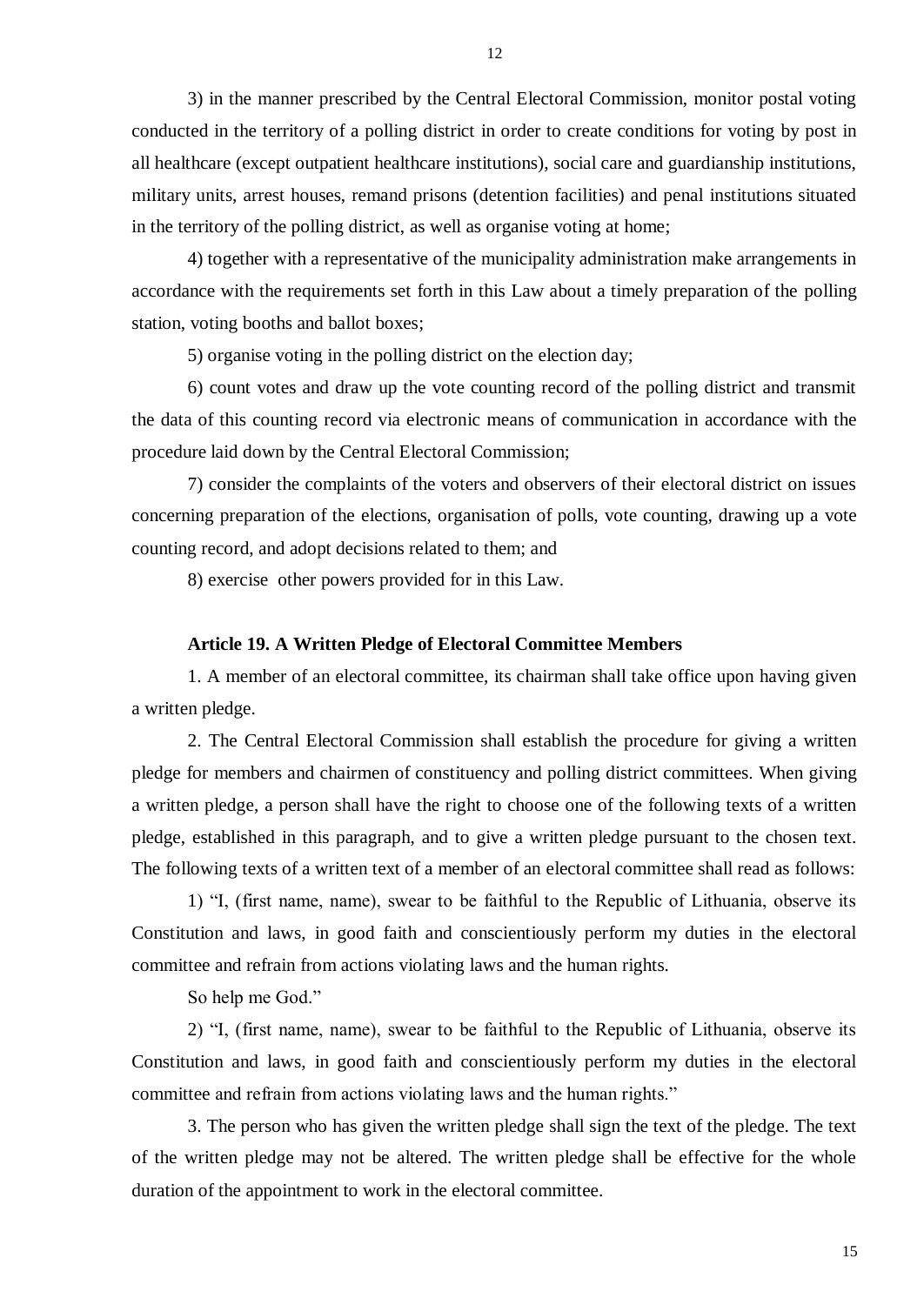13

4. The written pledges of the members and chairmen of the electoral committees shall remain in the custody of the electoral committees which have appointed them.

5. When appointing an electoral committee member, the electoral committee shall fix the date by which he must give a written pledge. The person who has not given a written pledge for more than 15 days after his appointment may not commence performing his duties in the electoral committee.

### **Article 20. Organisation of the Work of Electoral Committees**

1. Meetings of electoral committees shall be valid provided that at least three-fifths of the members of the committee are in attendance. Decisions of the committees shall be adopted by open vote of the majority of the committee members participating at the meeting. In the event of a tie vote, the committee chairman shall have the casting vote. Committee members who do not agree with the decision shall have the right to give a separate opinion in writing, which shall then be appended to the minutes of the meeting and shall be its constituent part.

2. After the close of elections, the powers of the chairmen and members of constituency electoral committees and of polling district committees shall be suspended. The decision to suspend the powers shall be adopted by the electoral committee which appointed the committee members, provided this committee and its chairman have fulfilled all the tasks assigned to him under law.

3. The chairman or a member of an electoral committee who has given a written pledge shall be prohibited from any form of election campaign or to influence the voters' will in any other way. Individuals who violate this requirement, the written pledge of a member of the electoral committee must be dismissed from the committee and may be held liable in the manner established by law.

# **Article 21. Appeals against Decisions of Electoral Committees Adopted before Closing of the Polls**

1. A party which has nominated a candidate for Seimas member, a person running for election to the Seimas, a representative for elections, and an election observer may appeal the decision of the electoral committee which was adopted before closing of the polls or against any other act of the committee:

1) an appeal against a polling district committee decision shall be lodged with the constituency electoral committee;

2) an appeal against the decision of a constituency electoral committee decision shall be lodged with the Central Electoral Commission;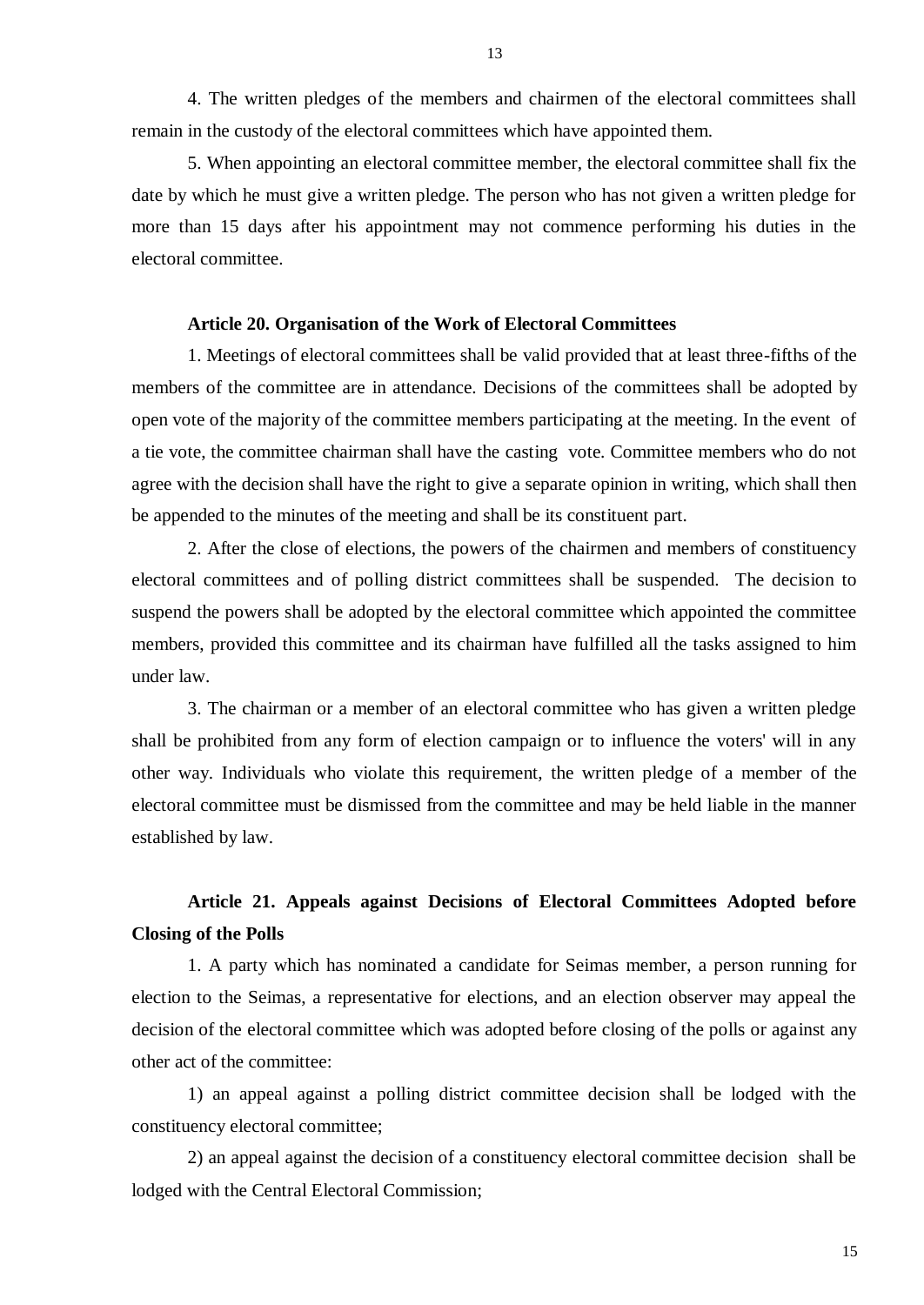3) an appeal against the Central Electoral Commission decision shall be lodged with the Supreme Administrative Court of Lithuania.

2. A voter, a representative for the election who does not agree with the decision of the polling district committee which has been adopted in reply to his appeal about the errors made in the electoral roll which did not let him exercise his right to vote (he has been incorrectly entered on the electoral roll or his name has been struck off the electoral roll or when the data in the list about the voter has been inaccurate), may lodge an appeal against the decision of the polling district committee to the administrative court of an appropriate county.

3. Decisions of the Central Electoral Commission or its other acts may be appealed to the Supreme Administrative Court of Lithuania within five days after adoption of a decision but no later than before the closing of the polls. Appeals must be investigated within 48 hours of lodging them. Days off shall also be included in this period. The decision of the Tribunal shall become effective from its pronouncement.

4. Appeals lodged not in the manner established by this Article shall not be examined and shall be forwarded to the electoral committee which must examine them. The polling district committee, the constituency electoral committee may not forward to the Central Electoral Commission appeals for investigation which fall within their respective competence and have not been investigated.

# **Article 22. Assistance for Electoral Committees and Allocation of State Budget Funds to Constituency Electoral Committees to Organise Elections**

1. State and municipal institutions and establishments, their officers and staff, enterprises and their employees must assist electoral committees in exercising their powers and must provide documents necessary for performing functions of the committees.

2. State and municipal institutions and establishments, their officers and staff, enterprises and their employees must consider, within three days, requests submitted to them by electoral committees and give the electoral committee reasoned responses.

3. Chairman of a constituency electoral committee shall enjoy the right to conclude employment contracts with employees needed to carry out auxiliary works related organization of elections. Such employment contracts shall be concluded by the chairman of a constituency electoral committee in the name of the Central Electoral Commission, under the authorization. The Government shall, on the recommendation of the Central Electoral Commission, approve the procedure for paying the employed staff for work in electoral committees and the amount of such payment.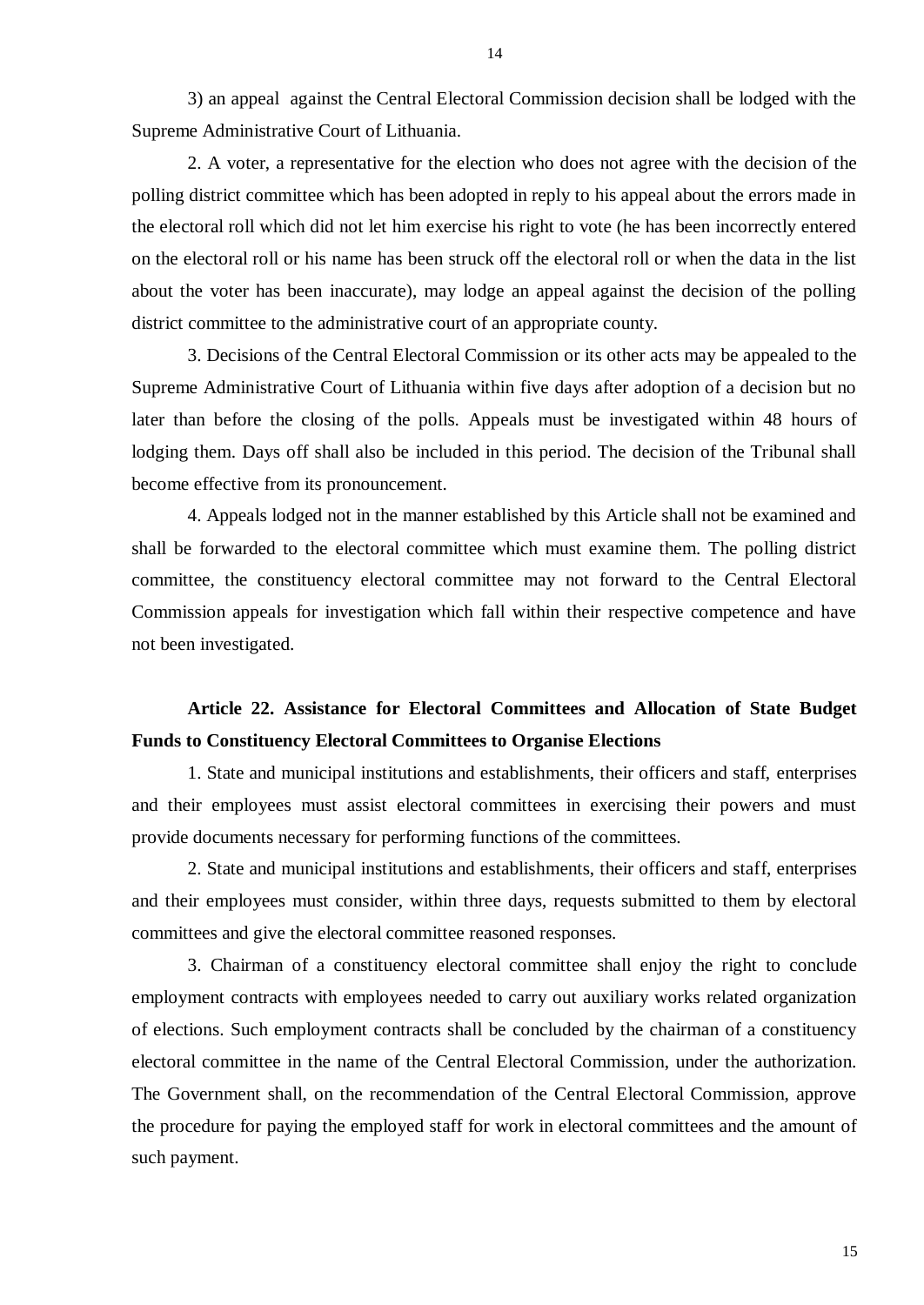4. State and municipal institutions and establishments, their officers and staff, enterprises and their employees must provide to electoral committees suitable premises, equipment, computer hardware and internet connection for the preparation and conduct of elections. Suitability of polling stations provided for elections and their installation for needs of voters with mobility and (or) vision impairment and older voters must be evaluated by municipal institutions responsible for adjusting public buildings for special needs.

5. The state budget funds allocated for constituency electoral committees to organize elections shall be transferred by the Central Electoral Commission to a bank account opened by the Central Electoral Commission for each constituency electoral committee.

6. The Chairman of the Central Electoral Commission shall sign with the chairman of a constituency electoral committee an agreement on the use of state budget funds to organise elections, indicating:

1) the sum of the state budget funds transferred to the constituency electoral committee as well as the programme of the Central Electoral Commission under which the funds are being allocated;

2) the target purpose of the use of the state budget funds;

3) planned, detailed distribution of the budget funds according to economic purpose of expenses and calculation of remuneration-related expenses (appended to the agreement);

4) the procedure of reporting to the Central Electoral Commission for organisation of elections;

5) the procedure for reporting to the Central Electoral Commission for the use of the state budget funds (including the economic purpose of the expenses) and the submission of accounting documents supporting the use of the funds;

6) other provisions helping the Central Electoral Commission to ensure the legality, costeffectiveness, effectiveness and efficiency of the implementation of the programmes and the use of the allocated appropriations.

7. The Central Electoral Commission shall transfer state budget funds to organise elections to the accounts referred to in paragraph 5 according to the estimates of constituency electoral committees approved by the Central Electoral Commission.

8. The chairman of a constituency electoral committee shall control the use of the state budget funds allocated for the constituency electoral committee to organize elections and shall account to the Central Electoral Committee for their use.

9. The Central Electoral Commission shall verify a report submitted by the chairman of the constituency electoral committee on the use of the state budget funds to organise elections as well as the documents substantiating such costs. After finding the financing, spending or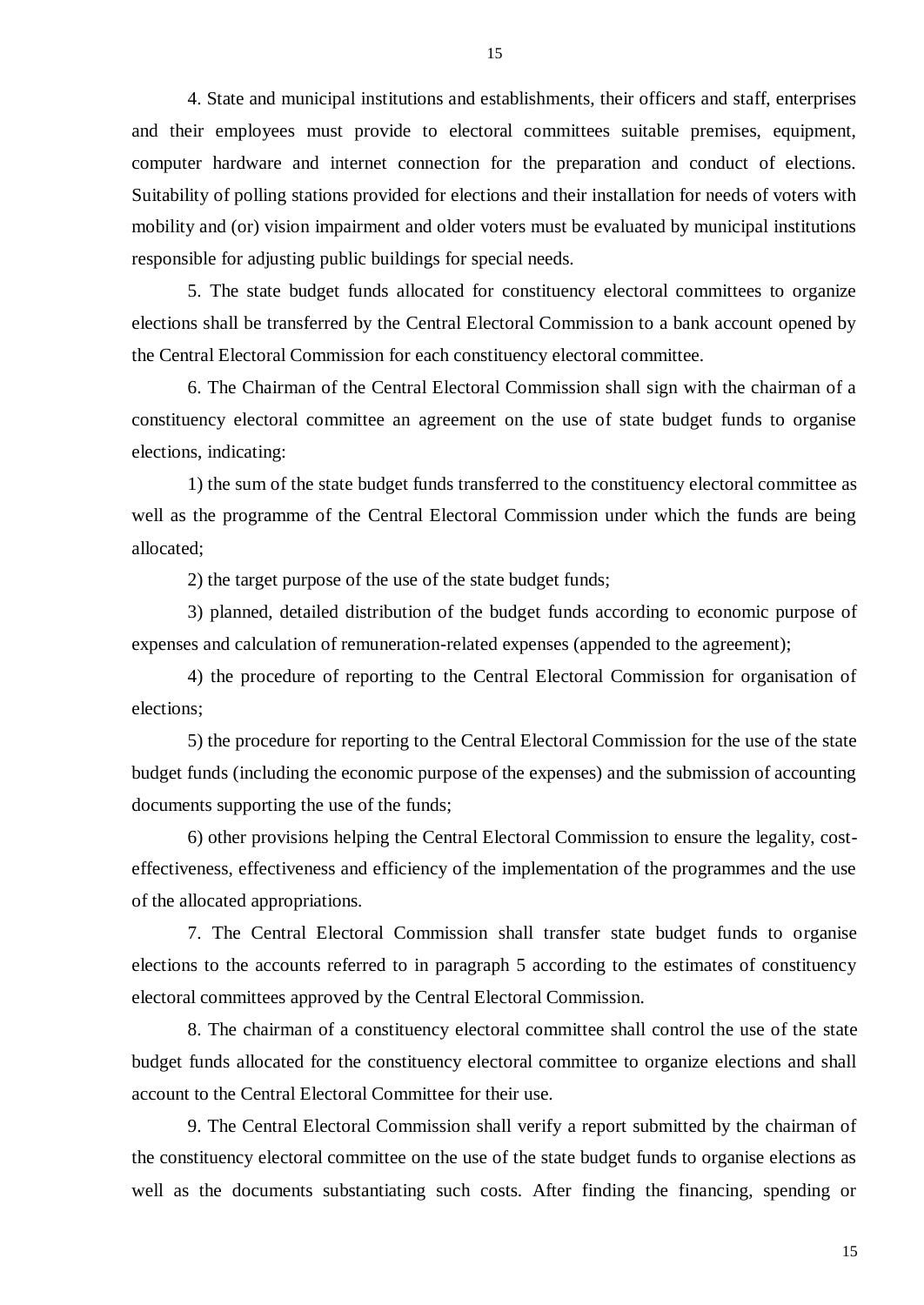16

accounting irregularities, the Central Electoral Committee shall initiate the recovery of all damages from those responsible.

10. The damage incurred during the period of validity of an agreement on the use of state budget funds to organise elections, the chairman of the constituency electoral committee shall be also responsible after the expiration of the said agreement.

# **Article 23. Remuneration of Electoral Committee Members**

1. For their work in electoral committees, the chairmen, their deputies, secretaries and members of the committees shall be remunerated at the rates submitted by the Central Electoral Commission and approved by the Government.

2. The members, chairmen, deputy chairmen and secretaries of electoral committees shall be paid for work in such committees according to the data of the time sheets without exceeding the appropriations earmarked for a respective electoral committee for remuneration. The procedure for filling time sheets at the electoral committees shall be laid down by the Central Electoral Commission. The chairman of a respective electoral committee shall be responsible for the accuracy of the data provided in the time sheets. Working time limits provided for in the Labour Code of the Republic of Lithuania shall not apply to work at electoral committees.

3. The description of the procedure for imposing incentive measures to the chairmen, their deputies, secretaries and members of the electoral committees shall be approved by the Government on the recommendation of the Central Electoral Commission.

## **Article 24. Changing of the Composition of Electoral Committees**

1. The chairman or a member of an electoral committee may be removed from his office in the committee by the electoral committee which approved the composition of said committee, or the Central Electoral Commission.

2. The electoral committee may consider only a reasoned proposal of a party or a coalition to recall a member of the electoral committee whom it has nominated.

3. A new chairman or a member of the electoral committee shall be appointed, as necessary, in accordance with the procedure established by this Law, even after the expiration of the time period specified in paragraph 1 of Article 15, and paragraph 5 of Article 17.

# **CHAPTER IV ELECTORAL ROLLS AND POLL CARDS**

**Article 25. Electoral rolls**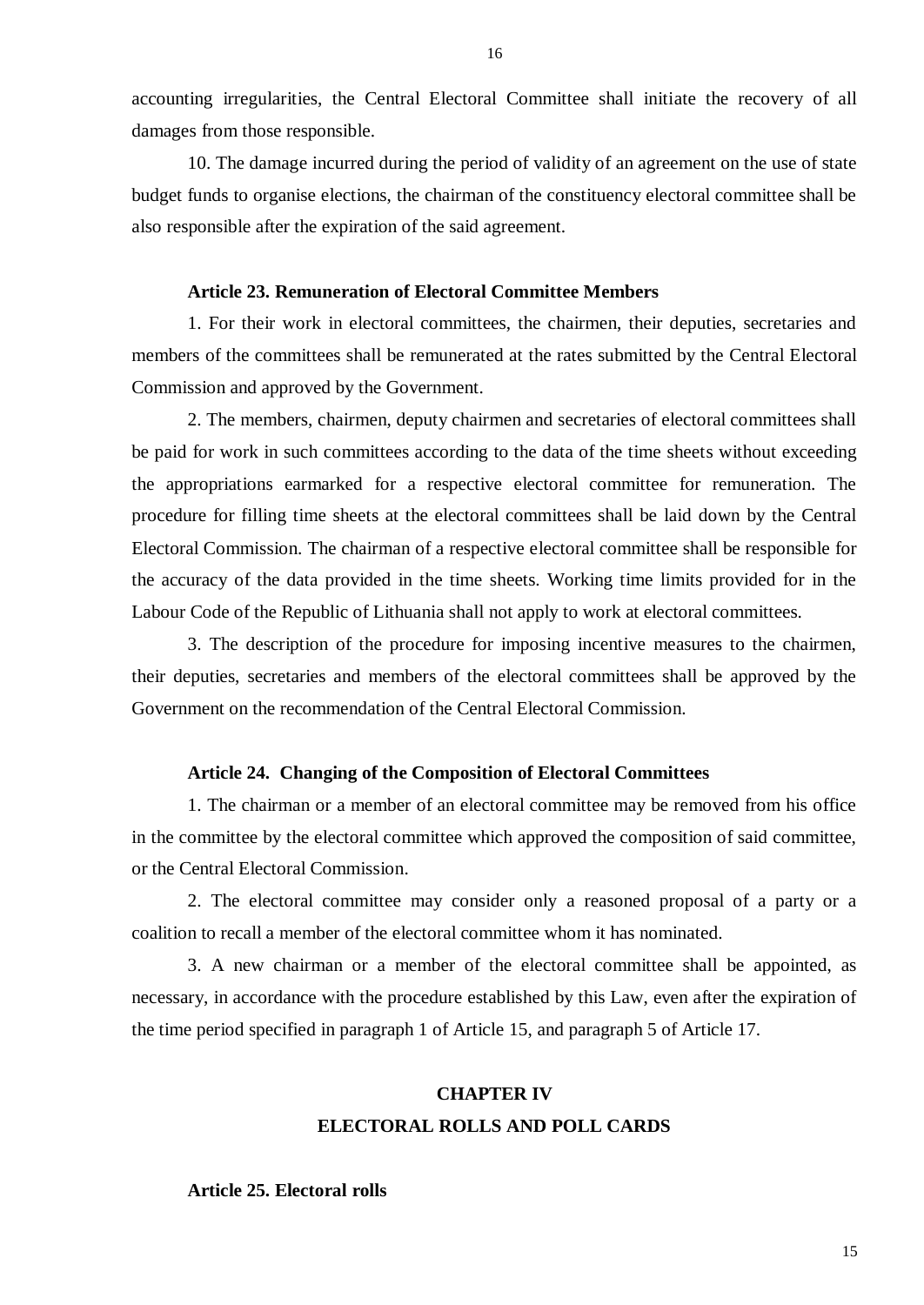1. For the organisation and conduct of elections, the following electoral rolls shall be compiled:

1) the electoral roll of the Republic of Lithuania;

2) single -member constituency electoral rolls; and

3) polling district electoral rolls.

2. Electoral rolls shall be drawn up two times - preliminary and final. These lists may be used only for the organisation and conduct of elections.

3. The procedure for compiling electoral rolls must be such that every citizen of the Republic of Lithuania who is eligible to vote is entered on electoral rolls. No one may be entered on an electoral roll more than once.

4. Repealed

5. The electoral roll of the Republic of Lithuania and single-member constituency electoral rolls which are compiled and kept by the keeper of the Residents' Register shall be drawn up in the electronic information media. Electoral rolls of polling districts shall be printed. The procedure and form of drawing-up of electoral rolls, the method of drawing up and the manner of their use shall be determined by the Central Electoral Commission. The following data shall be used when drawing up electoral rolls:

1) in the electoral roll of the Republic of Lithuania: name, surname, personal number, date of birth, number of the personal document confirming the citizenship, the address of the place of residence and the grounds for and the date of the entry of the said address into the Residents' Register;

2) in the single-member constituency electoral roll: name, surname, personal number, date of birth, the address of the place of residence and the grounds for and the date of the entry into the Residents' Register;

3) in the polling district electoral roll: name, surname and the address of the place of residence. The addresses of the voters who have refused to consent that their addresses of the place of residence would be announced in the polling district electoral roll, shall be indicated in the annex to the printed polling district electoral roll, and in the poll card.

6. Each voter shall have the right to refuse to consent that the address of his place of residence would be publicly announced in the polling district electoral roll. The Central Electoral Commission shall, in conjunction with the keeper of the Residents' Register, create conditions for a voter to exercise his right not to consent that the address of his place of residence would be announced in the polling district electoral roll.

## **Article 26. General Procedure for Registering Citizens in Electoral rolls**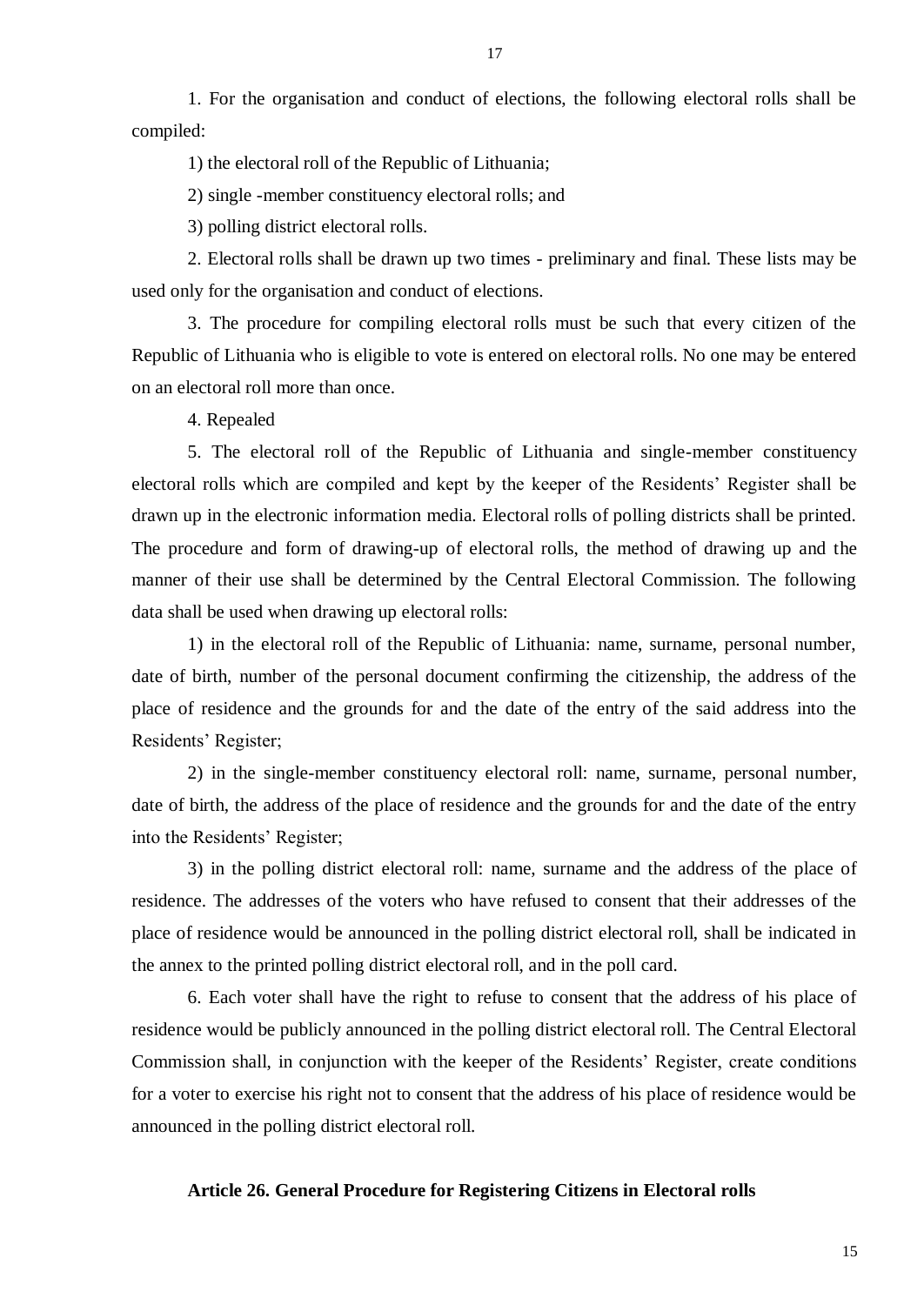1. All citizens of the Republic of Lithuania who have the right to vote shall be entered on the electoral roll of the Republic of Lithuania according to the data of issuance of the document (passport or identity card) certifying citizenship, and according to the Residents' Register of the Republic of Lithuania. State and municipal institutions and establishments which issue documents certifying citizenship of the Republic of Lithuania, keep information related to the statement of citizens' residence, register citizens' death and loss of citizenship shall also be responsible for a timely and proper updating of the Residents' Register of the Republic of Lithuania. Electoral rolls compiled according to the data of the Residents' Register of the Republic of Lithuania shall be preliminary lists.

2. Compiling, updating and keeping of electoral rolls shall be organised by the Central Electoral Commission on the basis of the information furnished by central and local government institutions and constituency electoral committees.

3. The following persons shall be removed from the electoral roll of the Republic of Lithuania:

a diseased citizen of the Republic of Lithuania;

a person who has lost the citizenship of the Republic of Lithuania; and

a citizen who has been declared legally incompetent by the court.

4. At least seven days in advance of the election, updated preliminary electoral rolls acknowledged in the manner established by the Central Electoral Commission shall be approved as final electoral rolls. Changes in final electoral rolls may be made only subject to the consent of the Central Electoral Commission.

# **Article 27. Electoral rolls of One-Member Constituencies**

The electoral roll of a constituency in the magnetic media shall be made by the Central Electoral Commission according to the electoral roll of the Republic of Lithuania and the place of residence of a voter indicated therein (the most recent known place of residence), and shall be delivered to the constituency electoral committee at least 39 days before the election. Electoral rolls of voters residing abroad shall be also drawn up and shall be delivered to diplomatic missions and consular posts of the Republic of Lithuania. A list of citizens whose place of residence is unknown shall be also compiled.

# **Article 28. Electoral rolls of Polling Districts**

The electoral roll of a polling district shall be drawn up by the constituency electoral committee according to the electoral roll of the constituency and the place of residence indicated therein, and shall be delivered to the polling district committee at least 26 days prior to the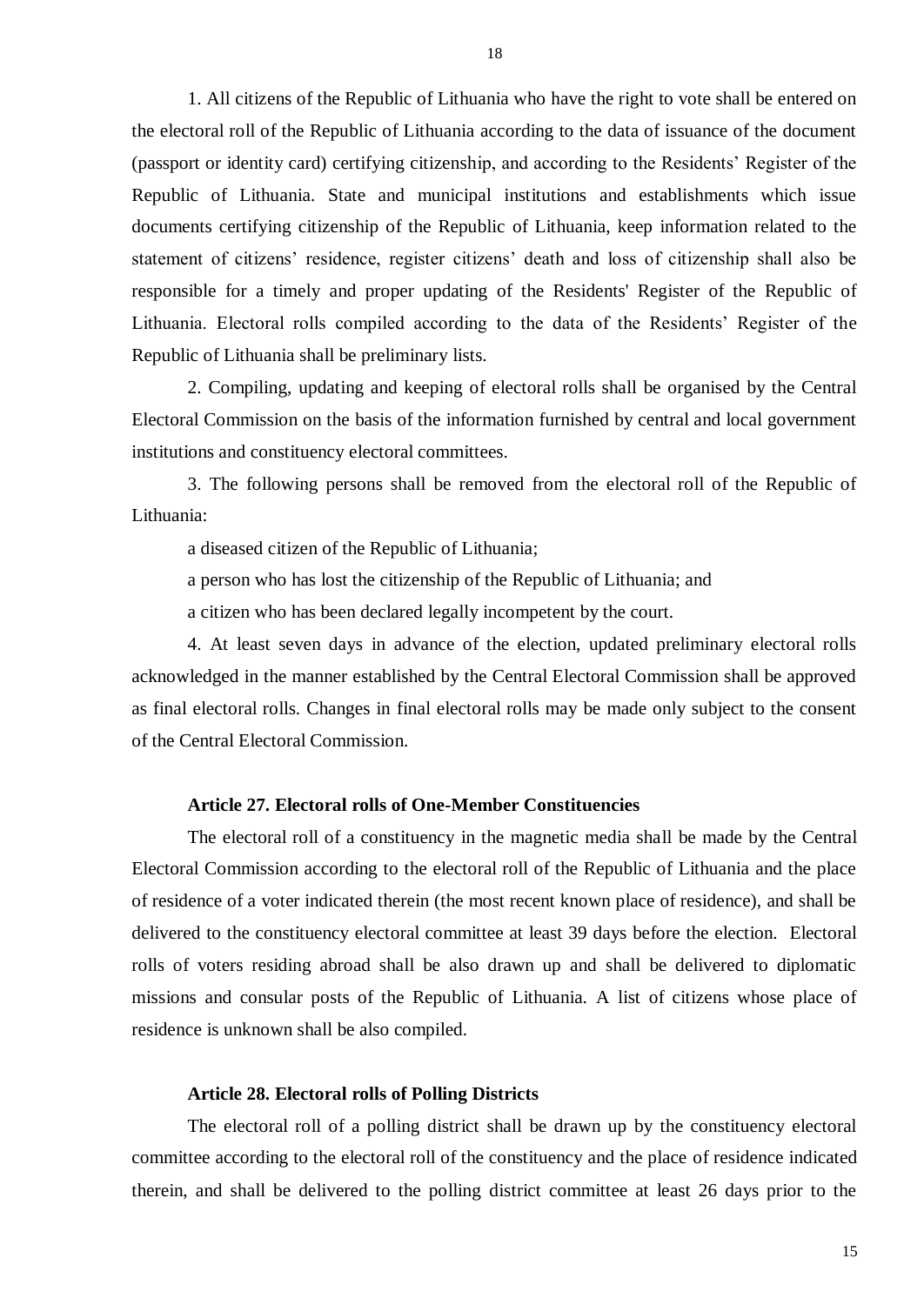election. A list of citizens whose place of residence is not specifically known shall be also compiled. Voters, ship crew members and passengers who are unable to return to Lithuania during the period of voting by post or on the election day, shall, according to the procedure established by the Central Electoral Commission, be entered on the electoral roll of the polling district in the territory where the ship's registration harbour or the administration of the ship's owner is located.

## **Article 29. Public Announcement of Electoral Rolls and Access to Electoral Rolls**

1. At least 25 days before the elections, an electoral committee of a polling district, a diplomatic mission shall provide conditions for the voters to have access to electoral rolls of the polling district. Only the data which concern a particular voter and which are contained in the annexes to the electoral roll of the polling district shall be provided to such voter. It shall be prohibited to make copies of the electoral rolls of the polling districts or to copy or disseminate such rolls in any other way. The business hours of electoral committee members as well as the telephone numbers for electors to make inquiries about whether they are entered on the electoral roll must be on display at the entrance to the premises of the electoral committee. Following expiration of the time period for delivering poll cards, as prescribed by this Law, the business hours of the electoral committee of the polling district, its telephones must be on display in stairwell entrances of multi-family apartment houses. The time and place for the voters to exercise their right to have access to electoral rolls shall be on display in a diplomatic mission, at the entrance to the premises of the electoral committee of the polling district.

2. The electoral roll of the Republic of Lithuania and electoral rolls of single-member constituencies shall not be announced publicly, however, the information about the entry of a voter on the electoral roll may be provided to the voter by telephone.

#### **Article 30. Poll Card**

1. A poll card shall be an information certificate about elections, designated for a voter; a nominal invitation to go to the polls. Electoral committees shall deliver to voters poll cards together with other information about elections or shall organise such delivery. A voter himself, or at his request – any other person, may print or write out his poll card in accordance with the data of the electoral roll of the Republic of Lithuania received electronically pursuant to the procedure established by the Central Electoral Commission (by the internet or the short message service). In this event, the voter himself shall sign his poll card, except for the cases when because of the physical handicaps he himself cannot sign it and it is signed by another person chosen by the voter, indicating his name, surname and personal number. Forms of poll cards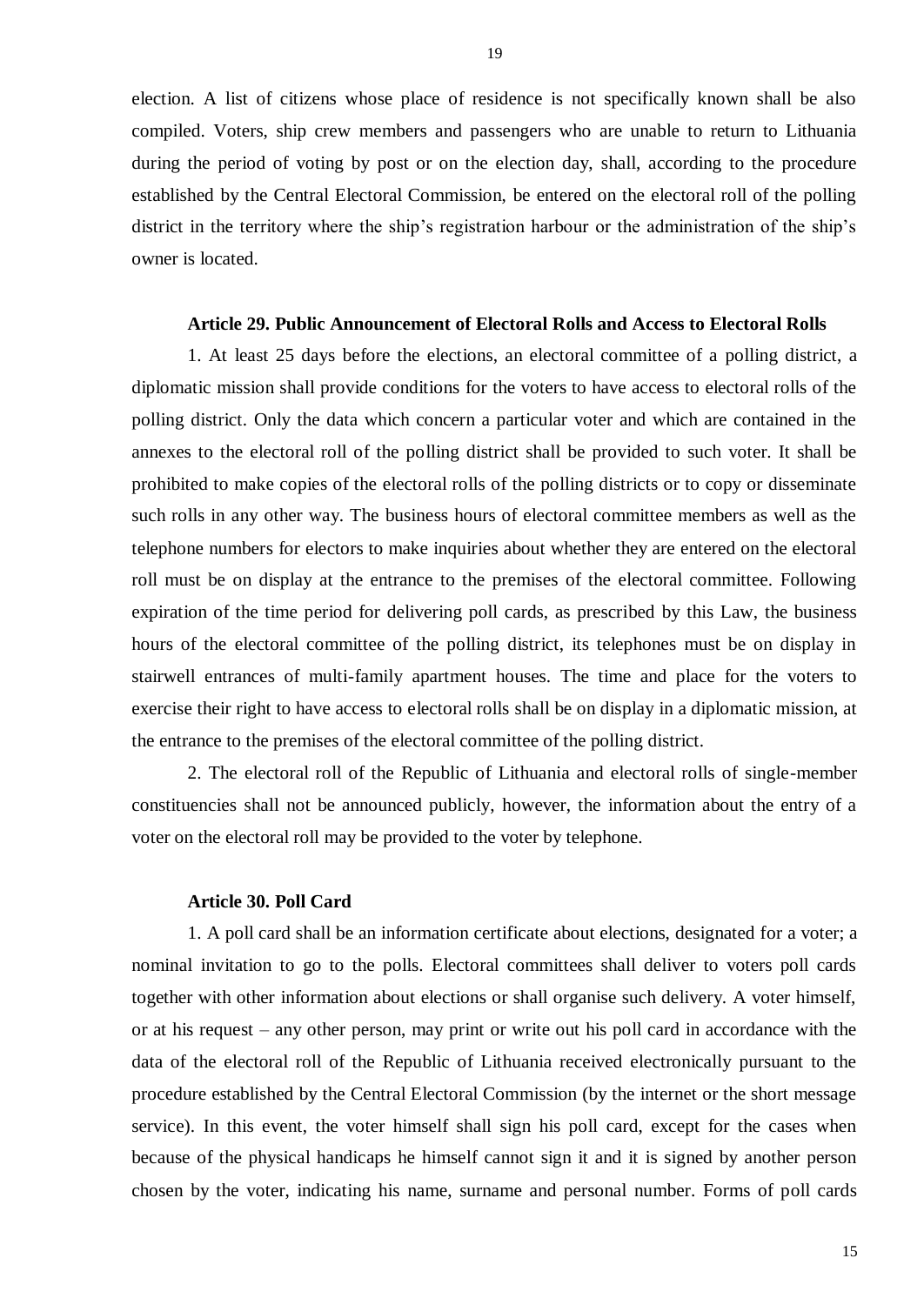20

which a voter may fill in himself shall be distributed by electoral committees. A poll card shall be obligatory only in the cases when a voter votes not in a polling district not an election day.

2. A poll card shall indicate:

1) the voter's name and surname;

2) the voter's home residence;

3) the name, number of a polling district on the electoral roll of which the voter has been entered, as well as the address of a polling station;

4) the name and number of a single-member constituency to the territory of which the polling district is assigned;

5) the number of the voter in the electoral roll of the polling district;

6) the election date, the voting time at the polling station of the polling district, the invitation to go to the polls, other information relevant for the voter or when organising the elections.

3. If a voter requests to issue him with a poll card in place of the lost one or of a poll card he has not received, a poll card must be issued to the voter immediately right after the establishment of the data on the voter which must be entered on the poll card.

### **Article 31. Delivery of Poll Cards**

1. The delivery of poll cards to voters shall be organised by a polling district committee.

2. Articles 70, 71, 72, and 73 of this Law shall lay down the procedure for delivering poll cards to voters who are in healthcare institutions (except outpatient healthcare institutions), social care and guardianship institutions, military units, arrest houses, remand prisons (detention facilities) and penal institutions, as well as to those gone abroad.

3. The delivery of a poll card shall be noted in the preliminary electoral roll of a polling district. A poll card shall be either delivered to the voter, who is entitled to vote at home, personally or to another person residing with such a voter. If the poll card cannot be delivered because the voter or the person residing with him is not at home, the poll card shall be returned to the polling district committee, this fact shall be noted in the preliminary electoral roll and a general invitation to go to the polls shall be left for the voter. This invitation may be put into a mailbox or handed to the voter's neighbour who knows the voter and undertakes to give it to the voter. The delivery of poll cards to voters must be finished at least eight days before elections. If elections of the President of the Republic or elections to the European Parliament, or elections to municipal councils, or a referendum is concurrently held during the same period, or run-off voting is carried out, only one poll card shall handed.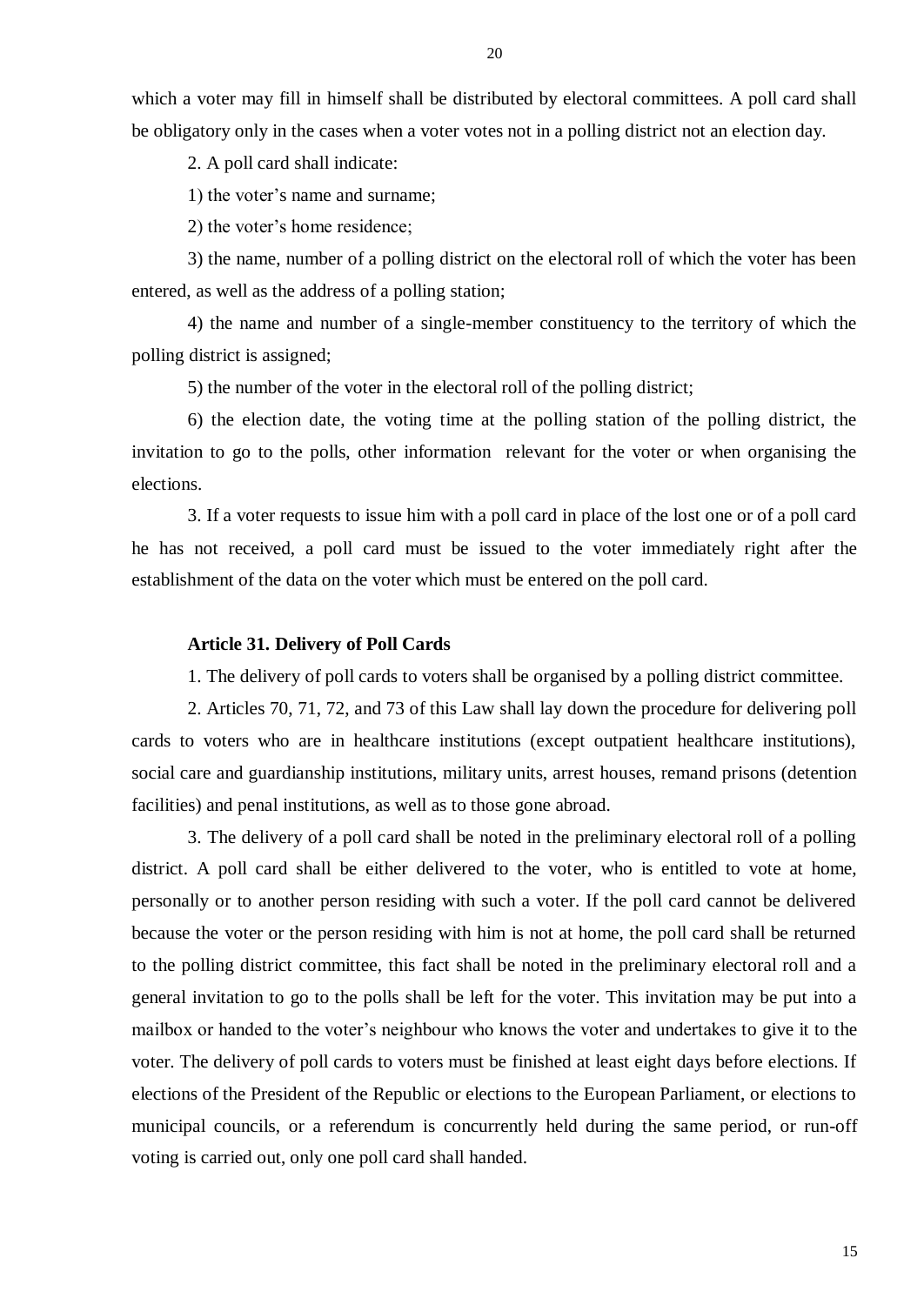4. The voter who has not received a poll card in due time or who has received a poll card with incorrect data, must forthwith inform the polling district committee within the territory of which he resides, and produce his passport or other document confirming his identity to the electoral committee. If the voter is entered on the electoral roll of this polling district, the polling district committee must write out a new poll card for the voter and issue it to him immediately. If the voter is not entered on the electoral roll of this polling district, but the address of his residence according to the data of the Residents' Register falls within the territory of this polling district or if the voter produces other evidence testifying that he resides within the territory of this polling district, the polling district committee shall ask him to fill out an application form established by the Central Electoral Commission for entering the voter on the electoral roll of this polling district (or this application form may be filled out by a member of the polling district committee, or the voter may submit this application electronically in accordance with the procedure laid down by the Central Electoral Commission). The polling district committee shall forthwith notify about it the constituency electoral committee which must cause to have the voter entered on the basis of this application on the electoral roll of that polling district. The poll card shall be issued and delivered to the voter following the updating of the electoral rolls.

## **Article 32. Updating of Electoral rolls before Drawing up Final Lists**

1. Preliminary electoral rolls shall be updated when transferring a voter from one electoral roll of a constituency or a polling district into another, when removing a voter from or registering him in the electoral roll of the Republic of Lithuania.

2. A voter shall be transferred from one electoral roll into another if it transpires that the address of his place of residence in the preliminary list is incorrect or it has changed after said list was made.

3. Transferring of a voter from the electoral roll of one polling district into another in the same constituency shall be the responsibility of the constituency electoral committee which shall notify the Central Electoral Commission about the changes made in electoral rolls of polling districts. Transferring of a voter from the electoral roll of one constituency into another shall be the responsibility of the Central Electoral Commission on the recommendation of the constituency electoral committee and the Central Electoral Commission shall notify constituency electoral committees about the changes made. A voter may be entered on or removed from the electoral roll of the Republic of Lithuania only by the Central Electoral Commission in cases specified in Article 26 of this Law.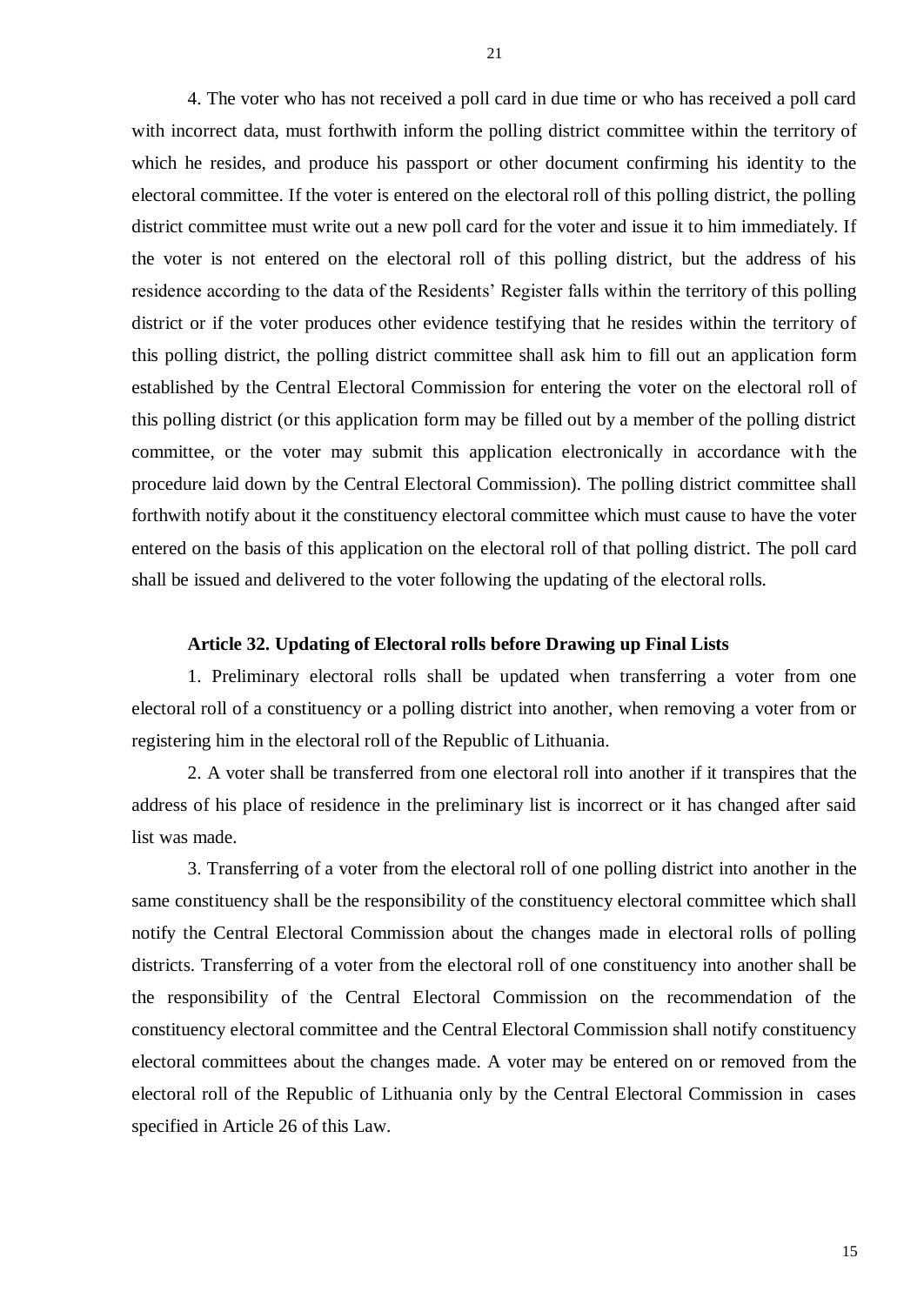# **Article 33. Registration of Citizens of the Republic of Lithuania Who Are Staying Abroad in Electoral rolls**

1. Citizens of the Republic of Lithuania who are staying in other states shall be entered on the electoral roll of the single-member constituency in the territory whereof the Seimas of the Republic of Lithuania is situated.

2. A diplomatic mission of the Republic of Lithuania shall, at least 15 days before the election to the Seimas, submit to the Central Electoral Commission the electoral roll compiled in the diplomatic mission, as well as a report about its updating. Added to this list may be the voters who, during the period of voting by post or on the election day, are not able to return to Lithuania and are voting in the diplomatic mission.

# **Article 34. Entering on Electoral Rolls of Voters who are in Military Units, on Ships, in Arrest Houses, Remand Prisons (Detention Facilities) and Penal Institutions**

1. Voters performing the mandatory military service shall be entered on the electoral rolls of the polling district on whose territory they permanently resided before they were summoned for the mandatory military service.

2. Voters performing the active military service, civil service or working under the employment contract in international military operations abroad shall be entered on the electoral rolls of the polling district on whose territory they declared their place of residence.

3. The voters who are aboard a ship and who will be unable to return to Lithuania during the period of voting by post or to be present on the election day, shall be entered on the additional electoral roll of the polling district on whose electoral roll the ship's crew is entered.

4. Voters who are in arrest houses, remand prisons (detention facilities) or penal institutions shall be entered on the electoral rolls of the polling district within territory of which they have declared their place of residence. If such a person has not declared a place of residence and upon his written request, he shall be entered on the electoral roll of the polling district within the territory of which the penal institution, arrest house or remand prison (detention facility) is situated. A person who declared his place of residence before he has been put into a penal institution, arrest house or remand prison (detention facility), may not be entered on the electoral roll of the polling district within the territory of which the penal institution, arrest house or remand prison (detention facility) is situated.

# **Article 35. Updating Electoral rolls upon Compiling Final Electoral Rolls as well as on the Election Day**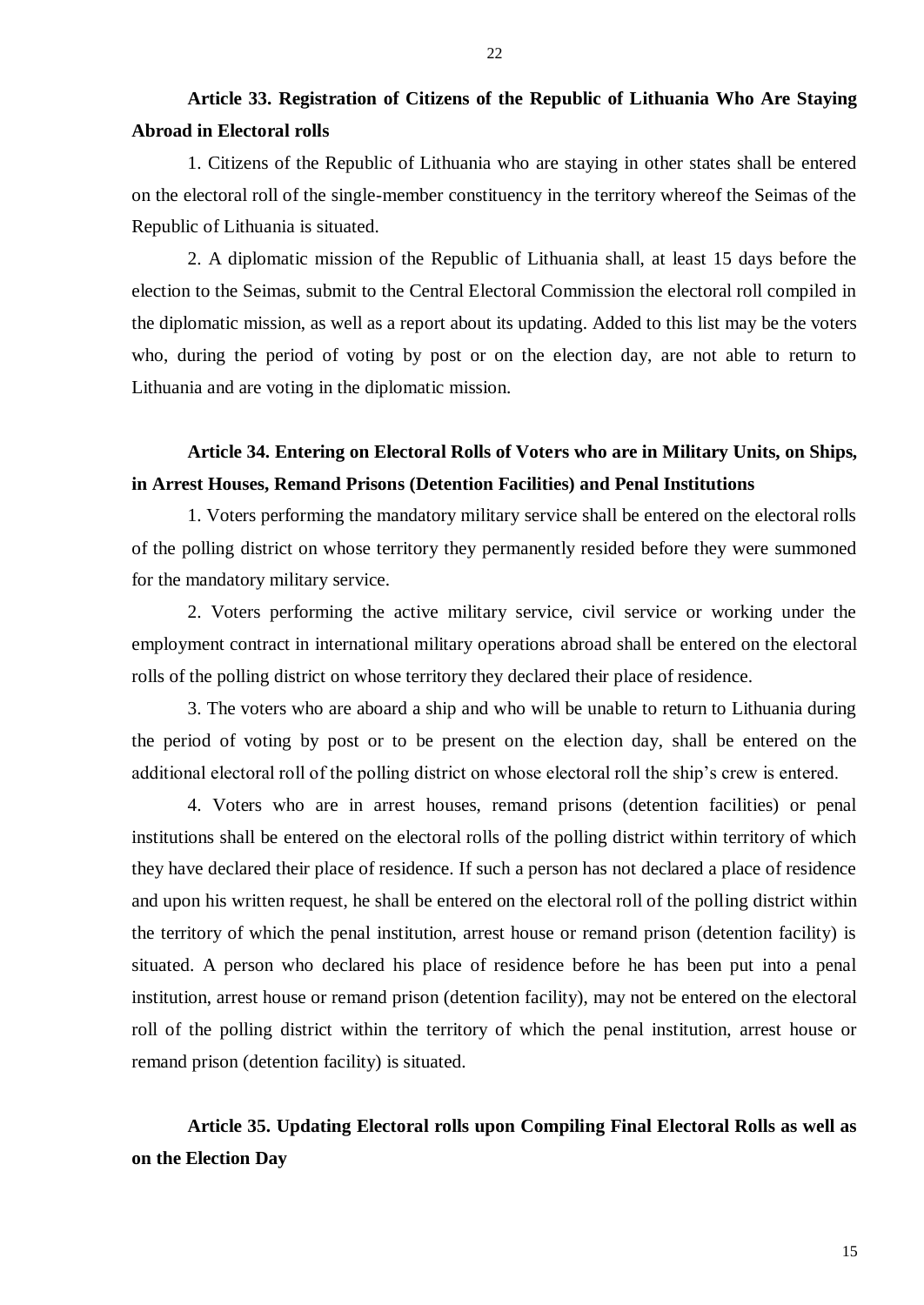1. If following the approval of the final electoral rolls, but no later than until 6pm on polling day, a district electoral commission is addressed by a voter who has not been entered on the electoral roll of that polling district and submits the passport of the citizen of the Republic of Lithuania with the address of the place of his residence indicated in it or the passport or the identity card and the document certifying the declared place of residence (the place of residence must be assigned the territory of this polling district), the district electoral commission shall enter the voter on the additional electoral roll of the polling district and allow him to vote according to the procedure established by the Central Electoral Commission, and immediately communicate the voter's name, surname, personal number, the number of his passport or identity card as well as his address to the constituency electoral commission. The constituency electoral commission shall check whether the voter has been entered on the electoral roll of the constituency and take measures to ensure that the voter would not be able to vote twice or the ballot papers filled by him would be counted only once. If the voter has voted twice, only the vote which was put in the ballot box of the polling district shall be counted. The other vote of the voter, received by post or cast according to the additional electoral roll of the polling district shall not be counted.

2. On polling day a voter who has not yet voted may, in accordance with the procedure laid down by the Central Electoral Commission, vote in another polling district of his singlemember constituency, provided that all the polling districts of this constituency are connected through electronic means of communication to the electronic electoral roll and the district electoral commissions can confirm that the voter has not voted in any of the polling districts, and the electoral commission of the polling district on whose electoral roll the said voter is entered confirms that an entry has been made in the electoral roll of this polling district regarding the arrival of the said voter to vote at another polling district and the voter's vote, if received by post, will not be counted.

### **Article 36. Complaints about Electoral Rolls**

1. A voter or a representative of the party may lodge complaints with the electoral committee of the polling district no later than seven days before the election about the errors made in electoral rolls due to which the voter has not been entered on the electoral roll in the manner prescribed by this Law or has been entered on several electoral rolls. The electoral committee of the polling district must investigate the complaint and adopt a decision thereon either immediately or within two days of the receipt thereof, if more than ten days are left until the election day.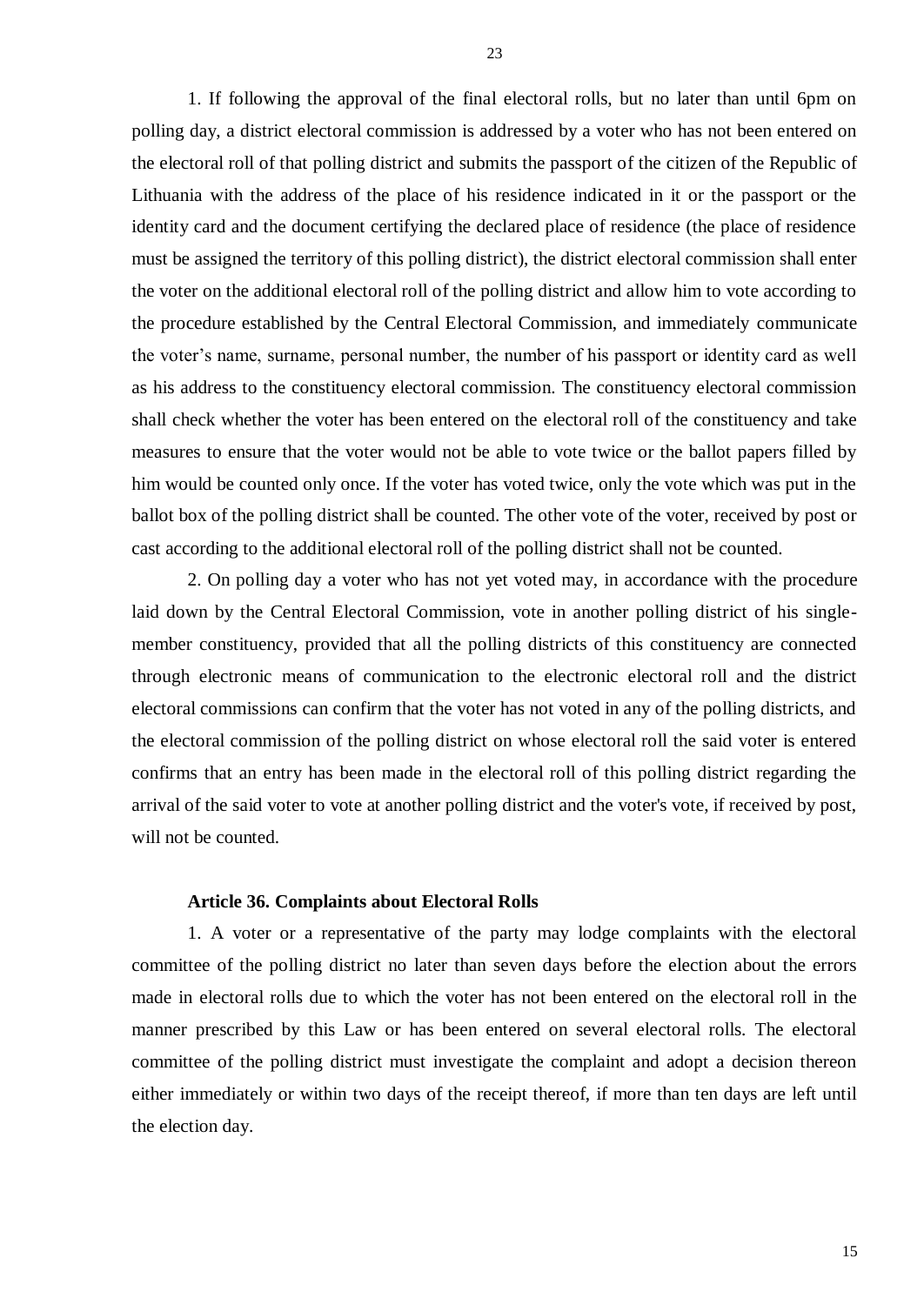2. The decision of the electoral committee of a polling district may be within three days appealed against to the administrative tribunal of an appropriate county, which shall investigate the complaint within three days. The decision of the tribunal shall be final.

3. Complaints and comments shall not be investigated after the expiration of the term established for filing comments or complaints.

4. Electoral committees of polling districts shall report to the constituency electoral committee about the received complaints and changes made in the electoral rolls by the court's decision, and the electoral committee of the constituency shall report to the Central Electoral Commission as soon as possible but no later than within 12 hours.

### **CHAPTER V**

# **NOMINATION OF CANDIDATES FOR SEIMAS MEMBER**

#### **Article 37. Nomination of Candidates for Seimas Member**

1. Candidates for Seimas member may be nominated:

1) in single-member constituencies and the multi-member constituency – by the party which is registered pursuant to the Law of the Republic of Lithuania on Political Parties (hereinafter: 'the Law on Political Parties') not later than 185 days prior to an election, meets the requirements regarding the number of party members as laid down in the Law on Political Parties and does not have the legal status of the party in respect of which the liquidation has been initiated or the legal status of the party placed under liquidation;

2) in a single-member constituency - by every citizen of the Republic of Lithuania who qualifies to be elected as a Seimas member, may nominate himself for the Seimas member, provided his candidature is supported by signatures of no less than 1,000 voters of that constituency.

2. In the multi-member constituency parties shall nominate their candidates by presenting a list of candidates in which candidates are recorded in the succession established by the party. Unless the statutes of a party provide otherwise, candidates in single-member constituency and the list of the candidates, recorded in succession, in the multi-member constituency must be approved at the congress or conference of the party. The list of candidates (joint list) must not include less than 25 and more than 141 candidates.

#### **Article 38. Application Documents for the Nomination of Candidates**

1. Parties must file with the Central Electoral Commission the following application documents:

24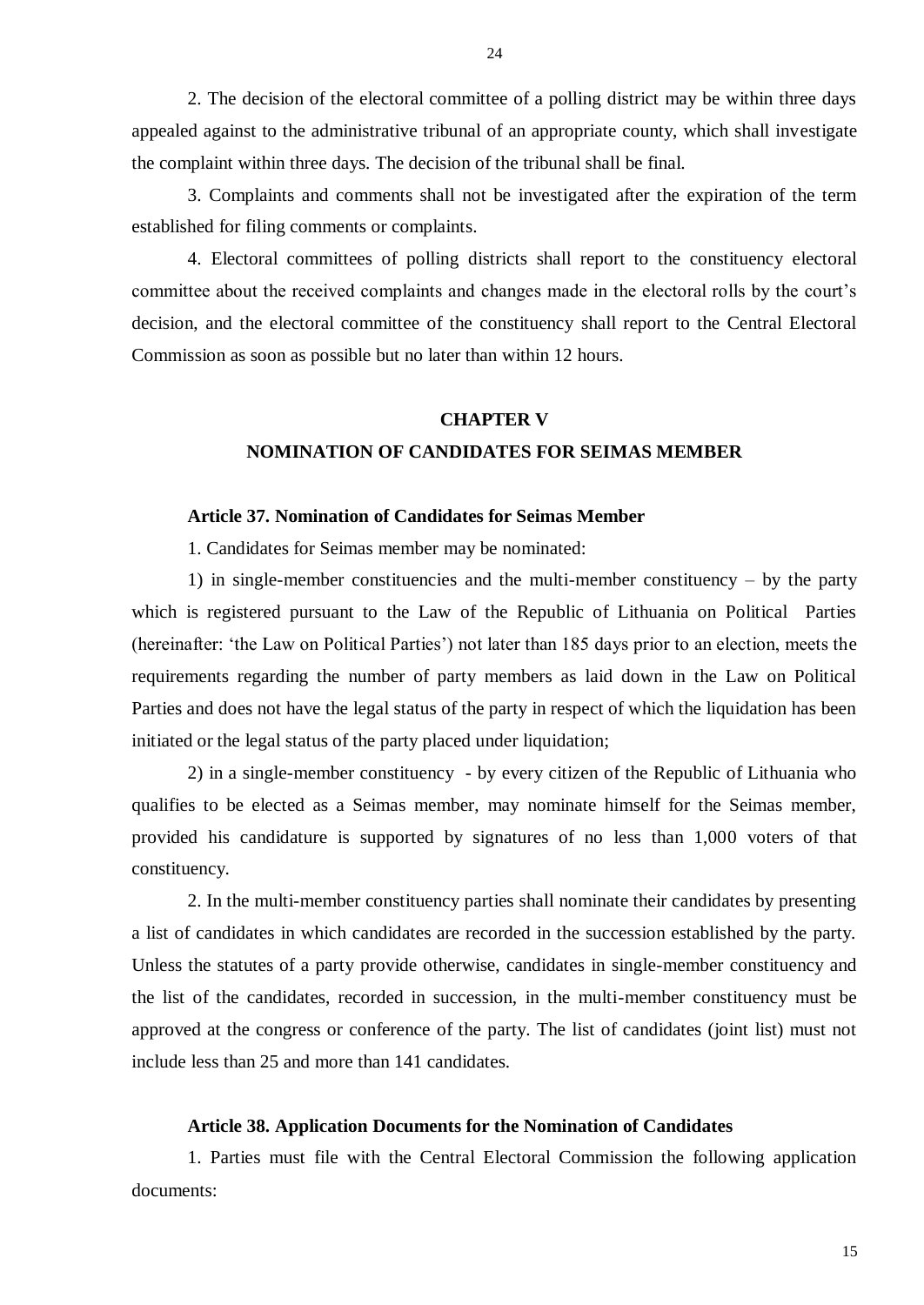1) an application for the participation in the election;

2) copies of their registration papers; the programme and the election programme of the party may be submitted as well;

3) the list of candidates nominated in the multi-member constituency;

4) the list of candidates nominated in single-member constituencies;

5) an obligation signed by each nominated candidate to terminate, if elected, his employment or any other activities incompatible with the status of Seimas member, the consent to be nominated by this party in a specific constituency, a questionnaire for a candidate for Seimas member filled in by the candidate himself, as well as the extracts containing the basic data from the income tax return and the assets declaration submitted to the State Tax Inspectorate, approved by that Tax Inspectorate to which the return and declaration have been submitted, as well as a declaration of private interests and a pledge of the form set by the Central Electoral Commission to comply with the prohibition to bribe voters and persons eligible to vote. The party may submit photographs and autobiography of each candidate;

6) an authorisation for a representative for elections to represent it in the Central Electoral Commission; the party shall also have the right to grant authorisation to represent it and the candidates nominated by it in the electoral committees of constituencies;

7) the document certifying that a party or a person nominated in a single-member constituency has paid the election deposit;

8) if the party nominated candidates or candidates' lists during the last elections to the Seimas, the European Parliament or municipal councils, it shall have the right to submit a copy of the relevant report on the funding of political campaign;

9) repealed.

2. The person who decides to nominate himself for the candidates for Seimas member, must submit to the electoral committee of the constituency the following documents:

1) application concerning his nominating himself for the candidate for Seimas member in this constituency;

2) a signed obligation to terminate, upon his election, his employment or any other activities incompatible with the status of Seimas member, a questionnaire for a candidate for Seimas member filled in by the candidate himself, as well as the extracts containing the principal data from the income tax return and the assets declaration submitted to the State Tax Inspectorate, approved by that Tax Inspectorate to which the return and declaration have been submitted as well as a declaration of private interests and a pledge of the form set by the Central Electoral Commission to comply with the prohibition to bribe voters and persons eligible to vote. He may submit his photographs, autobiography;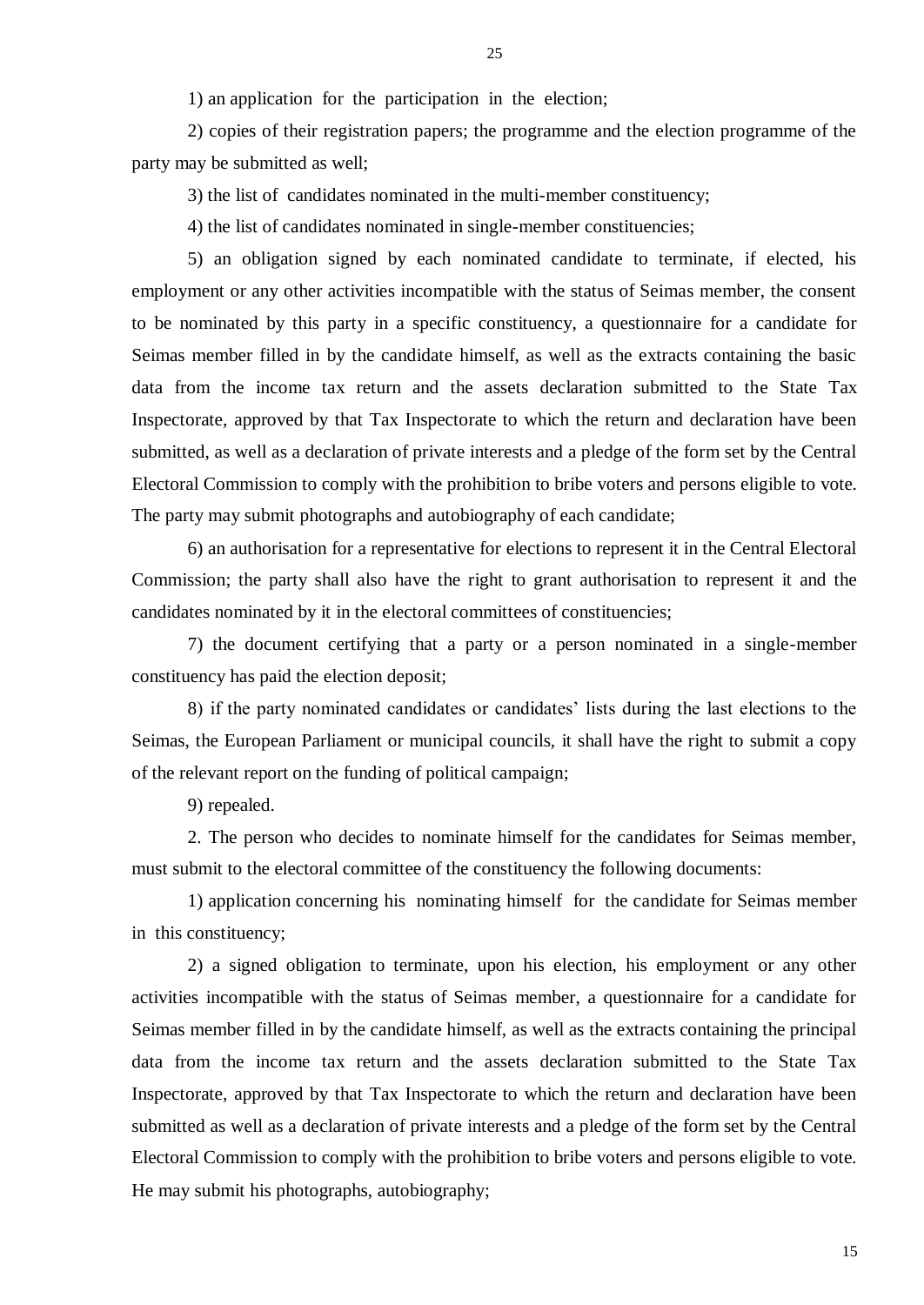3) a document certifying that a person who decided to nominate himself as a candidate for Seimas member has paid the election deposit. An authorisation by a candidate to represent him in the Central Electoral Commission and the electoral committee of that constituency may also be submitted.

3. The constituency electoral committee shall, within three days, issue to the citizen, who has decided to nominate himself as candidate for Seimas member, individual forms designated for the collection of voter signatures in order to collect signatures of voters of that constituency who support his self-nomination. The citizen who has decided to nominate himself as candidate for Seimas member shall either himself collect voter signatures or charge other persons having the right to vote to perform the task. The person who collected the signatures shall put his signature at the end of the voter signatures collection form and shall be responsible for the collection of signatures according to the procedure laid down in this Law. In the form for the collection of signatures the citizen who supports the person's self-nomination must himself fill in the following data: name, first name, number of the passport or the identity card, date of birth, address of the permanent place of residence, and sign it. Where a citizen who supports the candidate's self-nomination is unable, due to some physical disability or for some other reasons, to personally write down the required data in the form for signature collection, he may request any other citizen with the right to vote, except for the person collecting the signatures, to do this for him. In such an event a statement of the form prescribed by the Central Electoral Commission shall be drawn up and attached to the form for the collection of signatures. A citizen who supports the person's self-nomination as candidate and has no physical disabilities which would preclude him from filling in his data must himself write down the data in the form for the collection of signatures. It shall be prohibited to bribe voters who supported self-nomination, to give or promise to give remuneration for supporting the candidate's self-nomination also to demand under threat that the person put his signature or in any other way violate the principle of voluntariness. The candidate must return the forms for the collection of signatures to the constituency electoral committee not later than 40 days before the election. Upon receiving the forms for the collection of signatures, the constituency electoral committee shall verify them within seven days. The constituency electoral committee shall count the number of signatures of the constituency voters who supported the citizen's self-nomination. The following signatures shall not be counted: the signatures of persons with no right to vote, of voters who are not entered on the electoral roll of the constituency; of persons who failed to record all the data prescribed by this Law; if incorrect data are recorded; all signatures of the citizen who has signed for the self-nomination of the person several times. If it is established that the citizens' signatures have been forged, that the principle of voluntariness or other requirements of this Law have been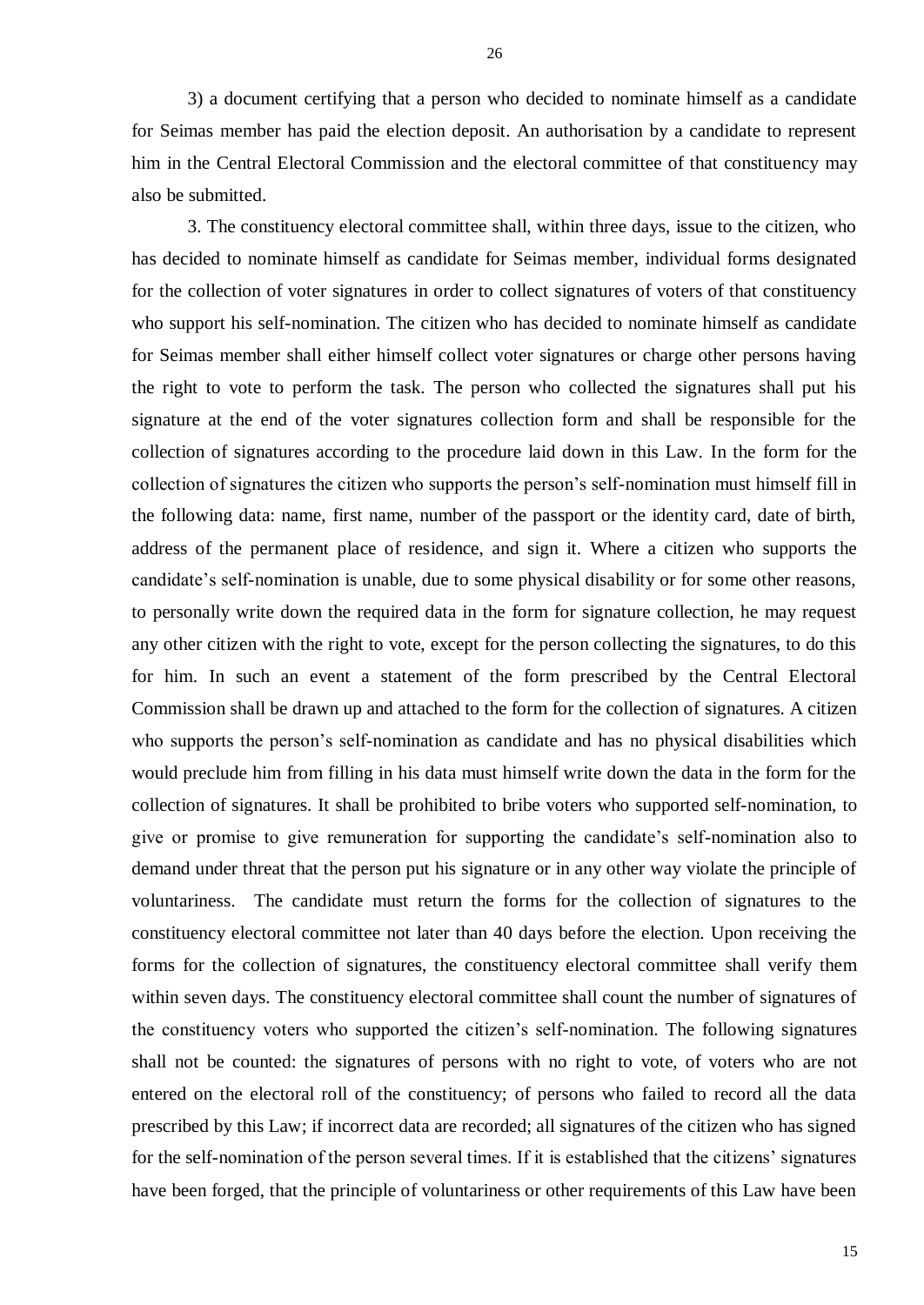violated during signature collection, the constituency electoral committee shall recommend the Central Electoral Commission not to register the person as a candidate for Seimas member. If it turn out, upon deducting the invalid signatures, that the number of signatures established in this Law has been collected in the forms for the collection of signatures, the constituency electoral committee shall recommend to the Central Electoral Commission to register the person as a candidate for Seimas member.

4. In the Seimas member's questionnaire a citizen who has nominated himself or has been nominated as a candidate for Seimas member must fill in the following data himself: name, first name, number of the passport or the identity card, personal code, date of birth, address of the permanent place of residence, whether or not he has an unserved term of the court-imposed sentence, whether or not he is in the active or alternative national defence service, whether or not he is an officer, non-commissioned officer or re-enlistee of the national defence system, police and the internal affairs service, who has not retired from service, as well as an officer of other military-type or security service, who is on the payroll. Other questions, additionally established by the Central Electoral Commission, may also be included in the Seimas member's questionnaire, to which the person is not bound to give answers. A candidate for Seimas member must also inform in writing the Central Electoral Commission whether or not he is or was and when a citizen of any other state (other states), and if such is the case, he must present a document confirming the citizenship of any other state (other states), and at the request of the Central Electoral Commission – a document issued by competent institutions of the Republic of Lithuania, any other state (other states), pertaining to the renunciation or the loss of the citizenship of any other state (other states), as well as a written consent of an appropriate form and content so that the Central Electoral Commission might obtain the information from the competent institutions of the Republic of Lithuania, any other state (other states), concerning the candidate's for Seimas member citizenship of any other state (other states) which he has or had, and the renunciation of loss thereof.

5. The filing of application documents shall commence 65 days before and shall end at 5:00 p.m. 34 days before the election day. The documents filed after the deadline for filing the application documents may not be recognised as application documents.

6. Application documents may be submitted electronically. Voters may also, in accordance with the procedure laid down by the Central Electoral Commission, support electronically with their signatures a candidate who has nominated himself.

## **Article 39. Registration of Candidates for Seimas Member**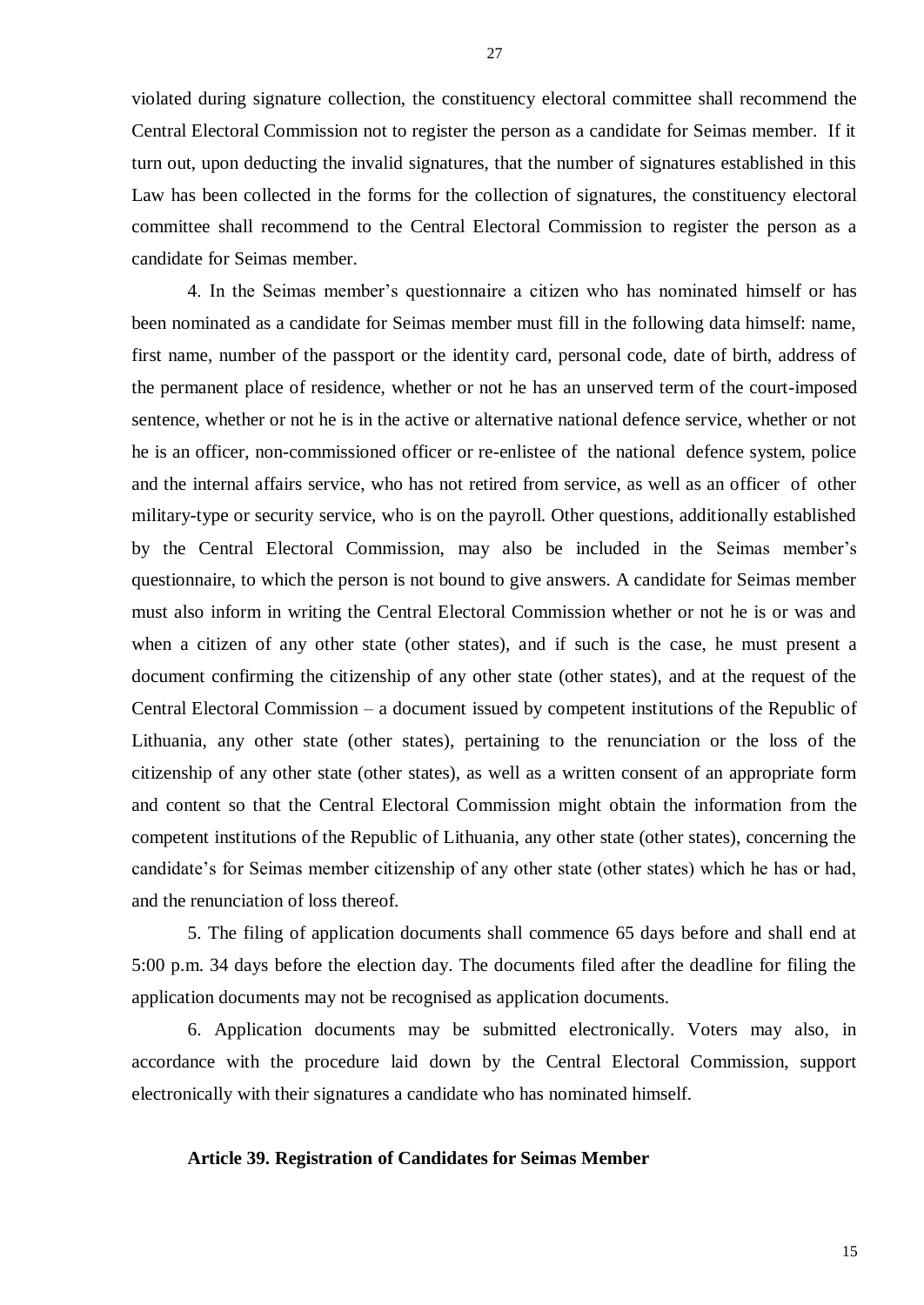1. Upon the commencement of filing of the lists of candidates, at the request of the Central Electoral Commission the Ministry of Justice shall, within one day, confirm officially which parties have been registered, the number of members of which parties meets the requirements of the Law on Political Parties, and which parties have the legal status of the party in respect of which the liquidation has been initiated or the legal status of the party placed under liquidation.

2. Upon receiving the application documents of a party, the Central Electoral Commission must not later than on the next working day apply to the Ministry of Justice for the confirmation of the fact of the registration of the party and the validity of the submitted statutes. The Ministry of Justice must give a written reply within two days and present to the Central Electoral Commission a copy of the valid statutes.

3. While checking the application documents filled in by a candidate for Seimas member, the Central Electoral Commission shall determine whether or not the candidate meets the requirements of Article 2 of this Law. When necessary, it may appeal to the Ministries of Foreign Affairs, the Interior, Justice or other competent institutions of the Republic of Lithuania or foreign states to furnish the data important for registering the candidate. Such request of the Central Electoral Commission must be considered as a matter of great urgency, and a written reply must be given within five days, but not later than 32 days before the election.

4. After the Central Electoral Commission has checked out and established that all application documents, specified in this Law, have been submitted and that they meet the requirements of this Law and a party which nominated a candidate or a person who nominated himself as a candidate or a candidate nominated by a party in a single-member constituency has been registered as independent participants of political campaign, it must adopt a decision concerning the registration of a candidate or refusal to register the said candidate within ten days following the submitting of the application documents, but not less than 31 days prior to the election.

5. If not all application documents, specified in this Law, have been submitted or there are any faults in them, the Central Electoral Commission must immediately inform the appropriate representative for elections about such fact.

6. If following the registration of a candidate for Seimas member, the Central Electoral Commission establishes that the candidate does not meet the requirements laid down in Article 2 of this Law, or if the candidate refuses to give a written consent referred to in paragraph 4 of Article 38 of this Law or to submit a pledge to adhere to the prohibition to bribe voters and persons eligible to vote, as indicated in subparagraph 5 of paragraph 1 of Article 38 and subparagraph 2 of paragraph 2 of Article 38 of this Law, or he submits an inaccurate consent or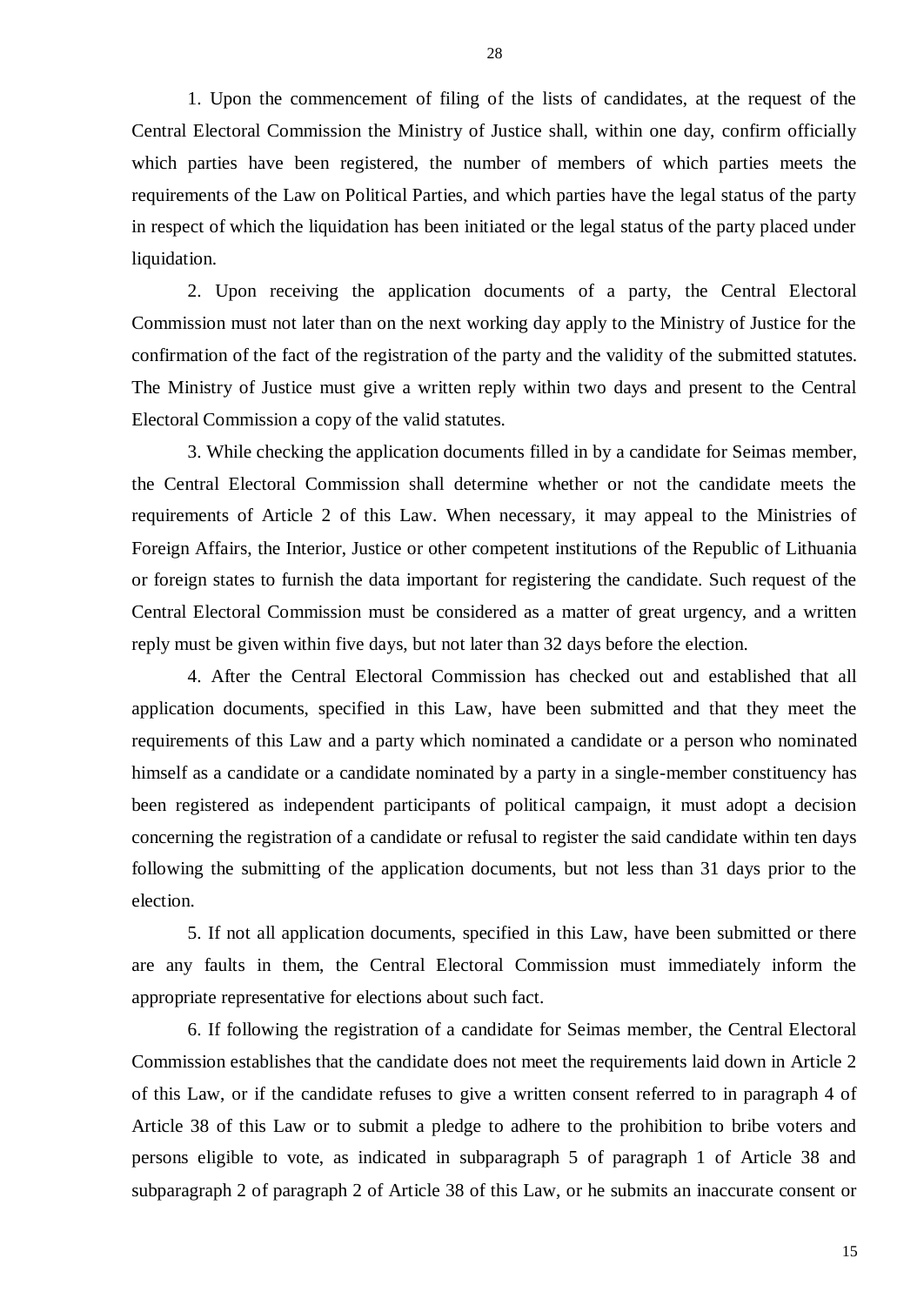pledge, or fails to submit it within the time limit set by the Central Electoral Commission, or if a candidate has failed to meet the requirements set out in paragraph 3 of Article 98 of this Law (has not provided the information specified in this Law or has provided the erroneous information), or if a political party, a candidate has grossly violated paragraph 1 of Article  $5<sup>1</sup>$  of this Law, or if a party which has nominated a candidate or a candidate himself has lost the status of an independent participant of political campaign, the Central Electoral Commission shall cancel the registration of such candidate for Seimas member, revoke the announcement of a joint list of candidates of an appropriate political party or the coalition of parties, provided that not less than 15 days are left until the election.

#### **Article 40. A Representative for the Election**

1. The party, the citizen who has nominated himself and has been registered as a candidate for Seimas member shall authorise a representative for the election to represent them on all issues in the Central Electoral Commission or the constituency electoral committee. In meetings of an electoral committee he shall have the right of deliberative vote and the right to express a separate opinion on all issues under consideration. The representative for elections shall have all the rights of the election observer in the territory of the constituency in the electoral committee whereof he is authorised to represent. Authorisation by parties to represent them in electoral committees may be filed with the Central Electoral Commission the following day after the formation of an appropriate electoral committee. If the candidature of the representative for elections meets the requirements of this Law, the Central Electoral Commission shall, within three days, register the authorisation given to him and shall issue the certificate of a representative for the election. The authorisation for a representative for the election shall expire after the lapse of 20 days following the announcement of the final election results. The powers of a representative for the election in an appropriate electoral committee shall also lapse 20 days following the lodging of the application documents, provided that the party, political organisation does not have a candidate (candidates) in the territory of that constituency.

### **Version valid from 1 September 2015:**

1. The party, the citizen who has nominated himself and has been registered as a candidate for Seimas member shall authorise a representative for the election to represent them on all issues in the Central Electoral Commission or the constituency electoral committee. He shall participate in an advisory capacity at meetings of an electoral committee, having the right to express a separate opinion on all issues under consideration. Upon the announcement of the date of elections to the Seimas, authorisation by parties to represent them in electoral committees may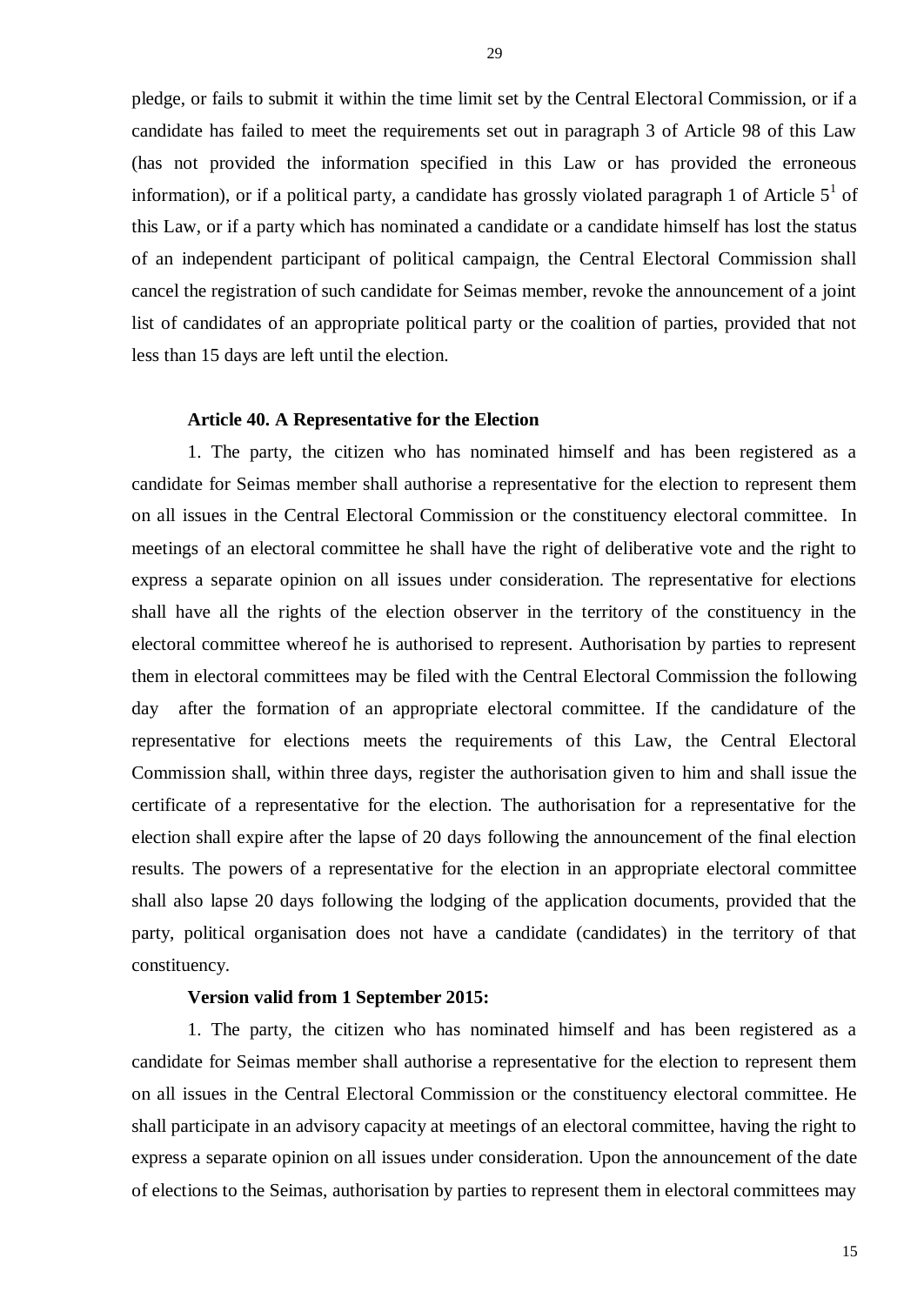be filed with the Central Electoral Commission the following day after the formation of an appropriate electoral committee. If the candidature of the representative for elections meets the requirements of this Law, the Central Electoral Commission shall, not later than within three days, register the authorisation given to him and shall issue the certificate of a representative for the election. The authorisation for a representative for the election shall expire after the lapse of 20 days following the proclamation of the final results of the election. The authorisation of a representative for the election in an appropriate electoral committee shall also lapse 20 days following the lodging of the application documents, if that the party, political organisation does not have a candidate (candidates) in the territory of that constituency.

2. Until the election day, the party, the citizen who has nominated himself as a candidate may revoke an authorisation at any time and authorise another person to be a representative for the election. In this case a representative for the election must be registered, a certificate must be issued to him, and the registration of the previous representative for the election must be terminated within three days.

### **Article 41. Election Deposit**

1. The election deposit for one candidate for Seimas member to be registered in a singlemember constituency shall be equal to one most recently announced average monthly wage of the national economy (AMW). When registering one new candidate in a single-member constituency instead of the candidate whose application documents have been revoked or who has revoked the documents himself, the required deposit shall be in the amount of one AMW.

2. The election deposit for registration of one list of candidates for Seimas member in the multi-member constituency shall be in the amount of ten AMWs. When changing the place of one candidate on the list or entering a new candidate on the list, the deposit shall be in the amount of one AMW. When joining the candidates' lists, the deposit shall be in the amount of 0.3 AMW for each list which is being joined.

3. Election deposits for registration of the list of candidates shall be doubled for the party which at the last elections to the Seimas or municipal councils nominated candidates or the list (lists) of candidates and did not furnish the report on the funding of the respective political campaign and the set of the previous calendar year's financial statements of the political party in compliance with the Law of the Republic of Lithuania on Funding of, and Control Over Funding of, Political Parties and Political Campaigns

4. When application documents are submitted behind time or the announcement of a joint list of candidates of a political party or the coalition of parties is revoked, or the registration of a candidate is cancelled, or a person is not registered as a candidate for Seimas member on the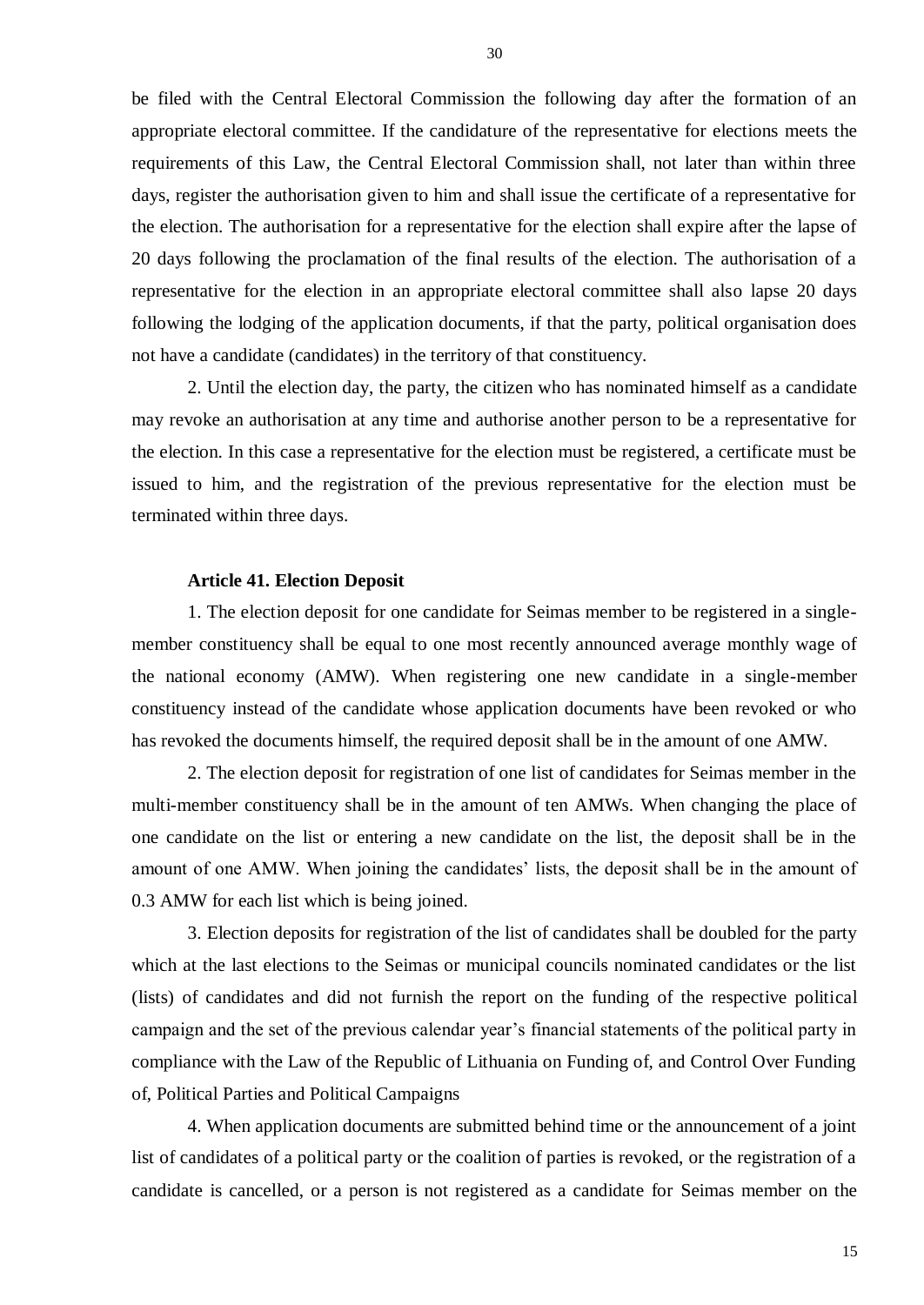grounds specified in paragraph 6 of Article 39 of this Law, the election deposit shall not be refunded.

5. Upon the expiry of the period of political campaign, the Central Electoral Commission shall, within 40 days, refund the election deposit to the party or the person who has furnished it, if the relevant report on the funding of political campaign has been submitted.

6. The non-refundable deposits shall be transferred to the State budget.

# **Article 42. Prohibition for One Person to be a Candidate in Several Constituencies or Several Lists of Candidates**

1. Each candidate for Seimas member may be entered in the list of candidates nominated by only one party in the multi-member constituency.

2. The person who is entered in a list of candidates in the multi-member constituency shall have the right to be at the same time nominated as a candidate for Seimas member in one single-member constituency as well.

3. If a person has given his consent to be entered in the list of candidates nominated by more than one party in the multi-member constituency, or if he has given his consent to be nominated (or has nominated himself) in more than one single-member constituency , he shall be struck off all the lists of candidates in the multi-member constituency and of all single-member constituencies.

# **Article 43. Joining the Lists of Candidates**

Before the deadline for filing application documents several parties may join the lists of candidates nominated by them. In order to do so, they must submit a statement to the Central Electoral Commission concerning the joining of the lists of candidates, indicating the name of the coalition. The joint list in which the candidates are entered in a newly established succession, as well as the document confirming that the election deposit for the joining of the lists of candidates has been furnished shall be submitted as well. Only those persons can be put down on the joint list who are on the lists which are being joined together. The name of the coalition must include the word "coalition" and may not contain any references to the names of the parties which do not form this coalition. The joint list shall be regarded as one list. The same party may not participate in more than one coalition.

### **Article 44. The Right to Withdraw or Supplement Electoral Application Documents**

1. A party or election coalition, as well as a person who has been nominated or who has nominated himself as a candidate for Seimas member in single-member constituency or is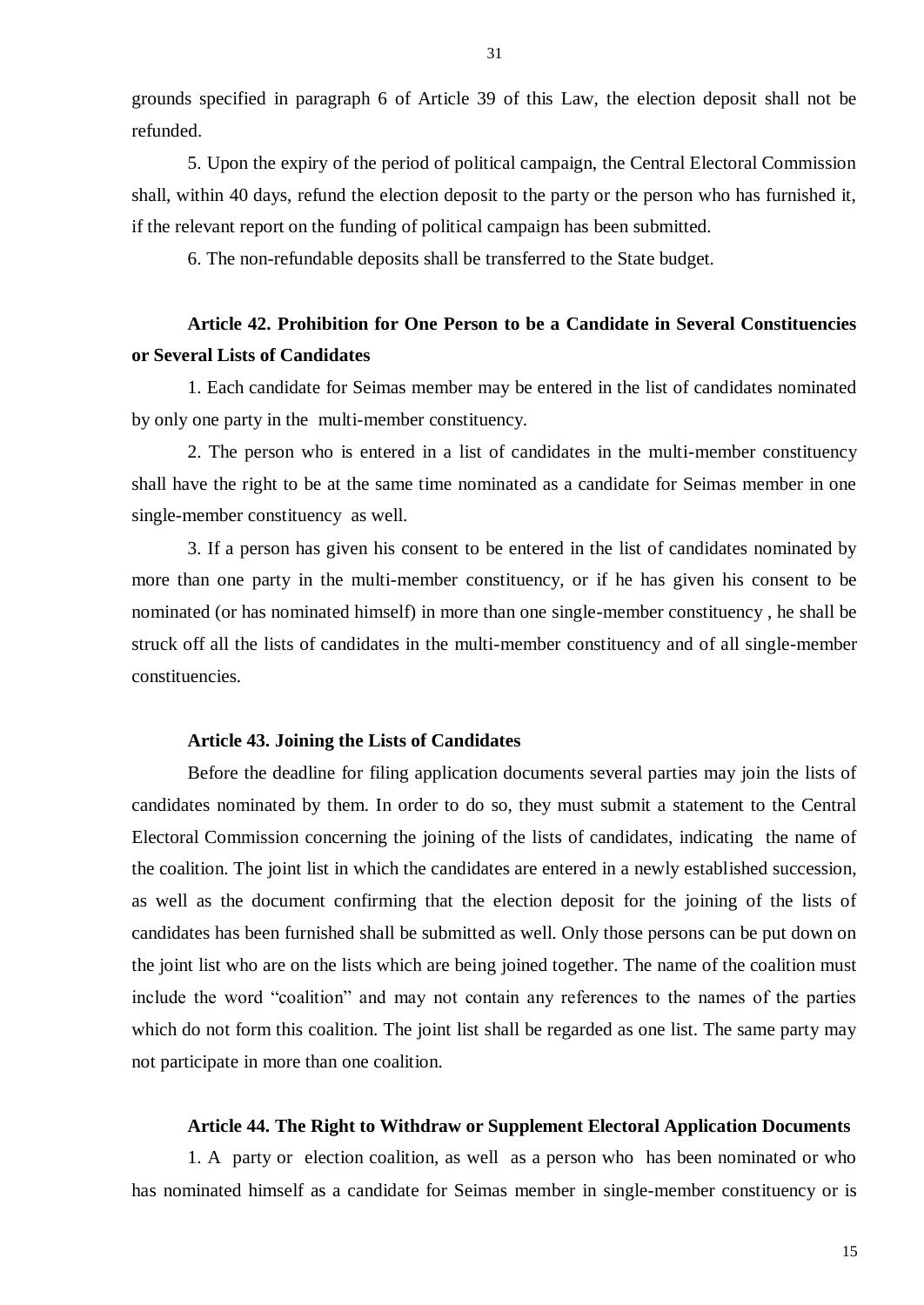registered in the list of a political organisation, may at any time, but no later than 28 days before the election, declare their application documents fully or partially withdrawn. A party or election coalition shall notify the Central Electoral Commission thereof by a statement, the citizen - by a notarised statement and the relevant representatives for elections in the Central Electoral Commission shall be notified thereof. If application documents are withdrawn, the election deposit may be refunded only after the election, provided it becomes refundable as stipulated in Article 41 of this Law. It shall be allowed to additionally submit, before the deadline for the filing of application documents set in paragraph 5 of a 38 of this Law, new application documents when altering the sequence of candidates on a list of candidates or when nominating new candidates in single-member constituencies.

2. If the application documents are withdrawn by a party that has formed a coalition, the candidates nominated by it shall be struck off the joint list of candidates, and, if the name of the coalition contains a reference to its name, the name of the coalition shall be changed. In such case it is necessary to notify in writing the representatives for elections of the coalition partners in the Central Electoral Commission. If, upon withdrawal of the electoral application documents, the candidates of only one party remain on the coalition's joint list of candidates, they will participate in the election only as the nominees of that party.

3. If, upon withdrawal of application documents or annulment of the candidates' registration, there are less than 20 candidates left on the list of candidates, the registration of all the candidates of this list shall be annulled.

### **Article 45. Announcement of the Names of Candidates and Lists of Candidates**

With not less than 30 days prior to the election, the Central Electoral Commission shall announce on its website the lists of candidates of parties and coalitions which participate in the election, election numbers assigned to the lists of candidates by drawing lots, election numbers assigned to the candidates on the above-mentioned lists as well as the candidates nominated in single-member constituencies. The Central Electoral Commission shall hand over to the representative for elections the certificates of candidates for Seimas member with the election numbers assigned to the candidates. At the moment of its assignment the candidate's election number coincides with the candidate's successive number on the list of nominated candidates (joint list). The election number assigned to a candidate cannot not be changed until the announcement of the election results.

# **Version valid from 1 September 2015: Article 45. Announcement of the Names of Candidates and Lists of Candidates**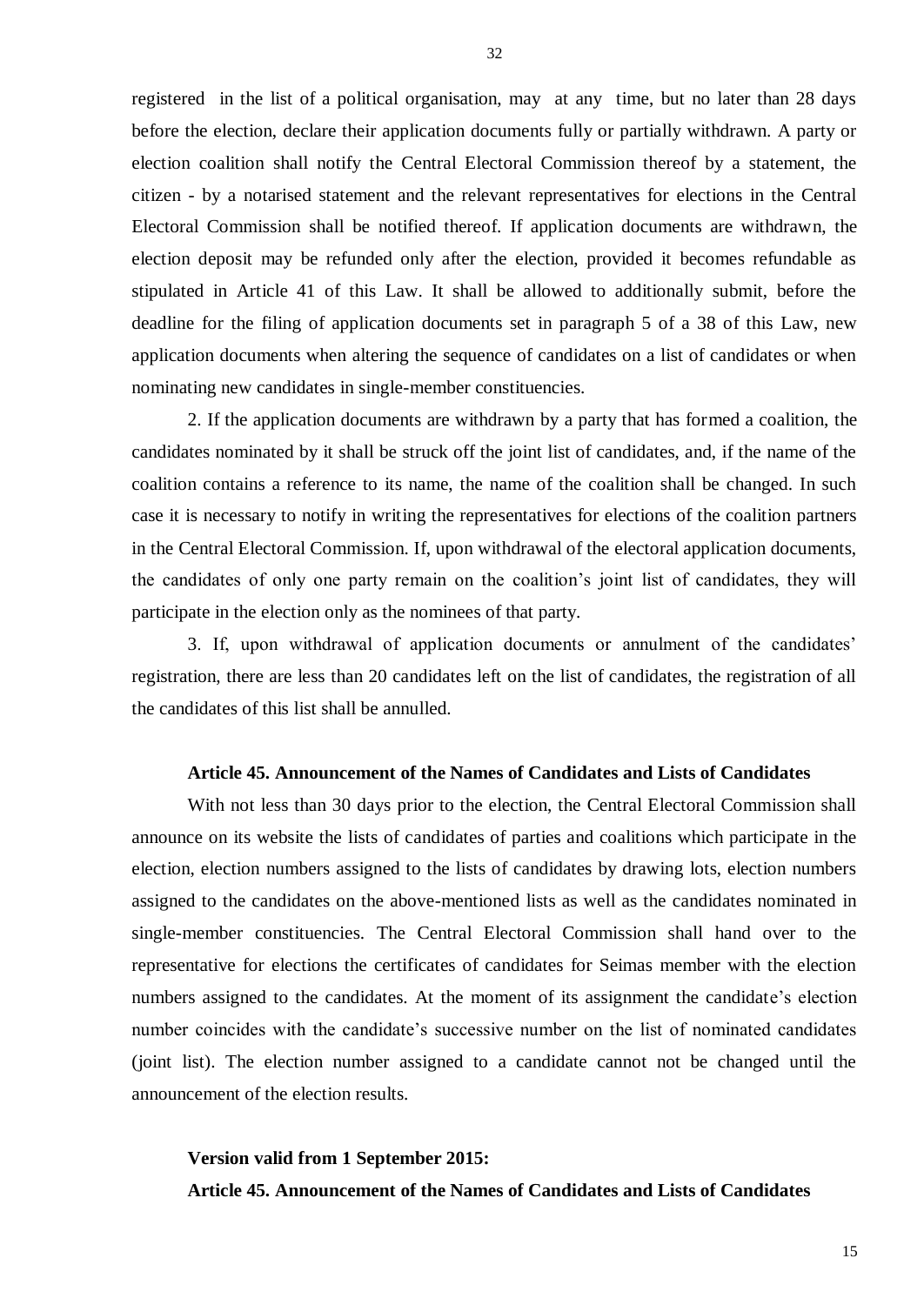With not less than 30 days prior to the election, the Central Electoral Commission shall announce on its website the lists of candidates of parties and coalitions which participate in the election, election numbers assigned to the lists of candidates by drawing lots, election numbers assigned to the candidates on the above-mentioned lists as well as the candidates nominated in single-member constituencies. The Central Electoral Commission shall hand over to the representative for elections the certificates of candidates for Seimas member with the election numbers assigned to the candidates. At the moment of its assignment the candidate's election number coincides with the candidate's successive number on the list of nominated candidates (joint list). The election number assigned to a candidate cannot not be changed until the proclamation of the final election results.

# **CHAPTER VI**

# **GUARANTIES OF THE ACTIVITIES OF THE CANDIDATES FOR SEIMAS MEMBER**

# **Article 46. The Right of a Candidate for Seimas Member to Speak at Meetings, to Use the Mass Media**

1. After the announcement of the names of candidates and lists of candidates by the Central Electoral Commission, the candidates for Seimas member in constituencies shall have equal rights to speak at voters' meetings or any other meetings, gatherings, conferences as well as through the state mass media, and to announce their respective election programmes.

2. Heads of state and municipal institutions and establishments, also municipality mayors or persons authorised by them must help candidates for Seimas member to organise meetings with voters, to obtain necessary information, with the exception of the information which is considered confidential according to laws of the Republic of Lithuania and the resolutions of the Government.

### **Article 47. Liability for the Violation of this Law**

Persons who by force, threat, deception, bribery or otherwise prevent voters from implementing the right to vote or to be elected to the Seimas, to organise and carry out election campaign, who have violated the procedure of election campaign, announced or otherwise disseminated fraudulent data about a candidate for Seimas member or prevented a candidate from meeting with voters, or who have otherwise violated this Law, as well as the members of electoral committees or other officers who have falsified, damaged, destroyed, stolen or hidden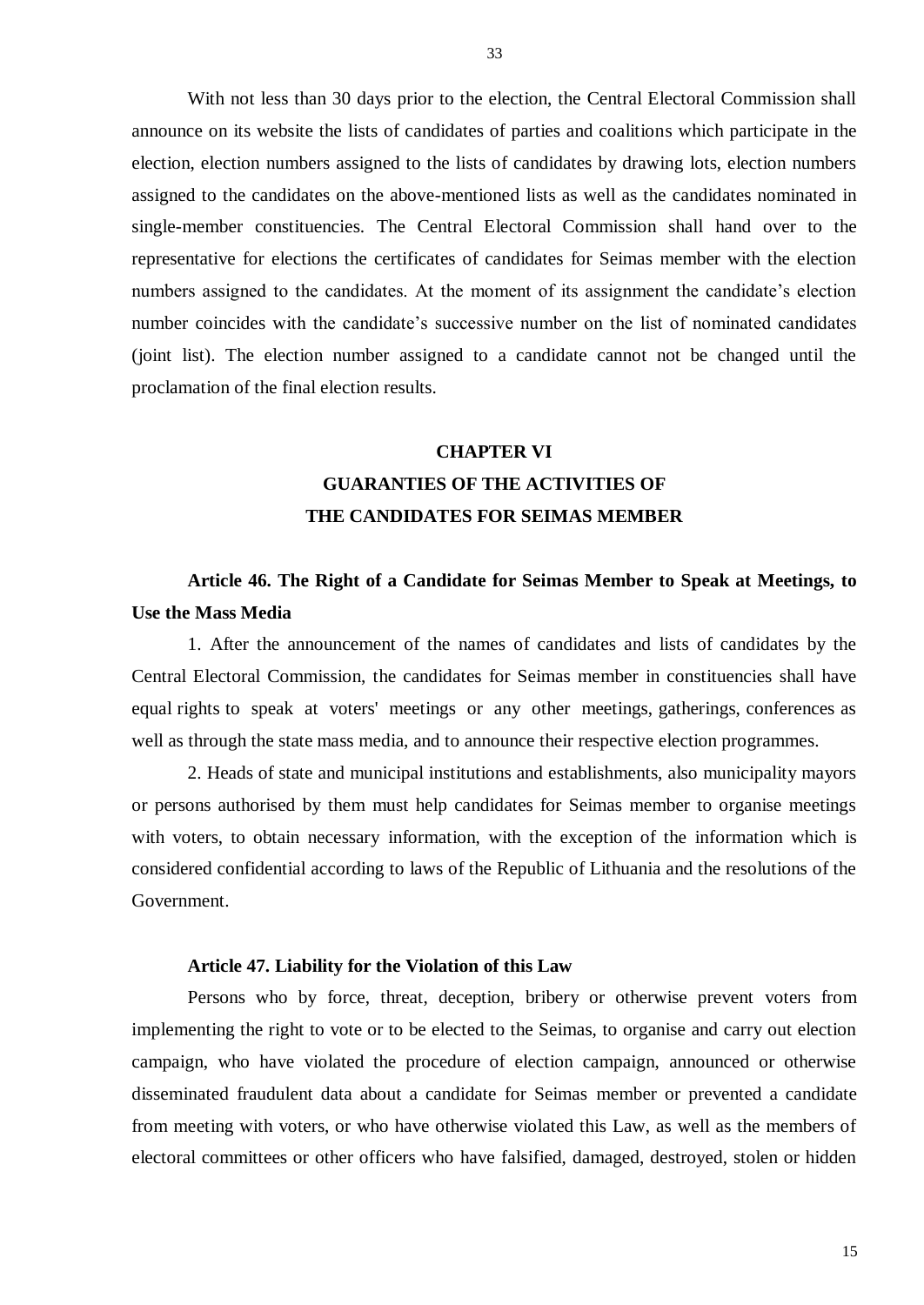election documents, made an incorrect vote count, violated the secrecy of voting or otherwise violated this Law, shall be held liable under laws of the Republic of Lithuania.

# **Article 48. The Right of a Candidate for Seimas Member to be Relieved from Work or the Official Duties**

1. After the announcement of the names of candidates and lists of candidates by the Central Electoral Commission, a candidate for Seimas member shall, upon his written request, be relieved from work or the official duties during the election campaign, but for not longer than 30 days. A request to be relieved from work or the official duties shall be submitted to the person who has the right to grant leave.

2. The provisions of paragraph 1 of this Article shall not apply to a candidate for Seimas member who is the Seimas member or the President of the Republic. The procedure for relieving a candidate for Seimas member, who is a member of the Government, from the official duties shall be laid down in the Law on the Government.

### **Article 49. The Immunity of a Candidate for Seimas Member**

1. After the announcement of the names of candidates and lists of candidates by the Central Electoral Commission as well as until the first meeting of a newly elected Seimas (after the rerun elections or by-election  $\Box$  until the oath of a Seimas member), a candidate for Seimas member may not be held criminally liable, arrested, his freedom may not be restricted in any other way without the consent of the Central Electoral Commission..

2. The provisions of paragraph 1 of this Article shall not apply to candidates for Seimas member who perform the duties of the Seimas member, the member of the Government or the judge. The matter of the immunity of such persons shall be resolved in accordance with the procedure laid down by the Constitution and laws.

# **CHAPTER VII ELECTION CAMPAIGN**

## **Article 50. Basic Principles of Election campaign**

1. The provisions of this Law regulating the election campaign shall apply upon the announcement of the election date. Election campaign expenses and political advertising expenses must be declared in the manner prescribed by the law and must not exceed the maximum permissible amount of political campaign expenses fixed by the law.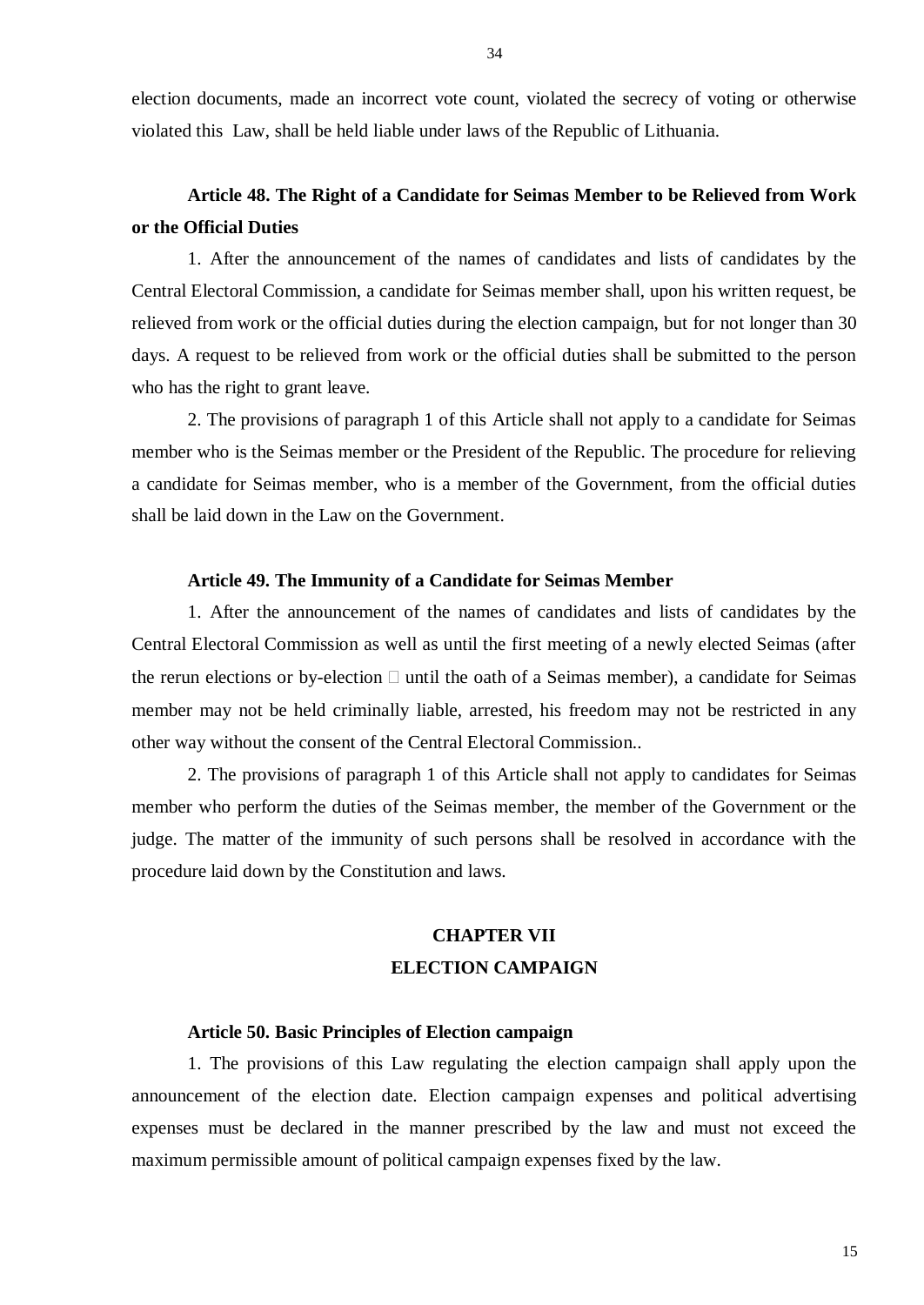2. Election campaign may be conducted in various forms and manners, provided they do not violate the Constitution and the laws, conflict with the morals, justice or society's cohesiveness, contravene fair and respectable elections.

3. Requirements for the marking of political campaign shall be laid down in laws; the procedure for marking the political campaign shall be laid down by the Central Electoral Commission.

#### **Article 51. Conditions and Procedure of Election Campaign**

1. After the announcement of the names of candidates and lists of candidates by the Central Electoral Commission, the candidates shall be granted the right to use the Lithuanian national radio and television free of charge. The rules for preparing programs for election campaign shall be approved and the actual duration and time of the Lithuanian national radio and television programs shall be established by the Central Electoral Commission after consultation with the head of the Lithuanian national radio and television. The Central Electoral Commission shall also distribute the time of the programs in such a manner that the following principles of equality are preserved: among the lists of candidates in the multi-member constituency; among single-member constituencies; among candidates in a single-member constituency.

2. Discussions of candidates over the radio and television shall be financed with funds of the state budget from the appropriations allocated for the Central Electoral Commission.

3. The Central Electoral Commission shall:

1) in accordance with the procedure laid down by the law, choose producers and broadcasters of discussion programmes;

2) approve rules on producing discussions.

4. Groups of independent participants of political campaign taking part in discussions (consisting of two and more persons) shall be set up by mutual agreement and in the event of failure to reach mutual agreement - by drawing lots.

5. All broadcasters shall enjoy the right to produce, on their own initiative, discussion programmes in compliance with the provisions of paragraph 2 of Article 18 of the Law on Funding of Political Parties and Political Campaigns, and Control of Funding. Other terms and conditions provided for in this Article shall not apply to the said broadcasters.

6. The lists of candidates and their election programmes shall be published by the Central Electoral Commission within 20 days after its submission.

7. The election programmes of candidates who stand for election in a single-member constituency shall be published by the electoral committee of that constituency no later than 15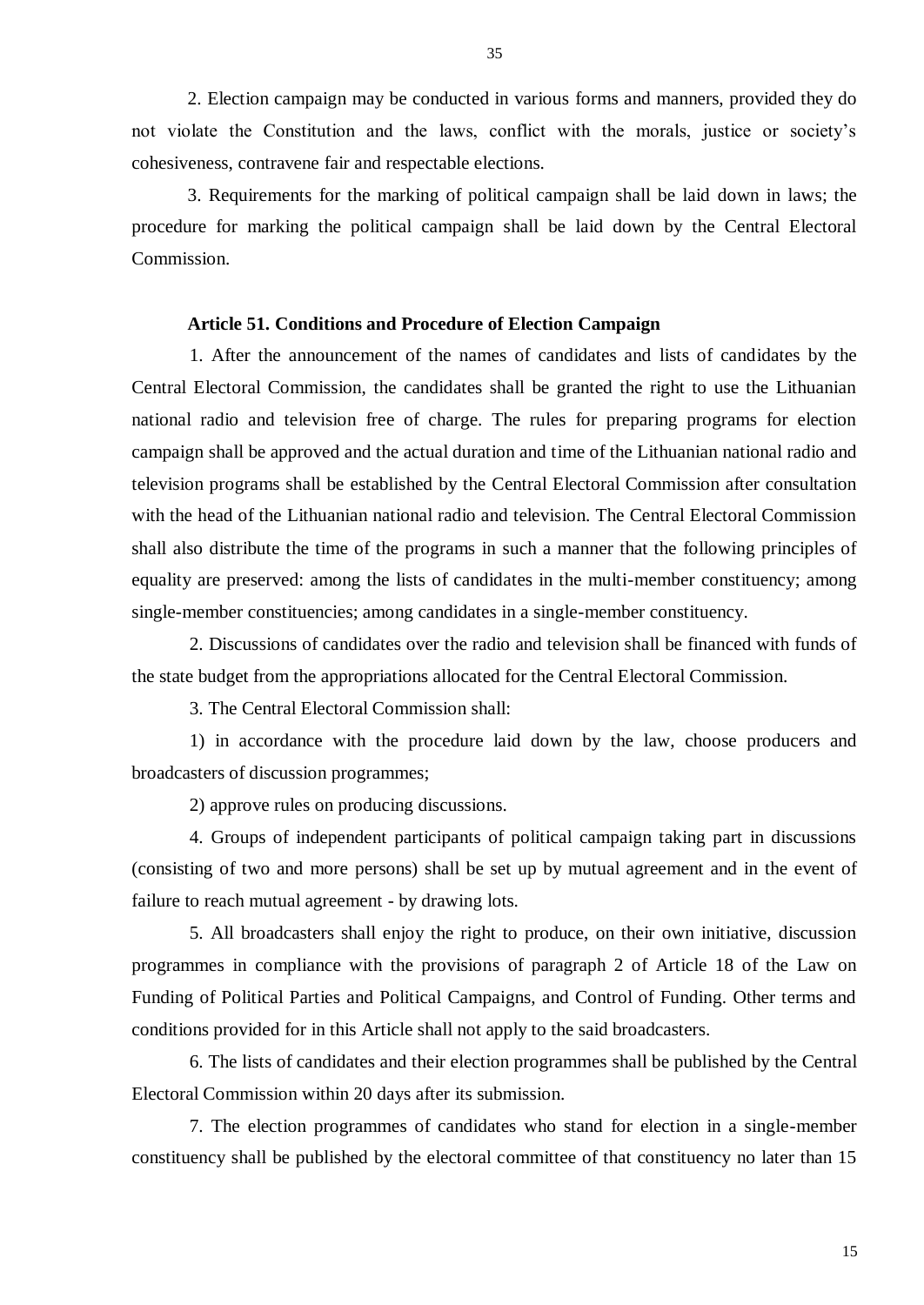days prior to the election. The procedure for publishing election programmes shall be established by the Central Electoral Commission.

8. Under this Law outdoor political advertising shall be political advertising communicated to the public by video or audio means. Outdoor political advertising shall also be political advertising which is announced in public areas, buildings, vehicles.

9. It shall be prohibited to install and communicate outdoor political advertising:

1) on the buildings occupied by state administration, law-enforcement and other state and municipal institutions and establishments;

2) inside or outside the vehicles belonging to state or municipal enterprises;

3) in motorways and their sanitary protection areas, as well as in streets and along the side thereof, if it might block technical traffic regulation means and road signs, decrease visibility, blind traffic participants, distract attention thereof, thus increasing the danger to traffic participants, and also it is prohibited to use advertising that imitates road signs;

4) on sculptures and monuments;

5) within 50 metres around the building which houses a polling station;

6) without the consent of the owner of the land, construction works or other structures on or in which it is being set up;

7) in the places which are not provide for in accordance with the procedure laid down by paragraph 10 of this Article.

10. Outdoor political advertising on/in protected territories and immovable cultural properties, as well as their territories shall be permitted only upon the co-ordination with a state agency responsible for the protection of cultural properties and an agency authorised by the founder of the protected territory.

11. A person who displayed outdoor political advertising shall have an obligation to remove outdoor political advertising before the beginning of the period established by the law when election campaigning is prohibited.

12. Persons who have violated the requirements of the procedure for installing and communicating outdoor political advertising shall be held liable under the law.

13. All disputes concerning the election campaign shall be settled by the Central Electoral Commission in compliance with this Law.

# **Article 52. Releasing the Material Compromising a Candidate for Seimas Member and the Candidate's Countering Opinion**

1. If, after the announcement of the names of candidates and lists of candidates by the Central Electoral Commission, the mass media release the material compromising a candidate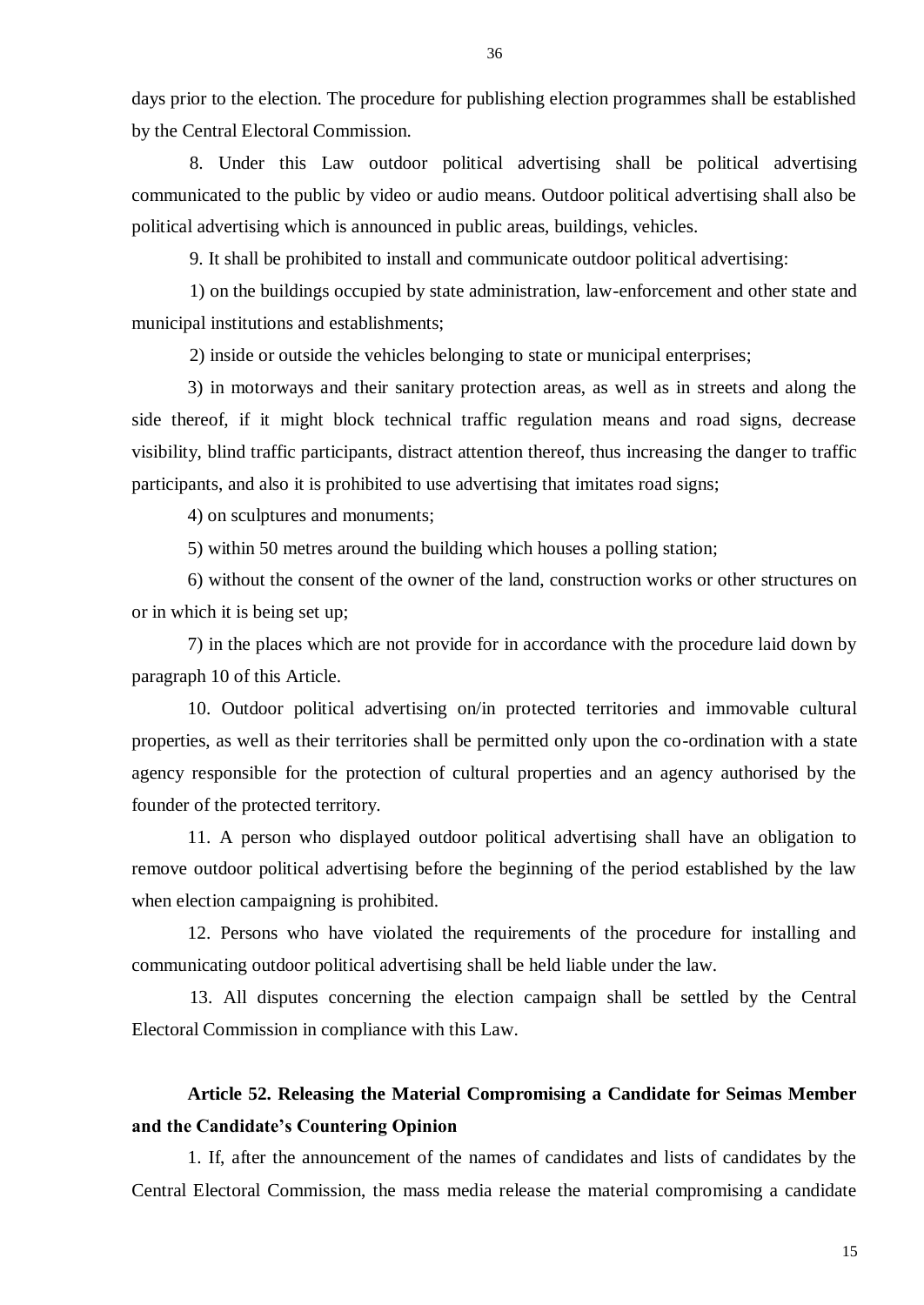for Seimas member (such data may be released not later than: in a means of the mass media which is issued more frequently than three times a week - five days before the election, in other means of the mass media - ten days before the election, but in any case the material compromising a candidate may be released not later than in the last but one issue of a means of the mass media before the election), it must provide the candidate with a possibility to express a countering opinion which consists of a short exposition of the released compromising material and the candidate's answer. The extent of the countering opinion usually may not exceed the volume of the compromising material by more than three times. The means of the mass media must publicise the candidate's countering opinion within seven days after it has been expressed, but not later than two days before the prohibition of election campaign becomes effective. If the means of the mass media itself cannot publicise the candidate's countering opinion during the period of time set by the Law, it must with its own funds publicise the candidate's countering opinion in another means of the mass media.

2. The material which is aimed at influencing voters not to vote for an individual candidate and which contains information negatively describing the candidate shall be considered as material compromising the candidate. An opinion about the candidate announced in the mass media (unlike hard news, criteria of truth shall not apply to an opinion), including a negative opinion, shall not be considered as compromising material and shall not entitle the candidate to demand announcing a countering opinion. The candidate may be refused publicising of a countering opinion also in cases when: the released material doe not concern him personally; the released material about him is not compromising; the compromising material about the candidate is released by him or by another candidate who is nominated on the same list of candidates or is nominated by the same party; the material contains no information describing the candidate; the candidate has already exercised the right to a countering opinion.

3. If the candidate has duly furnished the countering opinion to the means of the mass media, but it has not been announced, by the decision of the Central Electoral Commission the candidate's countering opinion shall be broadcast on the Lithuanian national radio or television and shall be paid for at the rates of advertisement fees. In this event, the means of the mass media must pay the Central Electoral Commission double the amount of the broadcast costs.

4. If the compromising material about the candidate was released during the period of time when its release is not permitted under this Law, by the decision of the Central Electoral Commission the candidate's countering opinion shall be broadcast on the Lithuanian national radio or television and shall be paid for at the rates of advertisement fees. In this event the means of the mass media must pay the Central Electoral Commission three times the amount of the broadcast costs.

37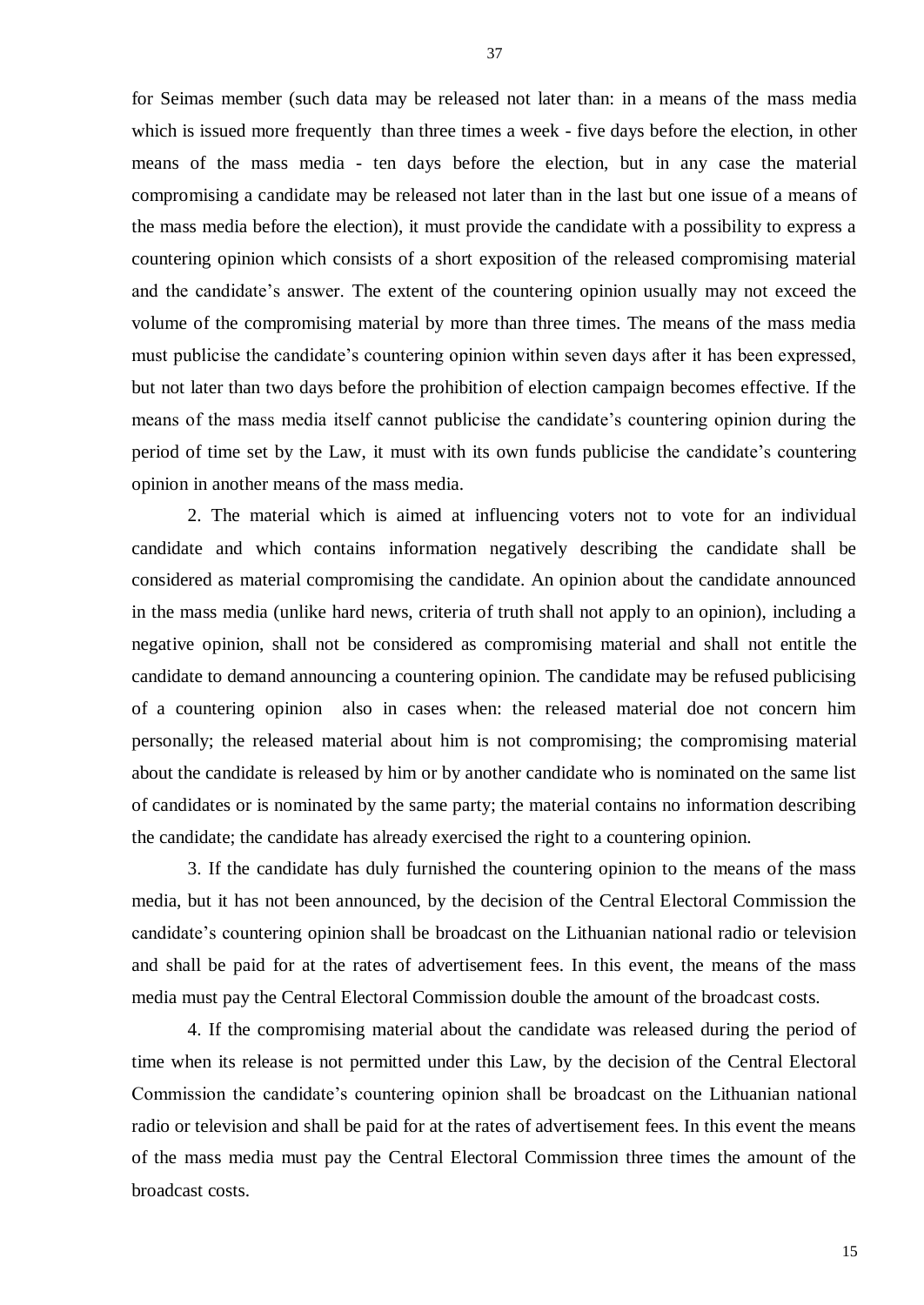5. In all cases a countering opinion shall not be announced during the period when election campaign is prohibited. Announcement of a countering opinion shall not exempt the means of the mass media from liability under the laws of the Republic of Lithuania.

6. When the candidate's countering opinion is made public on the decision of the Central Electoral Commission, the costs thereof set by this Law shall be recovered without suit from that means of the mass media which has released the material compromising the candidate during the period when such release is not permitted or which has not announced the candidate's countering opinion.

# **Article 53. Releasing the Material Compromising a Party which has Nominated a List of Candidates and the Countering Opinion**

1. If, after the announcement of the names of candidates and lists of candidates by the Central Electoral Commission, the mass media release the material compromising a party which has nominated a list of candidates (such data may be released not later than: in a means of the mass media which is issued more frequently than three times a week - five days before the election, in other means of the mass media - ten days before the election, but in any case the material compromising the party which has nominated a list of candidates may be released not later than in the last but one issue of a means of the mass media before the election), it must provide the party with a possibility to express a countering opinion. The countering opinion shall consist of a short exposition of the released compromising material and the party's reply. The extent of the countering opinion usually may not exceed the volume of the compromising material more than three times. The means of the mass media must announce the countering opinion within seven days after it has been expressed, but not later than two days before the prohibition of election campaign becomes effective. If the means of the mass media itself cannot announce the countering opinion during the period of time set by this Law, it must make arrangements to publicise the countering opinion with its own funds in another means of the mass media.

2. The material which is aimed at influencing voters not to vote for the candidates nominated by a specific party and which contains information negatively describing the party (its branch or division) shall be considered as material compromising the party. An opinion about the party announced in the mass media (unlike hard news, criteria of truth shall not apply to an opinion), including a negative opinion, shall not be considered as compromising material and shall not grant the party the right to demand announcement of a countering opinion. The demand to announce a countering opinion may also be rejected in cases when: the released material doe not concern the party; the released material is not compromising; the compromising material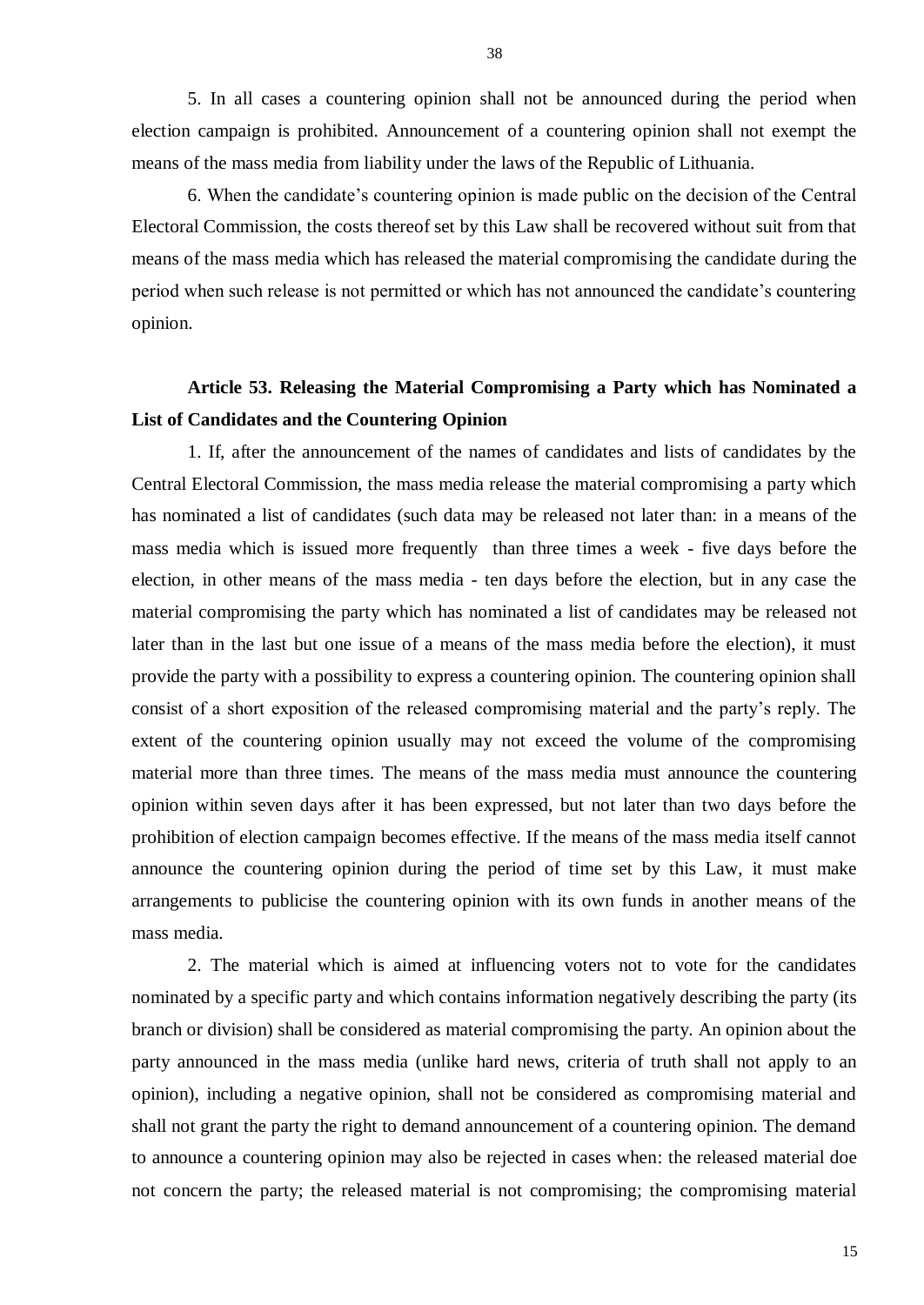about the party is released by a candidate nominated by the party; the material contains no information characterising the party; the party has already exercised the right to a countering opinion.

3. The party shall give its countering opinion to the means of the mass media through its representative for elections at the Central Electoral Commission or through its representative for the elections at the constituency electoral committee. In the event the representative for elections has given the countering opinion to the means of the mass media by the due date, but it has not been made public, the countering opinion shall be broadcast, on the decision of the Central Electoral Commission, on the Lithuanian national radio or television and shall be paid for at the rates of advertisement fees. In this event, the means of the mass media must pay the Central Electoral Commission double the amount of the broadcast costs.

4. If the compromising material was released during the time period when its release is not permitted under this Law, by the decision of the Central Electoral Commission the candidate's countering opinion shall be broadcast on the Lithuanian national radio or television and shall be paid for at the rates of advertisement fees. In this event the means of the mass media must pay the Central Electoral Commission three times the amount of the broadcast costs.

5. In any case a countering opinion shall not be announced during the period when election campaign is prohibited. Announcement of a countering opinion shall not exempt the means of the mass media from liability under the laws of the Republic of Lithuania.

6. When the countering opinion is released on the decision of the Central Electoral Commission, the costs thereof set by this Law shall be recovered without suit from that means of the mass media which has released the compromising material during the period when such release is not permitted or has not announced the candidate's countering opinion.

# **Article 54. Prohibition to Take Advantage of one's Official Position to Conduct Election Campaign**

1. Anyone shall be prohibited from taking advantage of his official position in state or municipal institutions, establishments or organisations, as well as in the state or municipal mass media for any form of election campaign or from instructing other persons to do so or from trying to exert influence upon the will of voters in any other manner, taking advantage of his official position. State or municipal officials, public servants shall be prohibited from taking advantage of their official position in order to provide exclusive conditions for campaigning for themselves or for the party. A person who violates the provisions of this Article may be held administratively or criminally liable in accordance with the procedure laid down by law.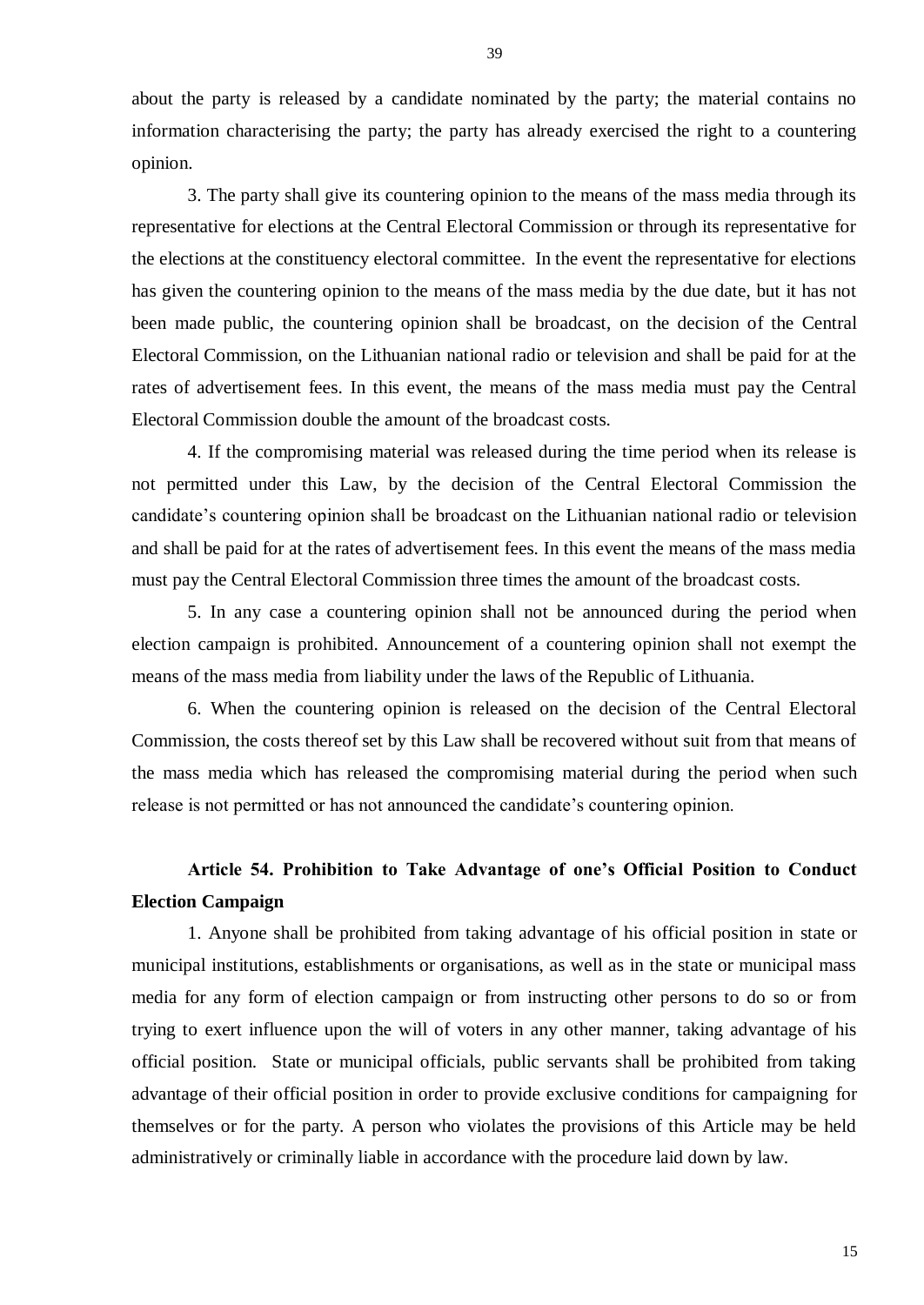2. If a person is a candidate for Seimas member, he can use the state or mass media only according to the procedure set forth in Article 51 of this Law. If the fulfilment of their duties requires to release important news to the mass media, they can do so only at a press conference. State or municipal mass media or programmes of the mass media financed from the state or municipal funds may broadcast only a recording of the conference or a portion thereof which contains no elements of election campaign.

### **Article 55. Financing of Political Campaigns of Elections to the Seimas**

Financing of political campaigns of elections to the Seimas shall be regulated by the Law on Financing of Political Parties and Political Campaigns, as well as Control over such Financing.

### **Article 56. Prohibition of Election Campaign on Election Day**

Election campaign, irrespective of its methods, forms and measures, shall be prohibited 30 hours before the beginning of an election and on the election day until the closing of the polls, with the exception of permanent visual election campaign material, provided that it was displayed at least 48 hours prior to the beginning of the election. During the period when election campaign is prohibited no visual election campaign material (with the exception of those issued by the Central Electoral Commission) may be displayed in a polling station or within 50 meters around the building in which a polling station is situated. If election campaign of elections of the President of the Republic, or elections to the European Parliament, or elections to municipal councils, or election campaign with respect to a referendum is carried out concurrently at the same time, election campaign shall be prohibited 30 hours remaining to the beginning of an election and on the election day until the closing of polls in accordance with the same procedure and under the same conditions as those specified in this paragraph.

# **CHAPTER VIII PREPARATORY ACTIVITIES OF THE ORGANISATION OF ELECTIONS**

### **Article 57. Establishment of Election Document Specimens**

The Central Electoral Commission shall establish specimens and forms of poll cards, ballot papers, posters of a candidate in a single-member constituency and lists of candidates in the multi-member constituency with the data about a candidate (candidates), ballot paper

40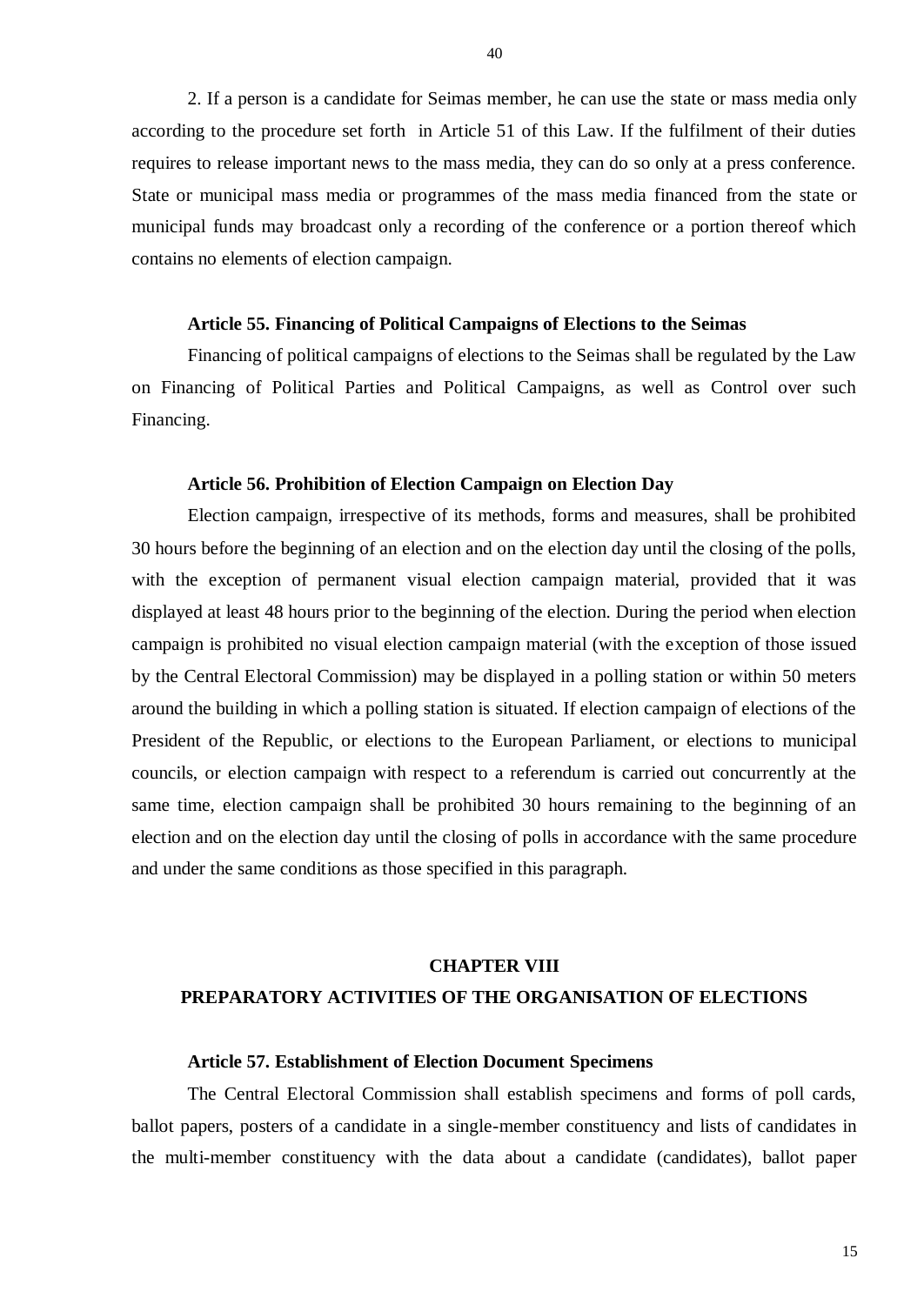envelopes and return envelopes, other documents, blanks, questionnaires, official envelopes, packages, seals used in elections, as well as the specimens for filling them out.

### **Article 58. Ballot Papers**

1. During the election to the Seimas, each voter shall be presented with two ballot papers: one for voting for a candidate in a certain single-member constituency , and the other for voting for a list of candidates in the multi-member constituency. Instructions for the voter regarding the procedure for filling out the ballot paper must be printed on the ballot-paper which must also contain a special space designated for indicating the voter's will.

2. The names of all candidates for Seimas member shall be placed on the ballot paper of single-member constituencies in alphabetic order on the same space and in the same type (types). Such ballot papers shall indicate the first name and name of each of the candidates for Seimas member, as well as the name of the party which has nominated him or it shall indicate "Nominated himself".

3. A ballot paper of the multi-member constituency shall contain all the lists of candidates arranged according to the assigned election numbers in an increasing order on the same space and in the same type (types). The type shall be chosen of such size which would best fit to fill the space designated for inscription. A ballot paper shall contain the name of the party, coalition (indicated in its application documents). The name and surname of the head of the party shall be written down in brackets under the name of the party, and the names of the parties comprising the coalition shall be written down in brackets under the name of the coalition. At the party's request, a black-and-white image of the emblem (sign) of this party, registered in the manner prescribed by law, may be placed by the name of the party. In such case, a sample of this emblem (sign) shall be submitted to the Central Electoral Commission together with the application documents. All the lists of the parties, coalitions (candidates' names and surnames) shall be distributed to voters in the manner prescribed by the Central Electoral Commission and located in each voting booth.

4. The second part of the ballot paper of the multi-member constituency shall contain five designated spaces where the voter shall record the election numbers of the chosen candidates.

5. Aboard the ship ballot papers shall be printed in accordance with the description transmitted in a radiogram by the Central Electoral Commission. Aboard the ship the names of the candidates shall not be indicated on the ballot paper of the multi-member constituency and the place for expressing the voter's opinion of the candidates shall not be designated.

### **Article 59. Delivery of Ballot Papers**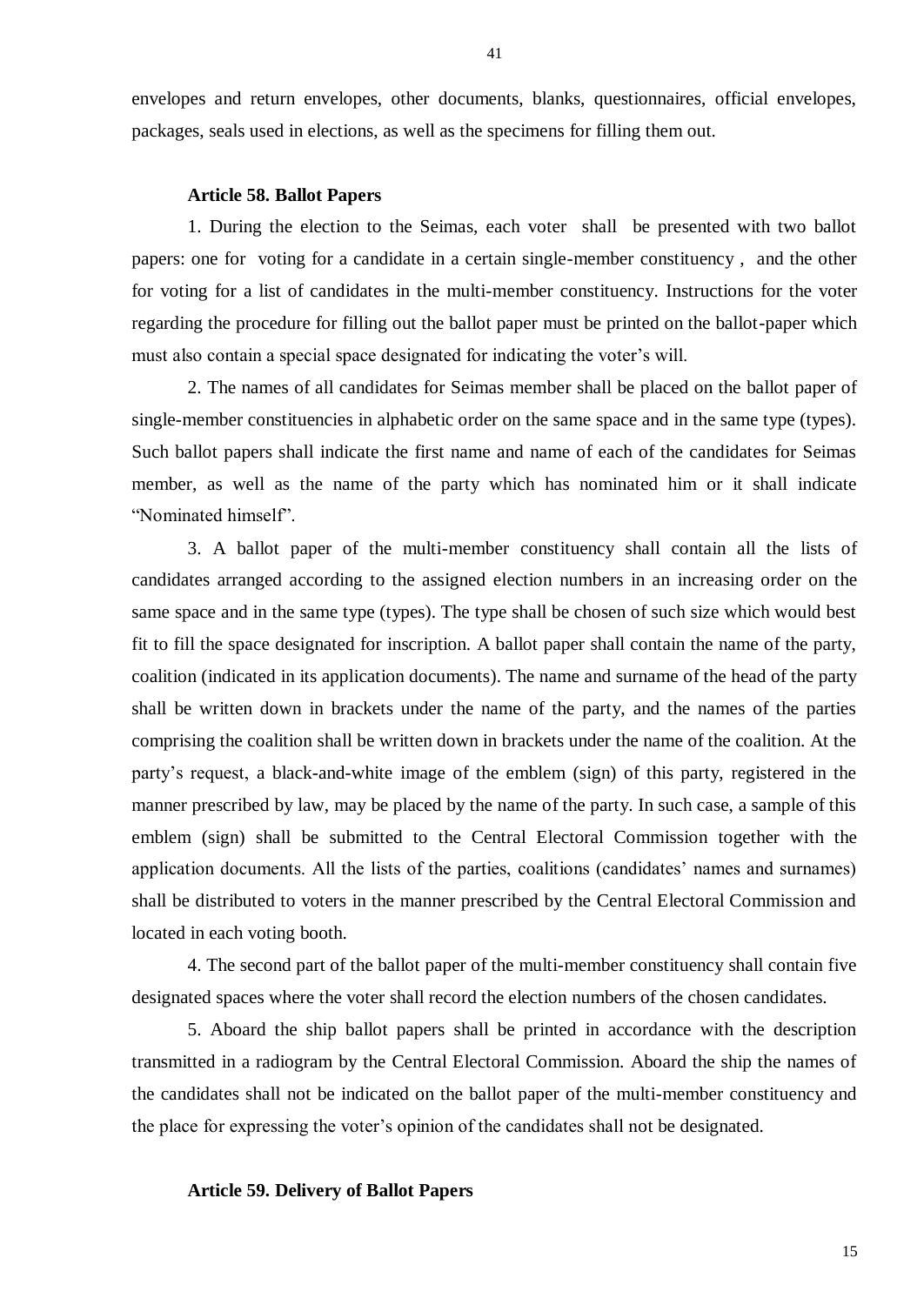1. Electoral committees of constituencies shall deliver ballot papers and postal voting envelopes to central post offices at least two days prior to the beginning of voting by post, ballot papers to polling stations - 12 hours preceding the opening of the polls.

2. At the diplomatic missions of the Republic of Lithuania, voters must be provided with free access to ballot papers and postal voting envelopes at least 20 days before the election. Aboard ships voters must be provided with free access to the text of ballot papers not less than 15 days prior to the election.

3. The Central Electoral Commission shall be responsible for the publishing of ballot papers and postal voting envelopes, as well as for the keeping of records and delivery thereof without violating the fixed dates.

### **Article 60. Preparation of Polling Stations**

1. A polling station of the polling district must be completely prepared for elections not later than 12 hours before the opening of the polls. The electoral committee must also have counted all ballot papers received from the constituency electoral committee and drawn up their acceptance report by the prescribed time. In the polling station of a polling district there must be a ballot box, secret voting booth (booths) in which a voter could fill ballot papers in private. The following material, issued by the Central Electoral Commission, must be displayed in the polling station: lists of candidates eligible in the multi-member constituency; election posters of candidates eligible in a single-member constituency. The text of this Law must be accessible in each polling district. The election campaign material, except for the material issued by the Central Electoral Commission, must be removed from the polling station, passageways leading to or out of it (corridors) and from the territory within 50 metres of the building in which the polling station is situated. Working places for the electoral committee members and places for election observers must be also organised. Upon completion of preparations the polling station shall be closed, sealed, left under the police protection and the chairman of the electoral committee of the polling district shall inform the constituency electoral committee thereof.

2. Other requirements for the preparation of polling stations shall be laid down by the Central Electoral Commission.

3. The chairman of the electoral committee of the polling district shall be responsible for fitting out the polling station by the due date and in an appropriate manner. If the municipality administration fails to allocate premises suitable for establishing a poling station or fails to ensure the provision of equipment necessary for voting, the chairman of the electoral committee of the polling district must forthwith notify the constituency electoral committee thereof and take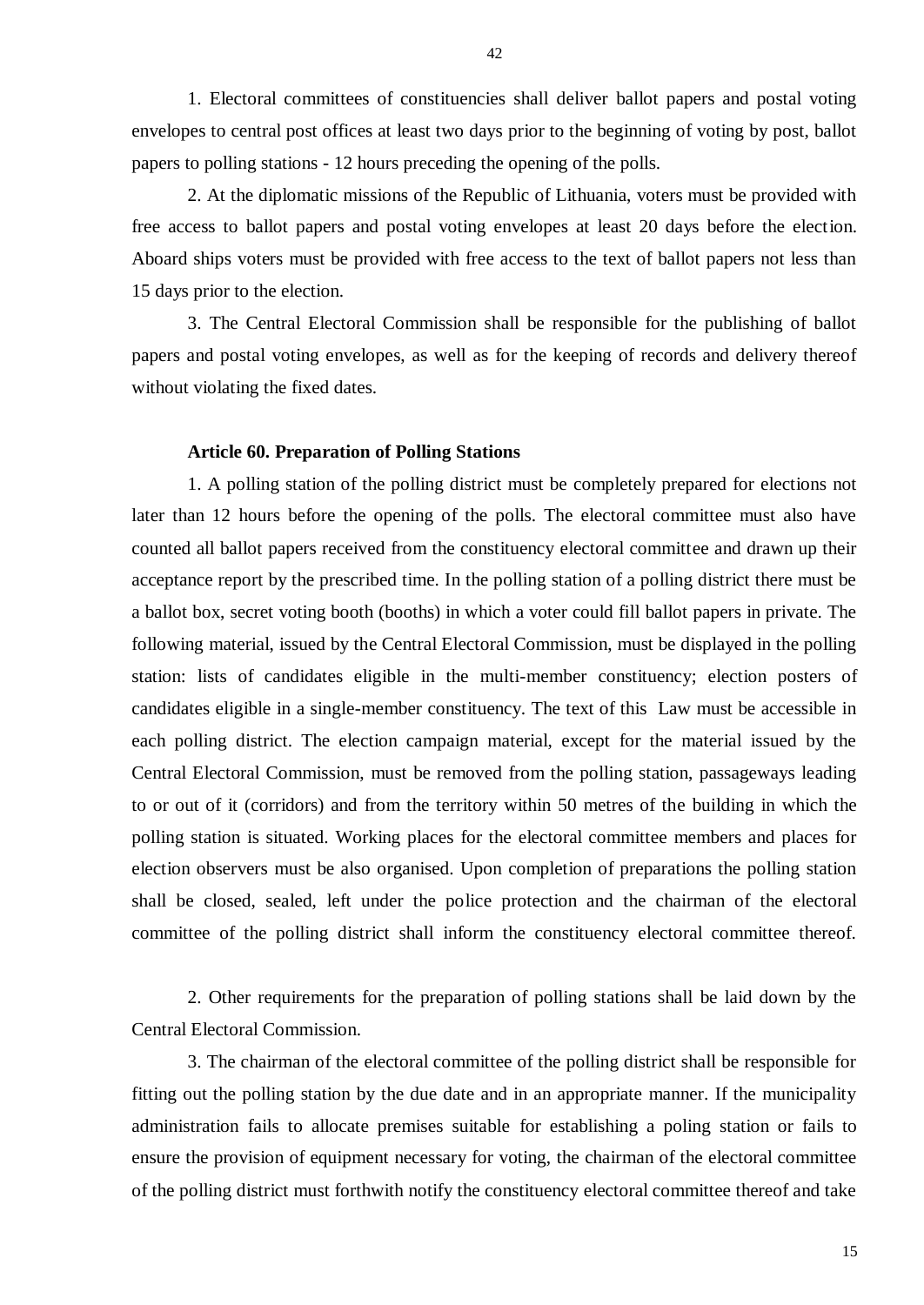measure to find premises suitable for fitting out a polling station and to acquire the necessary equipment as prescribed in Article 8 of this Law.

### **Article 61. Election Observers**

1. Parties as well as candidates for Seimas member shall have the right to appoint not more than two election observers each in every polling district. An election observer shall be a person having a certificate in the form established by the Central Electoral Commission. He shall have the right to observe elections conducted in the territory of the constituency or polling district which is indicated in his certificate. The observer's certificate shall be issued by:

### **Version valid from 20 June 2015:**

1. Parties as well as candidates for Seimas member shall have the right to appoint not more than two election observers each in every polling district. It shall be prohibited to appoint wardens and deputy wardens as election observers in those polling districts which are within the territory covered by their wards. An election observer shall be a person having a certificate in the form established by the Central Electoral Commission. He shall have the right to observe elections conducted in the territory of the constituency or polling district which is indicated in his certificate. The observer's certificate shall be issued by:

1) the Central Electoral Commission - to observe elections on the entire territory of the Republic of Lithuania, in the diplomatic missions and consular posts of the Republic of Lithuania or only in specific constituencies, polling districts upon the recommendation of the Minister of Foreign Affairs, the President of the Republic or a person authorised by him, or upon the request of the persons representing international institutions, as well as at its own discretion;

2) a constituency electoral committee - to observe elections in the entire territory of the constituency, in one or several polling districts to citizens of the Republic of Lithuania who are above 18 years of age upon the proposal of the candidate whose name is on the ballot paper of the multi-member constituency or of this constituency, or at the request of the local branch of the party; the name and first name of the person, his personal code, name of the polling district (districts) must be indicated in the certificate.

2. The observer's certificate shall be issued by the chairman of the electoral committee on behalf of the electoral committee or by any other member of the committee on the instruction of the committee chairman. It shall not be allowed to refuse to issue an observer's certificate or delay its issuance, if the person to whom it should be issued meets the requirements of this Law. All refusals to issue an observer's certificate must be reported at the next committee sitting and an appropriate representative for elections must be notified thereof.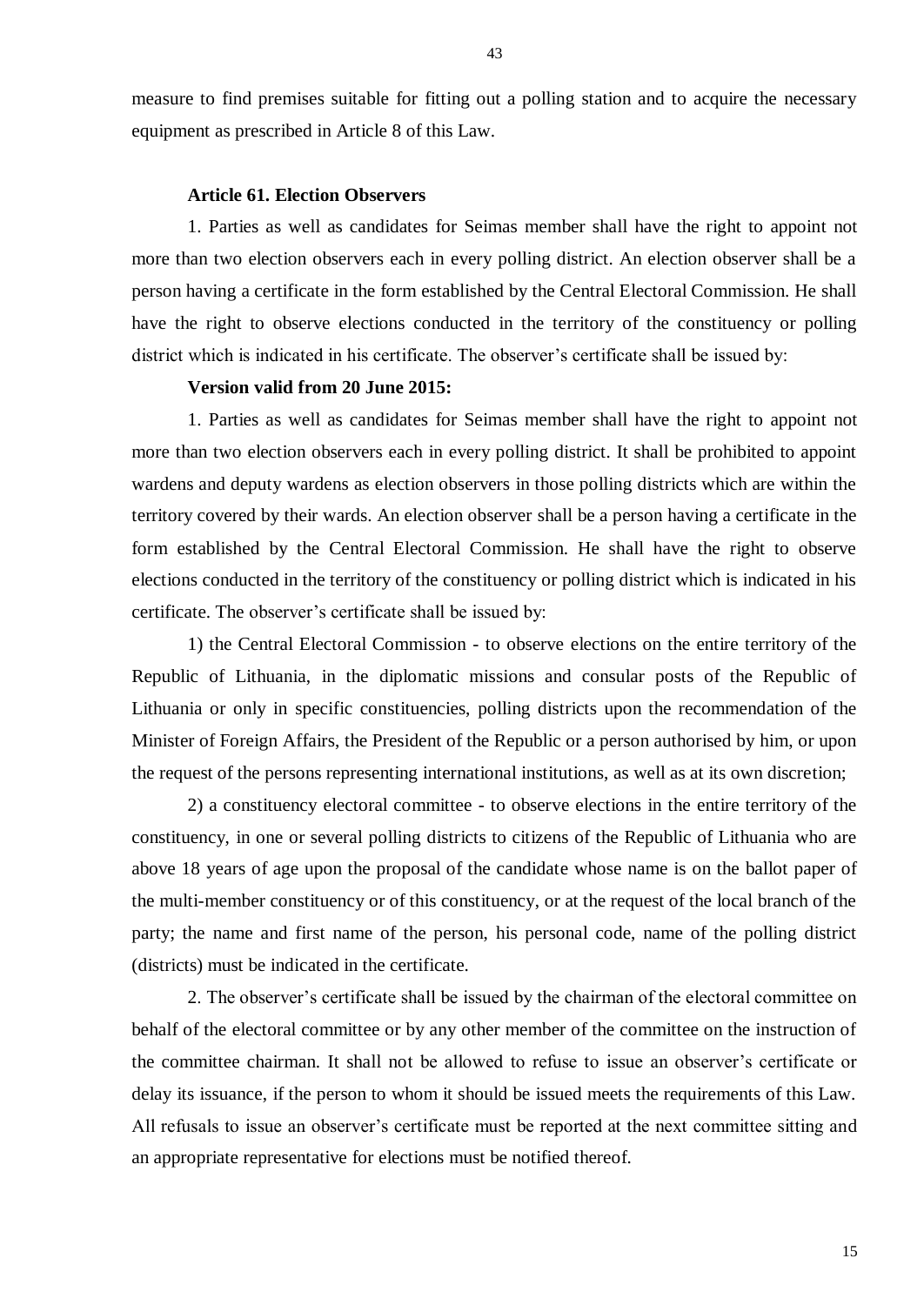3. An election observer shall have the right to demand that the chairman and members of an electoral committee, as well as persons who are in the polling station should adhere to this and other laws of the Republic of Lithuania. Electoral committees must make arrangements to ensure that an election observer be provided with proper conditions in the polling station of an polling district to monitor the observance of this Law. If an observer violates this or other laws himself, his observer's certificate may be revoked on the decision of the chairman of the constituency electoral committee. The members of the electoral committee, the Central Electoral Commission and an appropriate representative for elections shall be immediately notified of the decision.

### **CHAPTER IX POLLS**

#### **Article 62. Time and Place of the Polls**

The polls shall be held on the election day from 7:00 a.m. until 8:00 p.m. in the place designated by the electoral committee of the polling district. The voter shall vote in the polling district on the electoral roll of which he has been entered, unless this Law provides otherwise.

### **Article 63. Prohibition to Carry out other Activities in the Polling Station**

It shall not be allowed to carry out any other activities in the polling station, except organisation of the election and voting. It shall also not be allowed to carry out any activities in the passageways leading to or out of the polling station (corridors) and at the entrance to the building where the polling station is situated.

#### **Article 64. Opening of the Polls**

On the election day, the polling station shall be opened only when at least 3/5 of the members of the electoral committee of the polling district are present. Prior to opening of the polling station for voters, only the electoral committee members, observers and the policeman on duty can be present in it. The chairman of the electoral committee, together with the members of the electoral committee, shall make sure that the ballot box is empty and shall seal it up. After the electoral committee of the polling district checks that the polling station has been furnished according to the established requirements, the chairman of the electoral committee of the polling district shall register the total amount of the ballot papers received by the electoral committee of the polling district from the constituency electoral committee into the vote counting record, affix the seal on ballot papers, distribute ballot papers and the electoral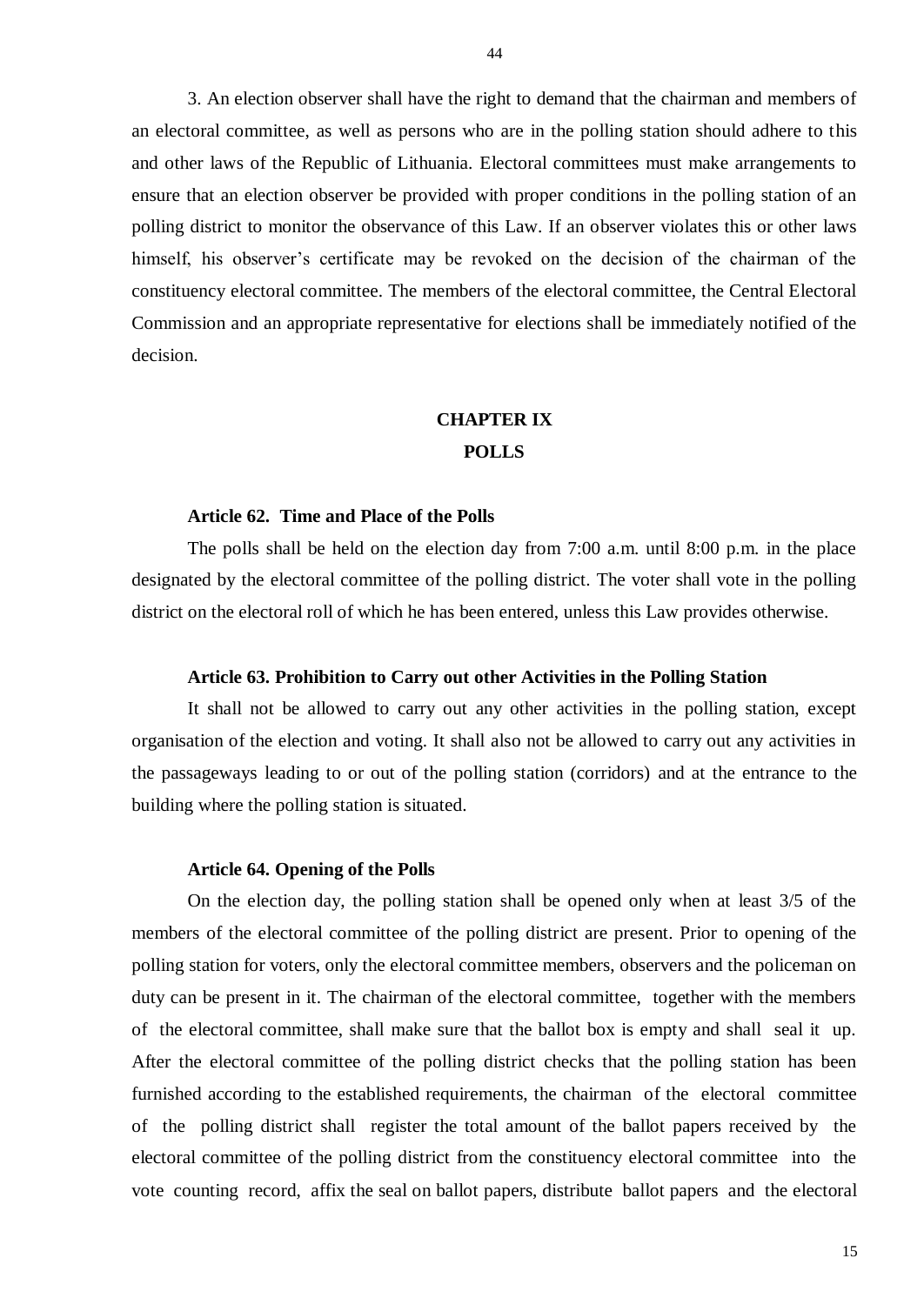roll among the members of the electoral committee, register the number of ballot papers issued to each member of the electoral committee into the vote counting record of the polling district, and open the polling station to the voters, thereby proclaiming the commencement of the elections.

### **Article 65. Determining Voter's Identity**

1. At the entrance to the polling station, a voter shall present his passport or other identity document to an electoral committee member of the polling district; he may also present a poll card. In the polling districts which are connected to the electronic electoral roll via electronic means of communication it shall be noted in the electronic electoral roll that a voter has arrived to vote. Upon having established that the voter has arrived at the polling district on the electoral roll of which he has been entered, the committee member shall hand the voter an arrival card stamped with the seal of the polling district and indicating which the voter was to come to the polling station to vote and shall show the committee member to be applied to for a ballot. It shall not be allowed to hand several arrival cards to one voter or to hand in to a voter another voter's arrival card. If upon arriving at the polling station, the person does not have the required documents or it is not clear whether he has been entered on the electoral roll of this polling district, the committee member shall not hand the arrival card to this person; instead, the person shall be handed a guest's card and shall be referred to the committee chairman or deputy chairman to clarify his voting status.

2. The committee member who is tasked with handing ballot papers, having established on the basis of the produced documents that the person who arrived to vote is indeed the citizen who has been entered on the electoral roll, or if two citizens of the Republic of Lithuania entered on the electoral roll of that polling district testify to this fact in writing to the electoral committee chairman, shall find the name of the voter on the electoral roll, and shall take the voter certificate and the arrival card from the person. After the voter and the committee member who hands ballot papers sign in the electoral roll of the polling district, the voter shall be handed ballot papers one for a single-member constituency and the other for the multi-member constituency. The arrival card shall not be returned to the voter. In voting by post, early voting or voting at home an entry shall be made on the voter certificate concerning the issue of a ballot paper, and the voter certificate shall be returned to the voter.

3. It shall be prohibited to hand the voter the ballot paper (ballot papers) of another person, except for the case laid down in paragraph 5 of Article 66 of this Law. The member of an electoral committee who violates this provision shall be liable under the law of the Republic of Lithuania.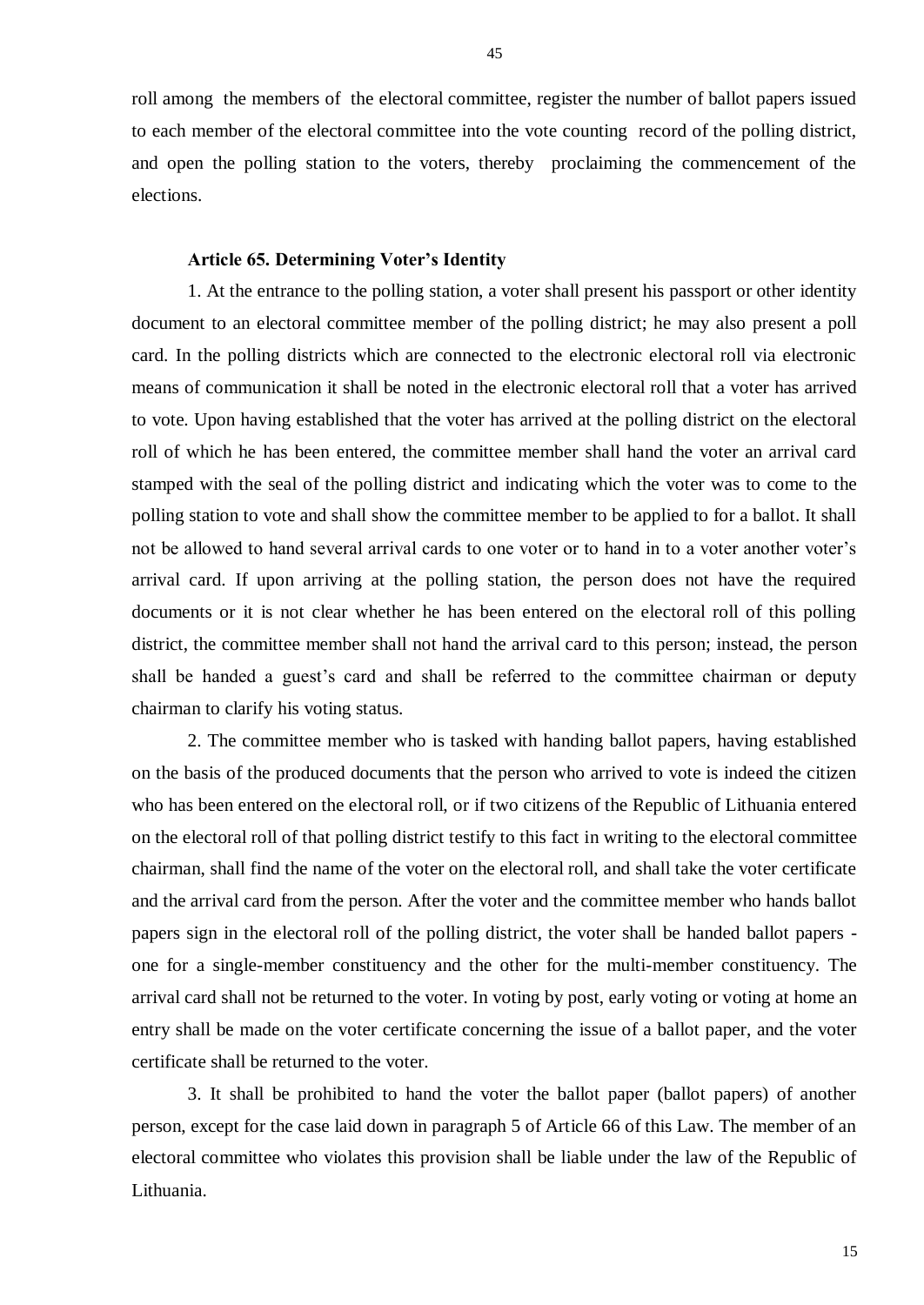### **Article 66. Voting Procedure**

1. Having been handed ballot papers, the voter shall go into the polling booth and mark the ballot papers. It shall be prohibited to mark ballot papers outside the polling booth.

2. On a ballot paper of a single-member constituency, the voter shall mark the name of the candidate for Seimas member whom he is voting for.

3. On a ballot paper of the multi-member constituency the voter shall mark the list of candidates whom he is voting for and, expressing his opinion about the candidates on the list, shall enter the election numbers of the 5 chosen candidates in the designated spaces of the ballot paper. In this way preference votes are given for the candidates. If the election number of one and the same candidate is entered two or more times on the ballot paper, only one preference vote from the ballot paper shall be considered for the candidate. Where the marks on the ballot paper make it impossible to determine the voter's preferences regarding the election numbers of one or more candidates, it shall be considered that the voter has not expressed his preferences regarding the candidates.

4. The voter shall personally cast his marked ballot papers into the ballot box.

5. On request of the voter, spoiled ballot papers shall be exchanged for new ones. A spoiled ballot paper shall be crossed and signed by a member of the electoral committee who shall then hand a new ballot paper. Spoiled ballot papers shall be included into the accounting and kept separately.

6. If the voter who, because of his physical disability, is unable to carry out actions specified in this Article, the ballot papers shall, on his request, be marked by a person chosen by the abovementioned voter. Such person must mark the ballot papers in the presence of the voter and according to his instructions, keep the secrecy of voting and cast the ballot papers into the ballot box in the presence of the voter. Members of the electoral committees, election observers and representatives for elections shall be prohibited from carrying out voting-related actions for the disabled voter.

### **Article 67. Postal Voting**

1. Postal voting shall be possible for voters who are in institutions of healthcare (with the exception of outpatient healthcare institutions), social care or guardianship because of their health condition or age, or who perform mandatory military service and therefore are unable to come to a polling district to vote, or who perform active military service, civil service or work under the employment contract in international military operations abroad, or who serve arrest or imprisonment sentence, or are placed in arrest houses, remand prisons (detention facilities).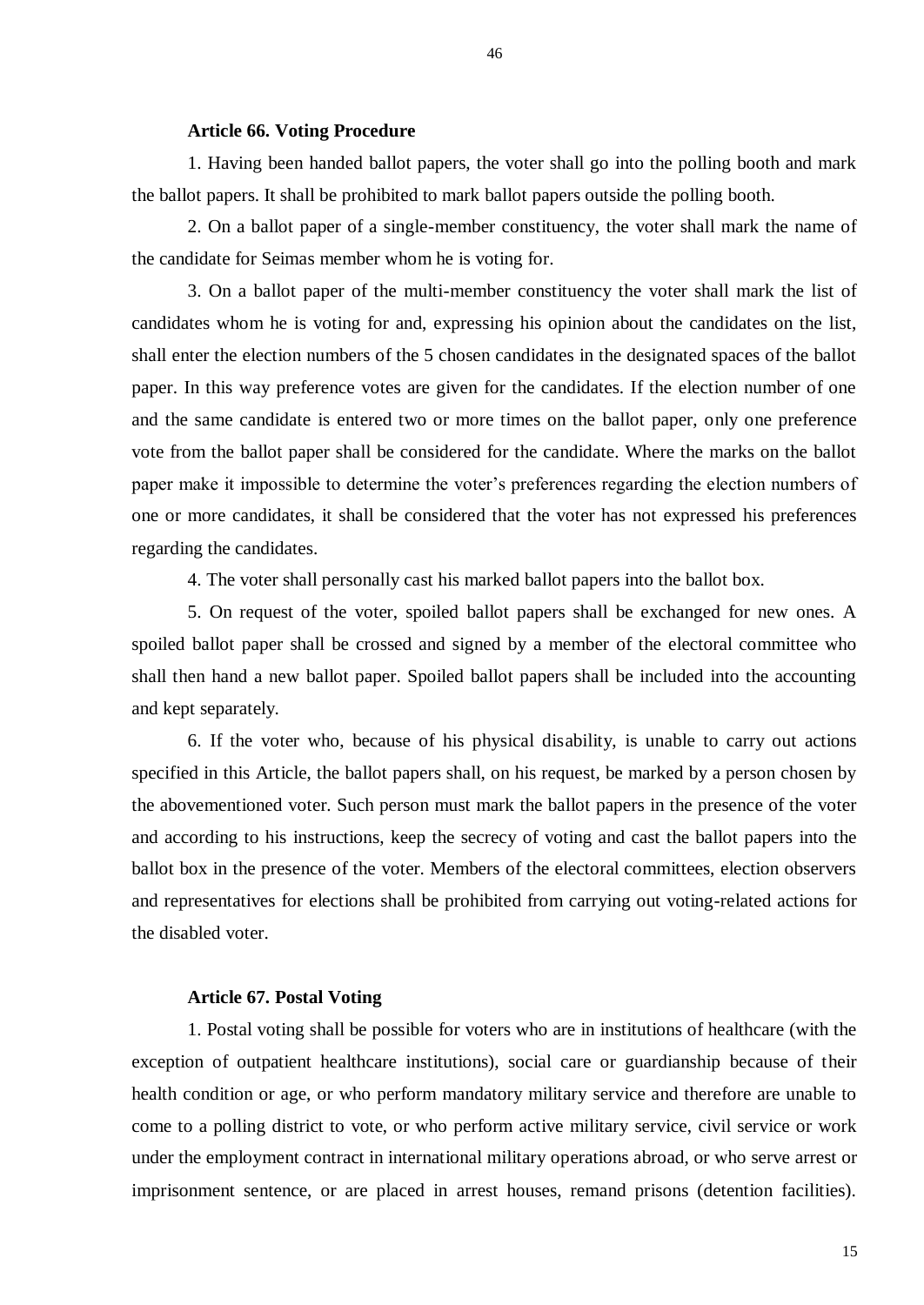Postal voting shall be possible at post offices set specially for postal voting (hereinafter referred to as "special post offices") during their business hours on a last Wednesday, Thursday or Friday before an election day. Postal voting in military units located abroad shall be conducted in accordance with the procedure laid down by the Central Electoral Commission on the recommendation of the Ministry of National Defence. Expenses related to postal voting shall be covered with the funds of the State Budget.

2. The head of the post office shall be responsible for the organisation of postal voting. The chairman of the electoral committee of the polling district within the territory of which a post office is situated, shall be responsible for the organisation of the supervision of the work of that post office during postal voting. He shall, in conjunction with the chairmen of other polling district committees whom the constituency electoral committee has assigned with such a task, organise members' of electoral committees participation during voting in special post offices. Commanders of the military units located abroad shall be responsible for organisation of postal voting in those units.

3. The head of the post office, with the consent of the constituency electoral committee, shall appoint postal workers for the issue and collection of ballot papers and postal voting envelopes during postal voting, who are entrusted with work with the election documents. If the constituency electoral committee requests so, the head of the post office must remove a postal worker from the work with election documents. Postal workers who are authorised to issue and collect election papers shall be issued by the constituency electoral committee with the certificates of the established form. A postal worker who does not have such certificate shall not have the right to issue and collect election papers. An electoral committee member, election observer, who has produced his certificate to the postal worker, a voter, who has produced the poll card and the document proving his identity, shall have the right to write down his remark in the said certificate. The head of the post office shall immediately notify the constituency electoral committee about this remark.

4. In the sites specified in Articles 69, 70, 71, 72, and 73 of this Law there must be a room (a place) where the voter can, without interference and in secrecy, mark the ballot papers and put them into the postal voting envelopes. In these cases voting may be observed by election observers who have the election observer's certificate permitting to observe elections in any polling district.

5. The postal worker shall issue election documents to a voter in accordance with the procedure established by the Central Electoral Commission. Together with ballot papers, voters shall be given postal voting envelopes. A return envelope shall be addressed by the postal worker to the polling district committee which is indicated in the poll card of the person. When voting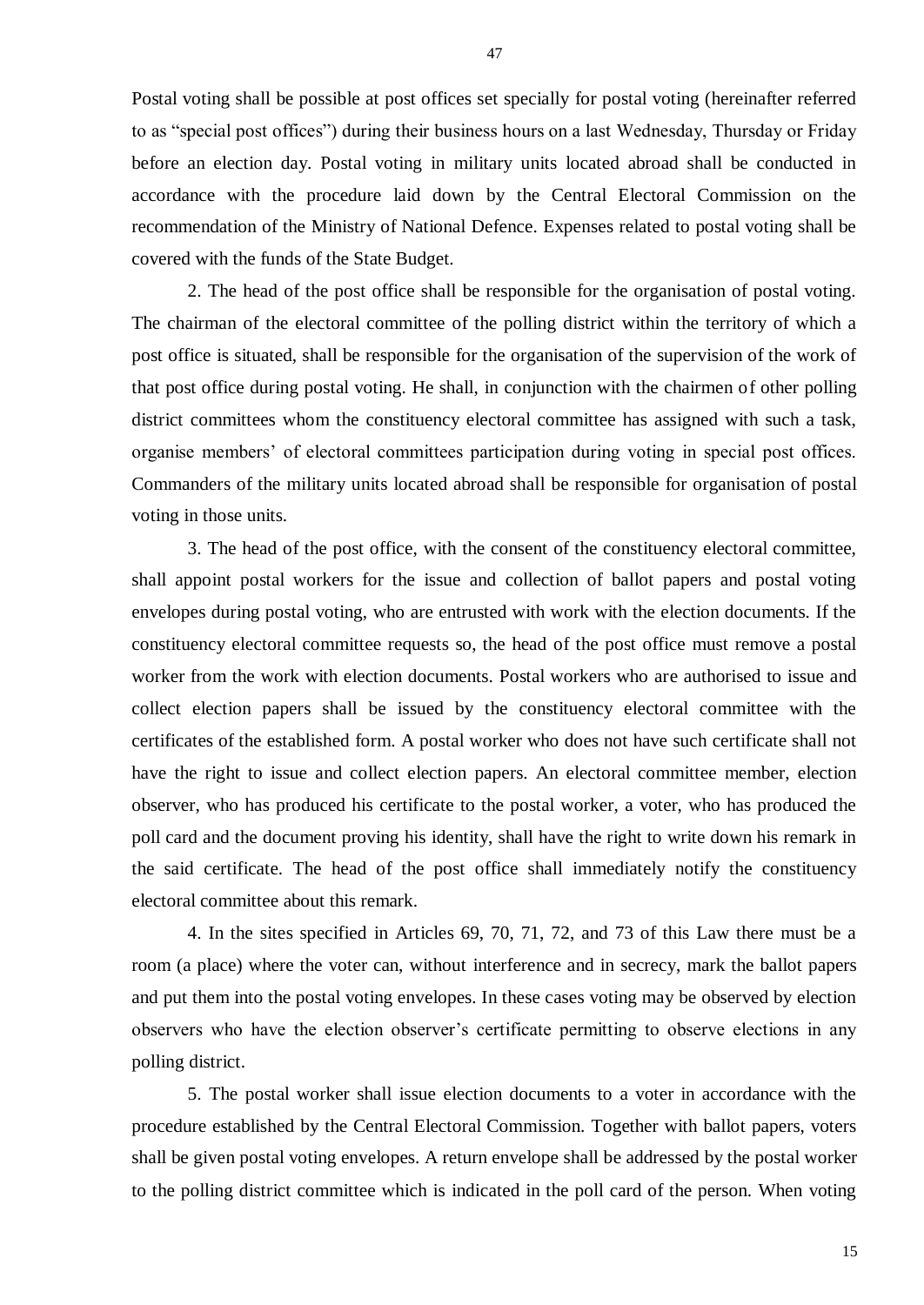by post, during early voting or voting at home, a poll card shall be marked with the information about the handing of the ballot papers and the poll card shall be returned to the voter.

6. Voting in secrecy, the voter shall himself:

1) mark the ballot papers;

2) put the marked ballot papers into the ballot paper envelope;

3) seal the ballot paper envelope;

4) put the ballot paper envelope into the return envelope together with the poll card;

5) seal the return envelope.

7. The sealed return envelope (with the poll card, ballot paper envelope and ballot papers in it) the voter shall hand to a postal worker. Upon having received the envelope handed by the voter, the postal worker shall seal it with a special mark in the voter's presence and shall give the voter a receipt confirming the acceptance of this envelope.

8. Actions referred to in paragraphs 6 and 7 of this Article shall be carried out by a voter himself. If because of the physical disability a voter is unable to carry out the said actions himself, at his request such actions shall be carried out by a person he chooses. This person must mark the ballot papers in the presence of the voter according to his instructions and preserve the secrecy of voting.

8. 9. A postal worker shall be prohibited from carrying out for a voter the actions referred to in paragraphs 6 and 8 of this Article, as well as from accepting from the voter a return envelope which is not sealed. Voters shall be prohibited from taking out postal ballot papers, postal voting envelopes or handing them to other persons.

### **Article 67<sup>1</sup> . Voting at Home and Early Voting**

1. Only the following persons may vote at home: disabled voters, voters with temporary working incapacity, voters aged 70 and over if because of the health condition they are unable to come to a polling district to vote on an election day and if they have produced a voter's request, the form of which is set by the Central Electoral Commission, for voting at home. The electoral committees which draw up and revise rolls of voters voting at home shall have the right to receive the data on disabled person from the State Social Insurance Fund Board or its territorial offices, and the data on persons with temporary working incapacity – from healthcare institutions. The electoral committees may not disseminate these data and shall use them only for compilation and revision of rolls of voters voting at home.

2. Voters who are unable to come to a polling district to vote on an election day may vote early. Early voting shall be organised by a constituency electoral committee. Early voting must take place from 8 am to 8 pm on the Wednesday and Thursday preceding an election day in the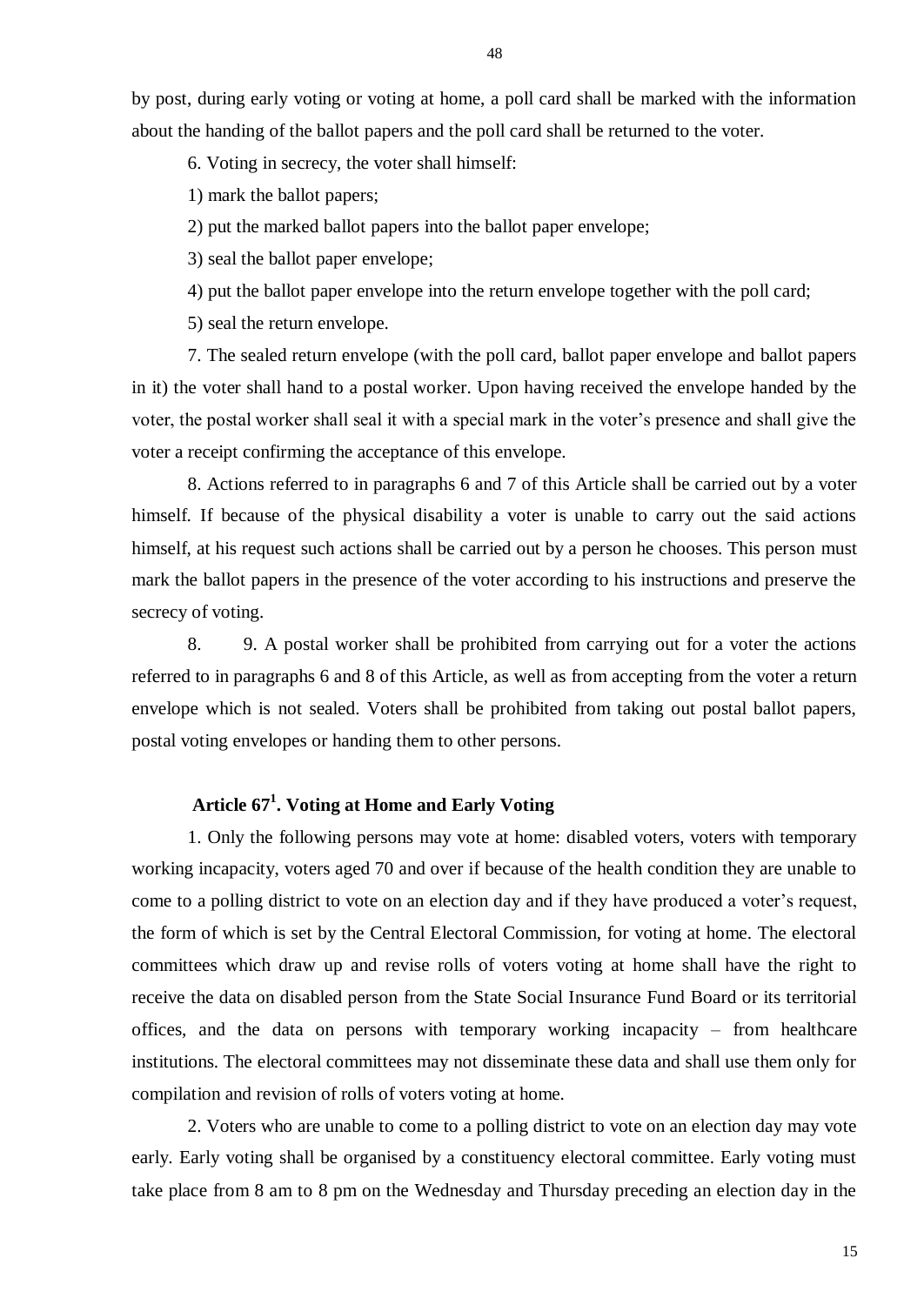premises which are prepared in advance, suitable for voting and located in the building in which the workplace of the mayor (director of the administration) of the municipality in the territory of which a polling district is situated. If a constituency comprises the territories of several municipalities, early voting shall be organised in all those municipalities. For issuing and collecting ballot papers and postal voting envelopes during early voting the chairman of an electoral committee of a constituency shall appoint not less than two members of a constituency electoral committee or polling district committee who may not be proposed by the same political party. The chairman of a constituency electoral committee or by order of the said chairman – a member of the constituency committee shall supervise early voting. The chairman of the Central Electoral Commission, a member of this Commission authorized by its chairman or the chairman of a constituency electoral committee, upon having established in accordance with the procedure laid down by the Central Electoral Commission the cases of electoral bribery, giving somebody a ride to a voting place, encouraging to vote for consideration or other serious violations of electoral rights, must suspend early voting until the violations are eliminated and it is possible to freely and democratically hold the elections pursuant to the requirements of this Law.

3. When run-off or by-elections to the Seimas are held not in all single-member constituencies formed in the Republic of Lithuania, early voting shall be organized in these constituencies according to the procedure laid down in paragraph 2 if this Article. In other constituencies voters may vote early in central post offices of counties in accordance with the procedure laid down by the Central Electoral Commission.

4. Voters' requests for voting at home shall be submitted to polling district committees. The committees shall begin to accept requests of voters, residing within the territory of a concrete polling district, for voting at home by handing roll cards to such voters and end accepting the requests on the Wednesday preceding an election day. The committees shall end accepting requests of voters, who temporarily stay within the territory of a concrete polling district and have not been entered on the roll of voters of this polling district, for voting at home on the Tuesday preceding an election day. A voter, who because of his physical disability is unable to fill in a request for voting at home or to hand it to a polling district committee, may authorise his family member, neighbour or a person who takes care of him, or an electoral committee member to carry out the said actions for him. These persons shall sign the voter's request and indicate their name, surname and personal number.

5. On the Thursday preceding an election day a polling district committee shall draw up and approve a roll of voters voting at home who are entered on the electoral roll of that polling district. On the Wednesday preceding an election day a constituency electoral committee shall draw up and approve a roll of voters who reside or temporarily stay within the territory of a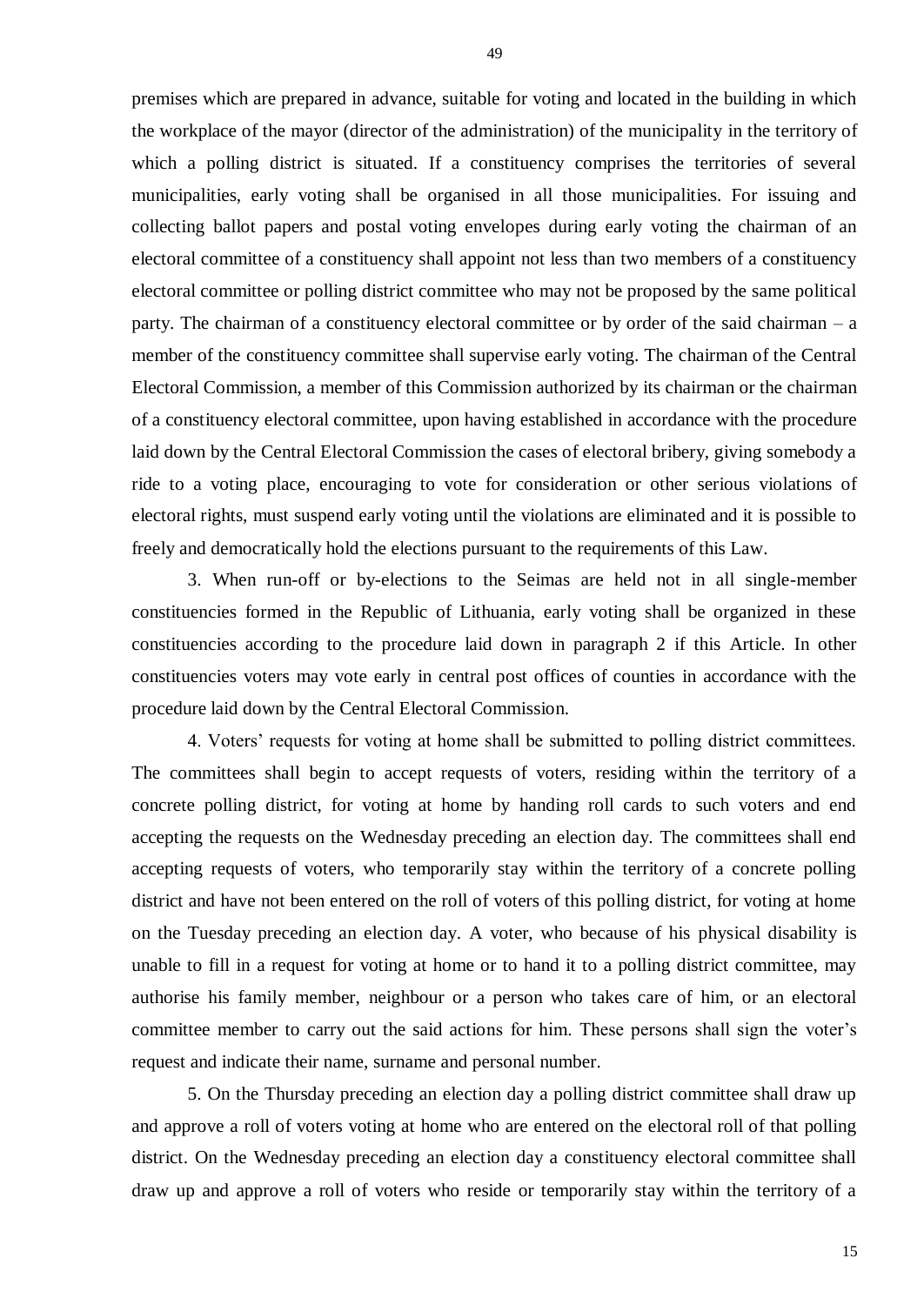concrete polling district but have been entered on the electoral roll of another polling district and have not been entered on the electoral roll of this polling district when revising them.

6. On the Friday or Saturday preceding an election day, from 8 am till 8 pm at least two members of a polling district committee shall deliver postal voting envelopes and ballot papers to the homes of the voters who have been entered on the roll of the polling district voters voting at home and who are the voters of this polling district. On the Thursday preceding an election day at least two members of a constituency electoral committee or, by order of its chairman, at least two members of a polling district committee shall deliver postal voting envelopes and ballot papers to the homes of the voters who have been entered on the roll of the constituency voters who vote at home, but who have not been entered on the electoral roll of the polling district within the territory of which they temporarily stay. Voting at home and early voting may be observed by election observers who have a certificate to observe elections in any polling district of this constituency. After the end of voting, sealed return envelopes shall be transferred to the constituency electoral committee which transfers them to polling districts together with election documents of the voters who have voted by post. The rolls of voter who have voted at home and early, ballot papers which have not been used shall be including into an accounting and stored by an electoral committee which has organised the voting, and after the end of elections they shall be transferred together with other election documents to an appropriate constituency committee or the Central Electoral Commission.

7. A concrete schedule of electoral committee members' coming to the homes of voters shall be approved by the chairman of a polling district committee or a constituency electoral committee not later than, respectively, on the Thursday or Wednesday preceding the noon of an election day. This schedule shall be public; its copy shall be posted up on the billboard of the polling district (constituency electoral) committee on the day of approval. Only the electoral committee members and election observers proposed by the different political parties may come together to the homes of the voters.

8. The provisions of paragraphs 6 and 7 of Article 67 of this Law shall apply to voting at home and early voting.

9. The sealed return envelope (with the poll card, ballot paper envelope and ballot papers in it) the voter shall hand to a member of the polling district (constituency electoral) committee. Upon having received the return envelope handed by the voter, the abovementioned committee member shall seal it with a special mark in the presence of the voter and give the voter a receipt confirming the acceptance of this envelope.

10. It shall be prohibited to exert influence on the determination of a voter who votes at home or to hasten his voting. Committee members and observers shall be prohibited from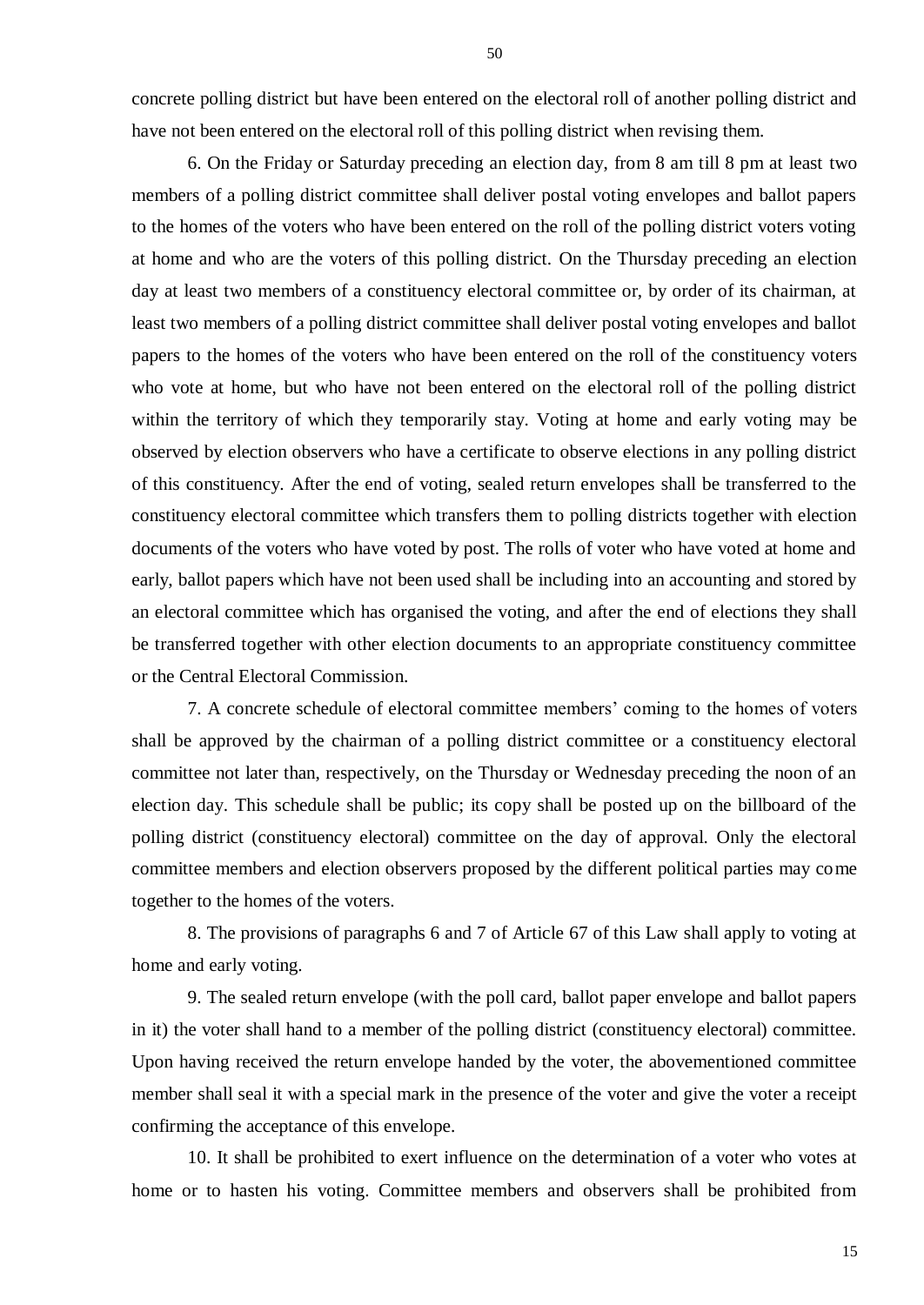carrying out the actions for a voter, referred to in paragraphs 6 and 7 of Article 67 of this Law, as well as from accepting an unsealed return envelope from a voter. Voters shall be prohibited from taking out ballot papers or giving them to other persons.

# **Article 68. Organisation of Polls in Diplomatic Missions, Consular Posts and on Ships of the Republic of Lithuania**

1. Voting commissions shall be set up in diplomatic missions, consular posts and on ships of the Republic of Lithuania in order to organise voting and count the votes cast.

2. Voting commissions shall consist of chairman and at least two members. They shall be set up in a diplomatic mission or consular post of the Republic of Lithuania by its head from the employees of the diplomatic mission or consular post of the Republic of Lithuania, or from other citizens of the Republic of Lithuania residing in a foreign country. The procedure for giving written pledges by commission members shall be laid down by the Central Electoral Commission.

3. Voting commissions on ships shall be set up by ship captains – citizens of the Republic of Lithuania, taking into account the decision of a meeting of the ship's crew – citizens of the Republic of Lithuania.

4. The procedure for voting, vote counting and submitting of records to the Central Electoral Commission, as well as the procedure for handing certificates of election observers shall be laid down by the Central Electoral Commission.

5. On the recommendation of the Minister of Foreign Affairs, the Central Electoral Commission shall draw up a list of diplomatic missions and consular posts of the Republic of Lithuania in which voting shall be conducted and shall set voting days (no less than 10) for each diplomatic mission or consular post.

6. In diplomatic missions, consular posts of the Republic of Lithuania their heads and on ship their captains – citizens of the Republic of Lithuania shall be responsible for organizing voting, submitting to the Central Electoral Commission the records and other documents defined by it.

7. Voting shall not be organised on the ships on which there are no conditions to organize voting pursuant to the requirements of this Law.

### **Article 69. Polls Held on Ships**

1. Voters (ship's crew and passengers) who are aboard a ship, if they left from a port of the Republic of Lithuania not later than four days prior to an election day and have not returned until the election day, or in the presence of other circumstances because of which they cannot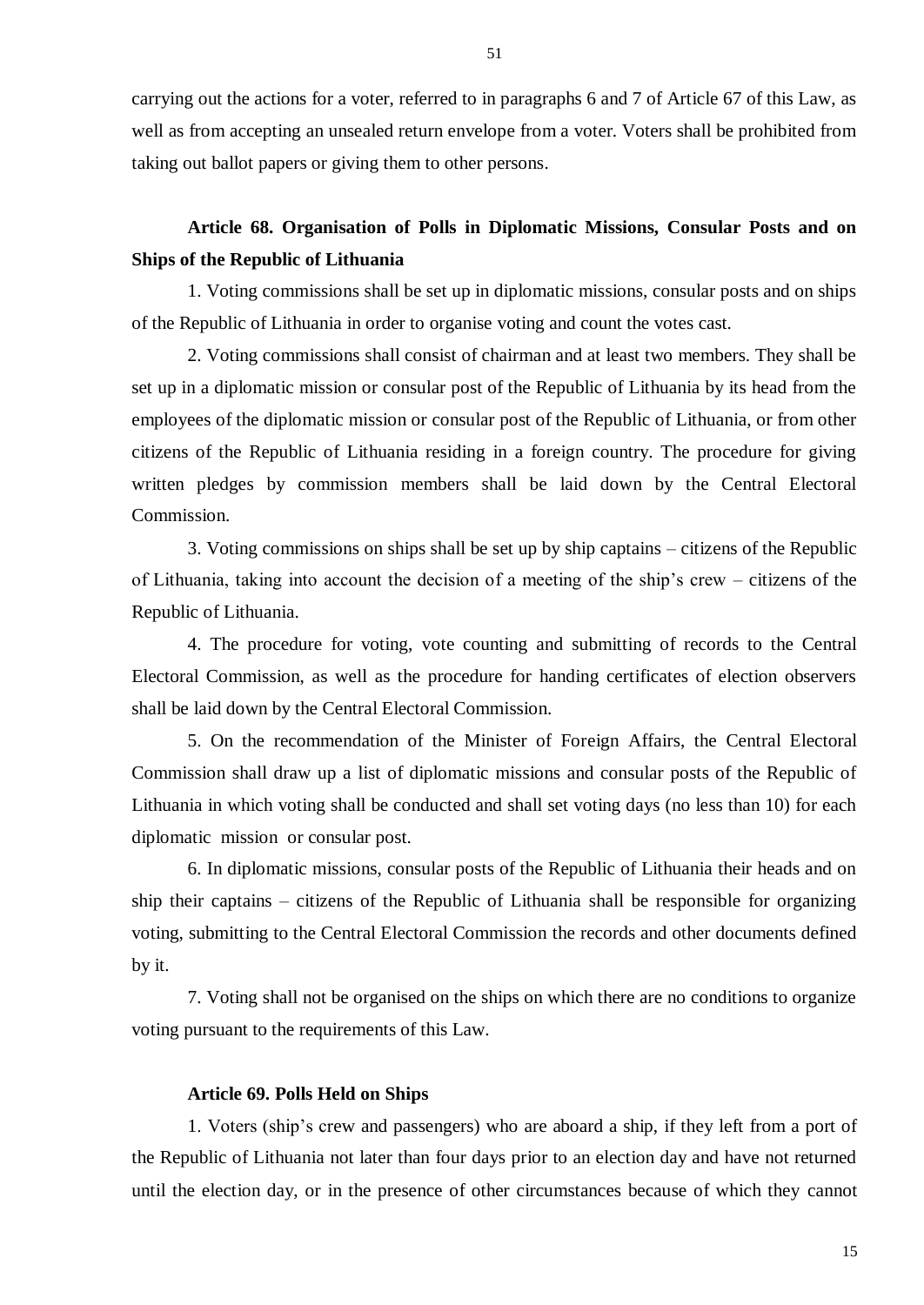52

vote in their polling district, by post, in a diplomatic mission or consular post of the Republic of Lithuania, shall have the right to vote on the ship.

2. On the recommendation of the Minister of Transport and Communications, the Central Electoral Commission shall draw up a list of ships sailing under the flag of the State of Lithuania, on which there are no less than 5 crew members - voters, voting is organised and with which the radio communication is maintained during the voting. On the recommendation of the Minister of Transport and Communications, the Central Electoral Commission shall fix such time for voting on the ship that each voter who is aboard the ship is given the opportunity to vote.

3. Poll cards shall not be issued to the voters voting on ships.

# **Article 70. Polls in Diplomatic Missions and Consular Posts of the Republic of Lithuania**

1. Voters who have gone to foreign states shall be entitled to vote in diplomatic missions or consular posts of the Republic of Lithuania during their business hours. Not less than 4 hours must be allotted for voting during a business day of the said establishments. Polls shall close on the election day at the Republic of Lithuania time.

2. Voting commissions set up by the diplomatic missions or consular posts of the Republic of Lithuania shall hand election documents to the voters who have notified the said institutions about their places of residence, or, at their request, deliver the documents by post and accept them.

3. Voters who have come for voting to a diplomatic mission or consular post of the Republic of Lithuania shall be prohibited from taking out the election documents or giving them to another persons.

# **Article 71. Polls in Healthcare Facilities (Except Outpatient) as well as in Institutions of Social Guardianship and Care**

1. Voters who because of their health condition or age are in healthcare (except outpatient healthcare) facilities, institutions of social guardianship and care shall be entitled to vote in such institutions.

2. A constituency electoral committee shall, not later than 15 days prior to an election day and upon the recommendation of the heads of the institutions specified in paragraph 1 of this Article, draw up a list of special post offices and, upon the recommendation of the head of the post office, set such working hours of the post offices that the days of voting in them would be in compliance with paragraph 1 of Article 67 of this Law.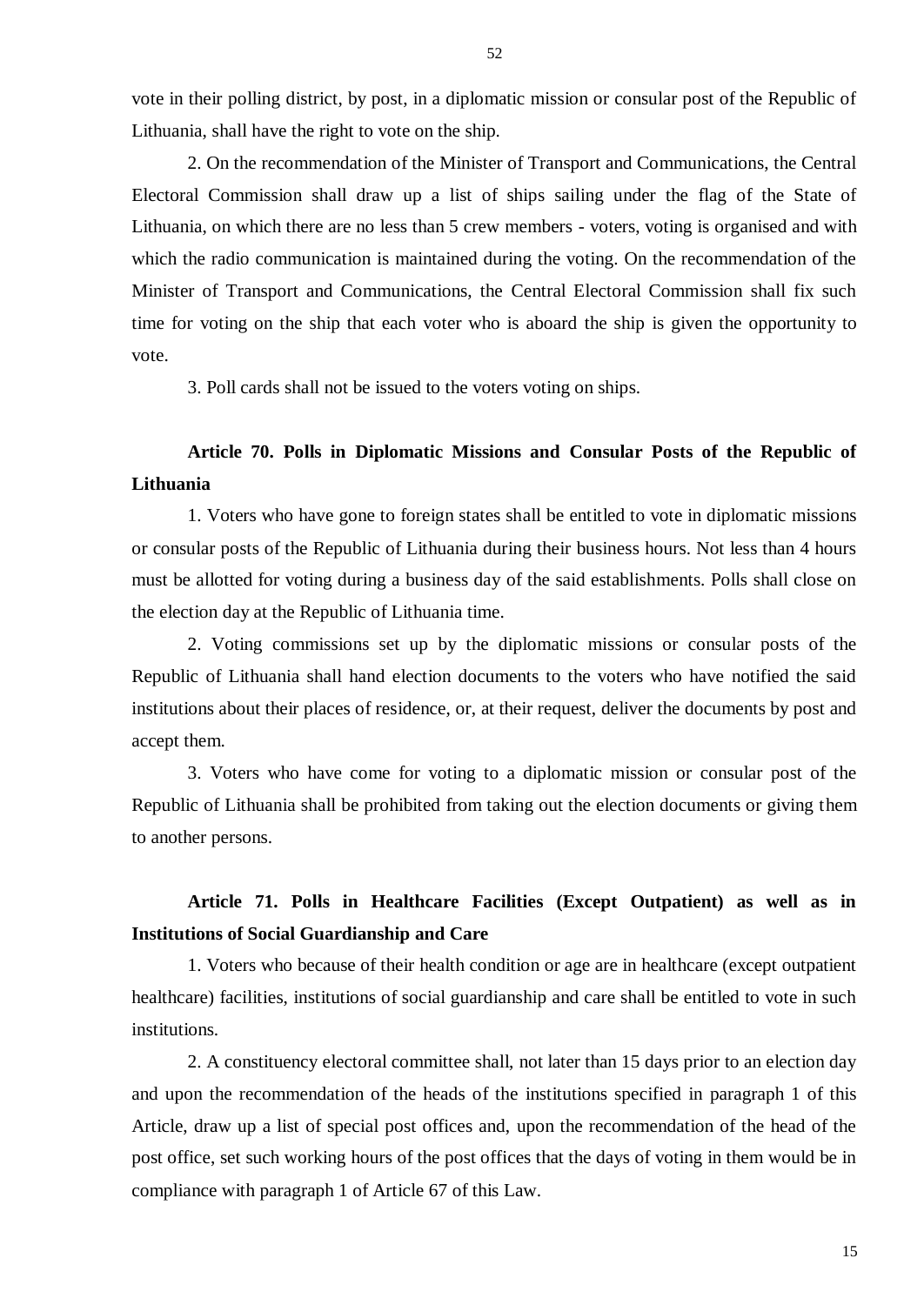3. The heads of the institutions referred to in paragraph 1 of this Article shall draw up a list of voters voting in a special post office. The following must be indicated in such list: voter's name and surname, personal number, constituency (name and number), whether or not a voter has a poll card. The head of the institution shall transfer a list of voters voting in a special post office to a constituency electoral committee, receive poll cards from it or print them according to the date received via electronic means of communication and ensure the delivery of the cards to voters, allot the premises suitable for voting, and be responsible that the voters would be notified about the working place and time of a special post office, and that the conditions would be created for voters to reach it.

4. Voters who are able to move shall vote themselves in accordance with the procedure set forth in paragraphs 6 and 8 of Article 67 of this Law. Voters who are unable to move shall be visited by at least 2 polling district committee members, election observers (should they wish) and employees of special post offices.

5. If because of the disabilities a voter is unable to vote himself, he may entrust another person to vote for him. Such person must mark the ballot papers in the presence of the voter according to his instructions and preserve the secrecy of voting.

6. Committee members, employees of a special post office and election observers shall be prohibited from carrying out the actions related to voting, as well as from accepting from the voter a return envelope which is not sealed.

7. It shall be prohibited to exert influence upon a voter, his self-determination or to rush him to vote.

### **Article 72. Polls in Military Units**

1. Voters performing mandatory military shall be entitled to vote in the military units where they serve. Voters who perform active military service, civil service or work under the employment contract in international military operations abroad, shall be entitled to vote in military units stationed abroad, which participate in those international military operations. The time and procedure for voting in military units stationed abroad shall be laid down by the Central Electoral Commission on the recommendation of the Minister of National Defence.

2. A constituency electoral committee shall, not later than 15 days prior to an election day and upon the recommendation of the commanders of military units stationed in the territory of the Republic of Lithuania, draw up a list of special post offices and, upon the recommendation of the head of the post office, set such working hours of the post offices that the days of voting in them would be in compliance with paragraph 1 of Article 67 of this Law.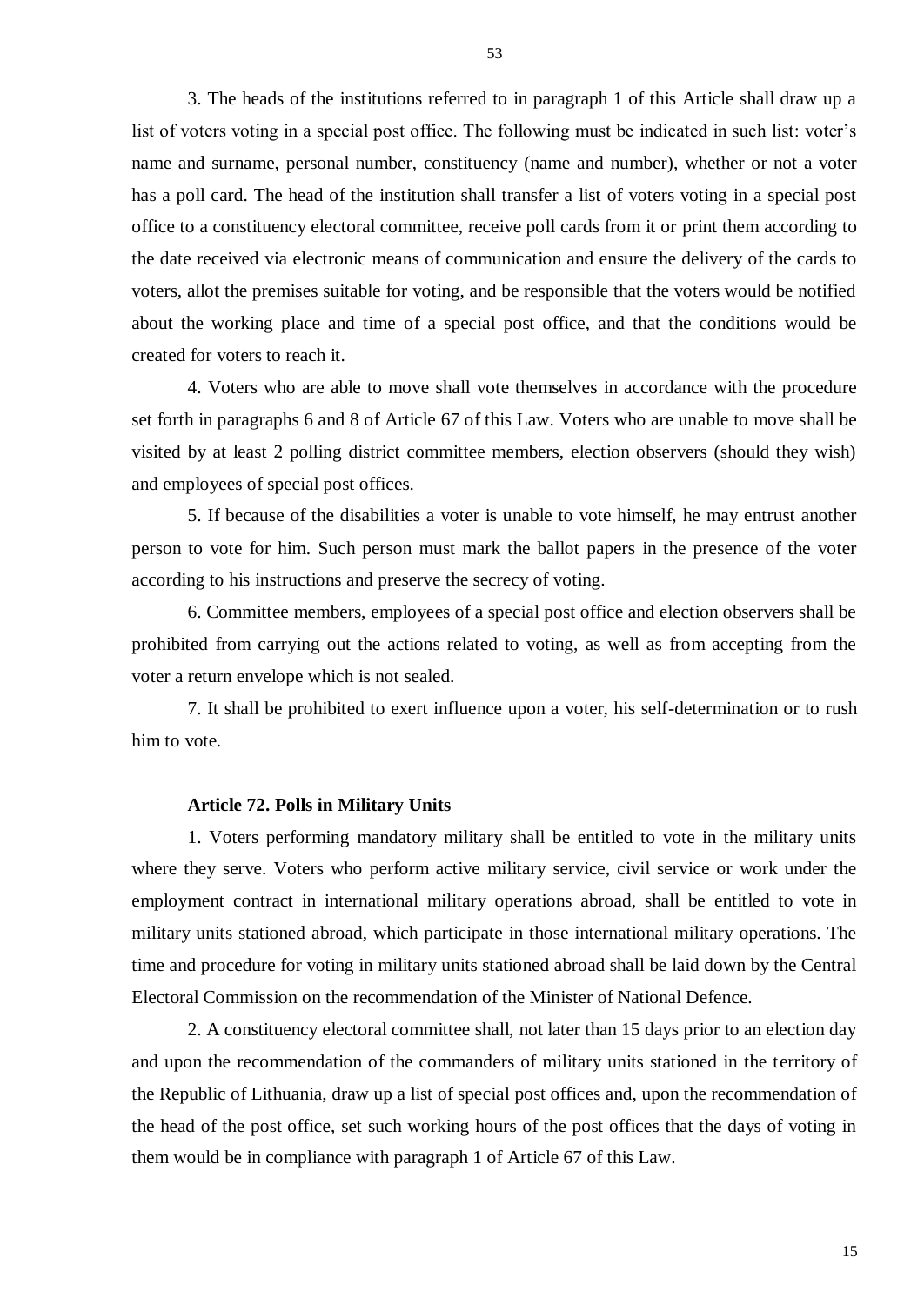3. The commanders of military units shall draw up a list of voters voting in a special post office. The following must be indicated in a list of voters voting in a special post office: voter's name and surname, personal number, constituency (name and number), whether or not a voter has a poll card. The commander of a military unit shall transfer a list of voters voting in a special post office to a constituency electoral committee, receive poll cards from it or print them according to the date received via electronic means of communication and ensure the delivery of the cards to voters, allot the premises suitable for voting, and be responsible that the voters would be notified about the working place and time of a special post office, and that the conditions would be created for voters to reach it. In it is impossible to set a special post office or to ensure that voters will be able to properly carry out actions related to voting, the commanders of military units (with the exception of the commanders of military units stationed abroad) shall create conditions for voters to go to another special post office for voting or on the election day to travel to a polling district on the electoral roll of which they have been entered.

4. The provisions of Article 67 of this Law shall apply to voting in military units.

5. It shall be prohibited to exert influence upon self-determination of a voter voting in a military unit or to rush him to vote.

### **Article 73. Polls in Penal Institutions**

1. Voters who serve arrest or imprisonment sentence shall be entitled to vote in an institution they serve a sentence.

2. A constituency electoral committee shall, not later than 15 days prior to an election day and upon the recommendation of the heads of penal institutions, draw up a list of special post offices and, upon the recommendation of the head of the post office, set such working hours of the post offices that the days of voting in them would be in compliance with paragraph 1 of Article 67 of this Law.

3. The heads of penal institutions shall draw up a list of voters voting in a special post office. The following must be indicated in such a list: voter's name and surname, personal number, constituency (name and number), whether or not a voter has a poll card. The head of a penal institution shall transfer a list of voters voting in a special post office to a constituency electoral committee, receive poll cards from it or print them according to the date received via electronic means of communication and ensure the delivery of the cards to voters before voting, allot the premises suitable for voting, and be responsible that the voters would be notified about the working place and time of a special post office, and that the conditions would be created for voters to reach it.

4. The provisions of Article 67 of this Law shall apply to voting in penal institutions.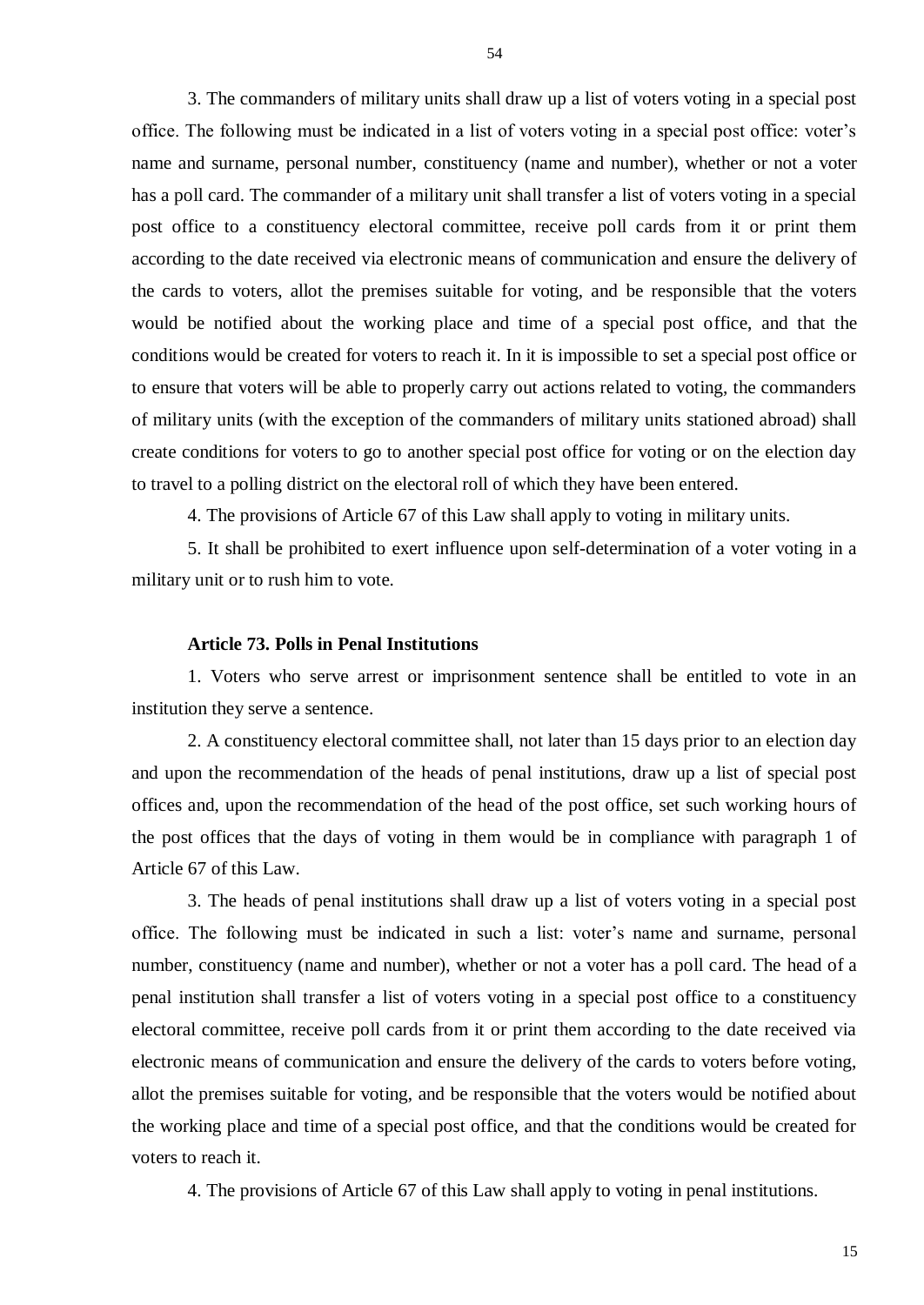5. The provisions of this Article and Article 67 of this Law shall apply to voting in arrest houses, remand prisons (detention facilities).

6. It shall be prohibited to exert influence on self-determination of a voter voting in an arrest house, remand prison (detention facilities) or penal institution, or to rush him to vote.

# **CHAPTER X**

### **COUNTING OF VOTES**

### **Article 74. Counting of Postal Voting Envelopes and Ballot Papers**

1. The procedure for counting postal voting envelopes and ballot papers in the Republic of Lithuania shall be laid down and this accounting shall be administered by the Central Electoral Commission.

2. Accounting of postal voting envelopes and ballot papers, their issuing and acceptance when voting shall be managed by the heads of the appropriate post offices. The head of the post office shall indicate accounting data in a journal specially designated for this purpose. Accounting of postal voting envelopes and ballot papers used when voting in military units stationed abroad, their issuing and acceptance shall be managed by the commanders of those military units. The commanders of the military units shall transfer to the Central Electoral Commission the accounting data on election documents, unused postal voting envelopes, ballot papers and postal voting envelopes with ballot papers filled in by voters. The Central Electoral Commission shall, not later than until an election day, transfer the received postal voting envelopes with ballot papers filled in by voters to an electoral committee of the polling district on the electoral roll of which a voter has been entered.

3. The post office head or a person authorised by him shall deliver unused postal voting envelopes, receipts confirming the acceptance of the envelopes, special marks and ballot papers to the constituency electoral committee one day prior to an election day.

4. The heads of post offices of persons authorised by them shall deliver postal voting envelopes containing ballot papers marked by voters to constituency electoral committees on the election day, but not later than until 11 am, and the constituency electoral committees shall deliver them to polling district committees before the closing of the polls.

5. Return envelopes, unused and damaged ballot papers of voters who voted on the Thursday preceding an election day, shall be transferred to a constituency electoral committee by the members of the electoral committees who went to the voters voting at home pursuant to the provisions of Article  $67<sup>1</sup>$  of this Law. The constituency electoral committee shall not alter than on the Friday preceding an election day transfer return envelopes to a post office.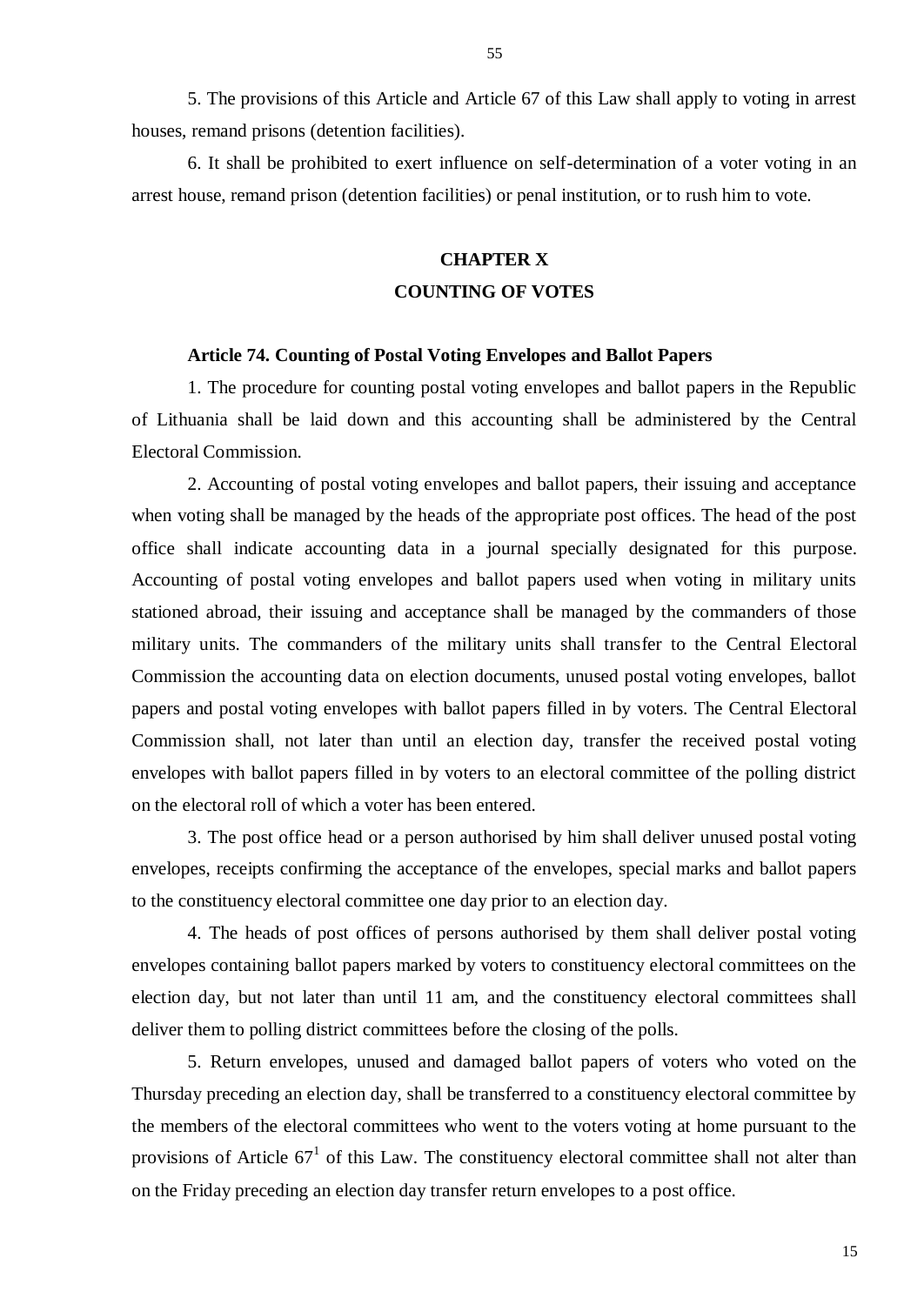6. Return envelopes, unused and damaged ballot papers of voters who voted on the Friday or Saturday preceding an election day, shall be transferred to the chairman of a polling district committee before 9 pm of the same day. Having checked the received election papers, the polling district committee shall decide whether or not voting at home has met the requirements of this Law.

7. Return envelopes shall be kept together with ballot papers.

8. Before starting to count the votes, return envelopes of voters who voted by post shall be put together with return envelopes of voters who voted at home, mixed and counted together according to Article 78 of this Law and in the same manner as the votes received by post.

# **Article 75. Organisation of Work of a Polling District Electoral Committee Concerning Vote Counting**

1. The chairman of the polling district electoral committee shall organise and direct vote counting in the committee. His instructions when counting votes shall be mandatory and all persons present in the polling station must adhere to them. He must ensure that votes would be counted in accordance with the established procedure and shall have the right to warn any person present in the polling station if he hinders the committee in its work or does not perform his duties properly. The committee chairman shall publicly announce such a decision. The decision shall be entered into the vote counting record, and shall be signed by the committee chairman. The decision must be enforced without delay, and if necessary, the electoral committee may consider it only after the vote counting record has been signed.

2. The data which are entered into the record must be publicly announced in such a manner that all the persons participating in vote counting would hear them. If the validity of the ballot paper or the meaning of the marks in it raise doubts, the committee chairman shall present it to the committee members and shall announce voting concerning its evaluation (if there are several such ballot papers, he shall produce them one by one). The results of this voting shall be entered on the empty side of the ballot paper.

### **Article 76. Keeping of Records of Ballot Papers in Polling Stations**

1. Upon closing the polling station, the chairman of the polling district electoral committee, in the presence of at least 3/5 of the members of the electoral committee, shall seal and stamp the ballot box slot.

2. Unused ballot papers shall be individually collected from each member of the polling district electoral committee, shall be counted publicly, the number of them shall be entered into the vote counting record. According to signatures in the electoral roll, arrival cards, ballot papers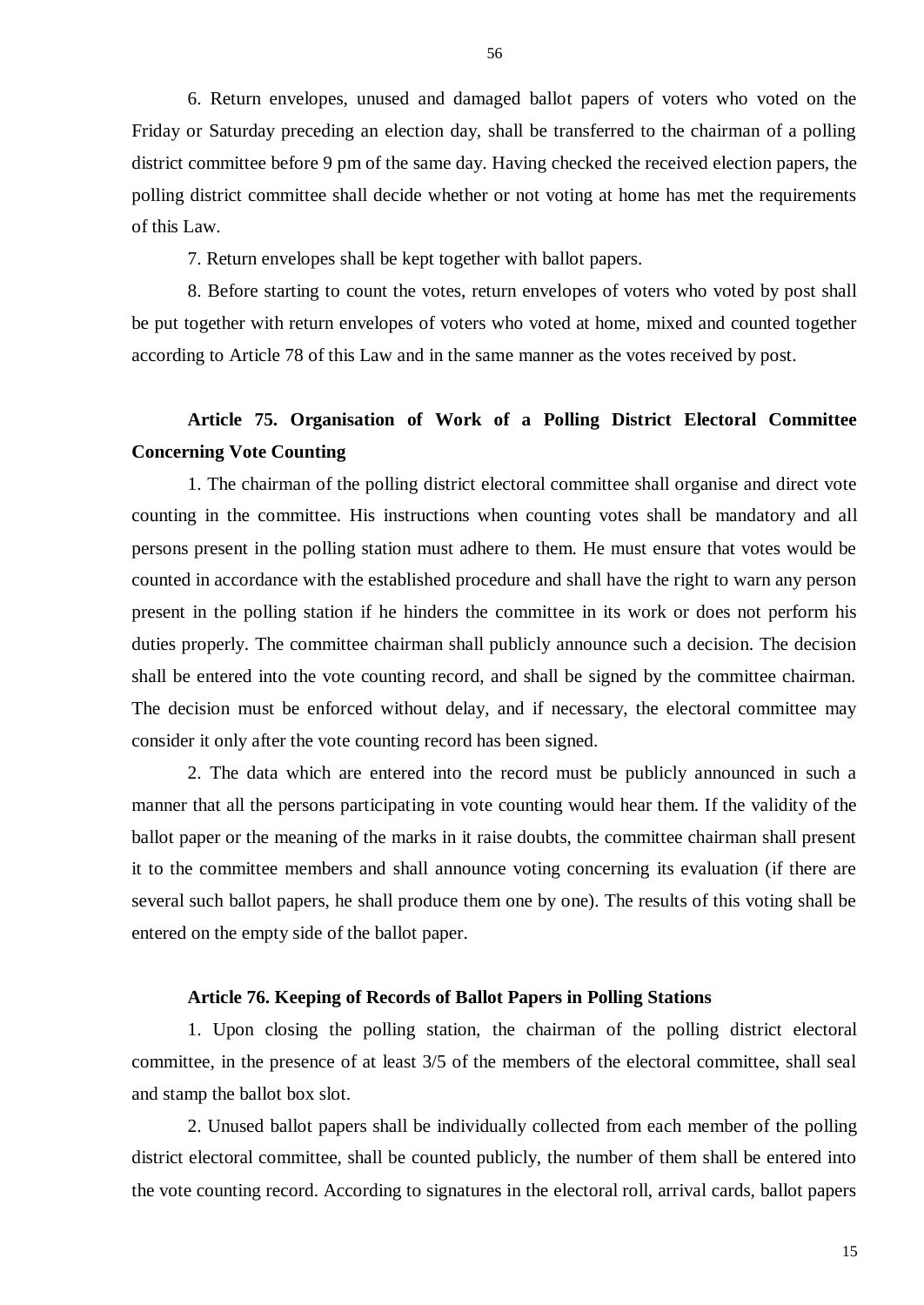which have been spoiled by voters and returned to be exchanged for blank ballot papers it shall be inspected if a committee member has handed all ballot papers lawfully.

3. The electoral committee shall count the unused and spoiled ballot papers publicly; annul them by cutting off the upper right corner; put them into the envelopes specially designated for this purpose and seal these envelopes. The number of unused or spoiled ballot papers shall be entered in the vote counting record.

# **Article 77. Counting of Votes of the Voters who Have Voted in the Polling Station of the Polling District**

1. The polling district electoral committee, in the presence of at least 3/5 of its members, shall inspect the ballot box of the polling station whether the seals have not been broken and whether there are no other evidences which indicate that it could have been opened or that ballot papers could have been removed in any other way. The electoral committee, in the presence of at least 3/5 of its members, shall decide if the ballot box has been tampered with. If the committee decides that the ballot box was tampered with, an act shall be drawn up about this, the ballot box shall be packed up, the package shall be put under seal and votes shall not be counted. The ballot box shall be delivered to the constituency electoral committee. The decision concerning counting of votes of this ballot box shall be adopted by the constituency electoral committee.

2. Having ascertained that the ballot box has not been tampered with, in the presence of at least 3/5 of the members of the polling district committee as well as observers, it shall be opened, all ballot papers shall be placed on tables on which there are no other documents and writing materials ( except black lead pencils), and the committee shall start counting votes. Ballot papers shall be sorted out according to constituencies (single-member and multi-member), then - into valid and invalid ballot papers. Valid ballot papers shall be divided into groups according to the marks made in them by voters. Each group of ballot papers must be recounted at least two times. For the second time ballot papers must be counted by other members of the committee. Ballot papers which do not hold necessary attributes (irregular ballot papers, unsealed or sealed with a seal of another electoral committee, etc.) must, if found, be separated from the rest of the ballot papers. The constituency electoral committee shall be immediately informed about such ballot papers and such fact must be entered into the vote counting record of the polling district. Counting results must be announced and entered into the record, counted ballot papers put into a special envelope (envelopes) which is sealed and safeguarded. After the electoral committee establishes how many votes have been cast by voters who voted in the polling station of the polling district for lists of candidates in the multi-member constituency and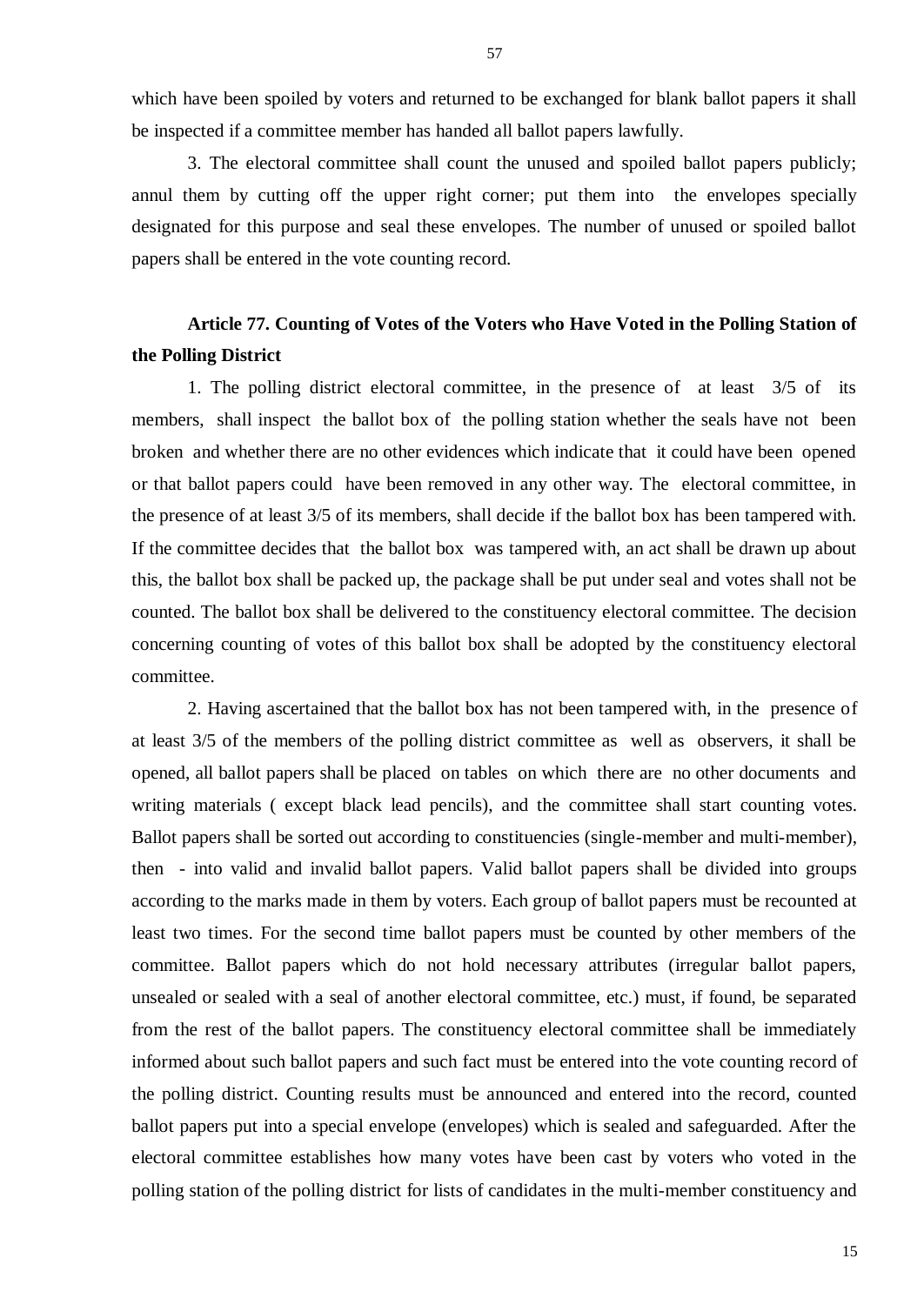for candidates in single-member constituencies, counting of votes received by post shall commence.

3. Ballot papers from the marking whereof it is possible to establish which list of candidates a voter voted for, but it is impossible to establish what kind of opinion he expressed regarding the candidates from the list he voted for, may not be declared invalid only because of this reason. If a voter has not indicated the election number of a candidate in the ballot paper, indicated a non-existing election number of a candidate, as well as when it is impossible to define voter's will from the inscription or inscriptions, preference vote or votes in the special space (spaces) of the second part of this ballot paper shall not be counted. If the election number of the same candidate is written down two or three times, only one vote shall be counted in accordance with this ballot paper.

4. A decision regarding the declaration of a ballot paper invalid or in the presence of dispute between committee members concerning the assessment of marks in the ballot paper shall be adopted by the electoral committee by way of voting. The result of such voting shall be indicated on the other side of the ballot paper.

5. Votes shall be counted in such a way that this procedure, marks of voters in the ballot papers may be observed by all the persons present during the counting of votes, and they would be able to make sure that votes are counted justly and fairly. The committee must recount the votes if at least one committee member or observer requests so before the signing of the vote counting record.

6. The Central Electoral Commission shall establish the concrete procedure for the counting of ballot papers and votes not later than 14 days before the election.

# **Article 78. Keeping of the Records of Voters who Have Voted by Envelopes and the Counting of their Votes and Preference Votes for the Candidate**

1. After the counting of ballot papers found in the ballot box, ballot papers received by post shall be calculated in the following procedure:

1) the chairman of the polling district committee presents, unopened, all return envelopes received by post, i.e. postal voting envelopes of voters of this polling district who have voted at home and postal voting envelopes of voters who have voted early, received from the constituency electoral committee. The number of these return envelopes shall be announced and entered in the vote counting record;

2) return envelopes are opened one at a time;

3) a poll card is taken out of the return envelope, the voter's surname and the number of the poll card is read aloud, these data are checked against the electoral roll of the polling district,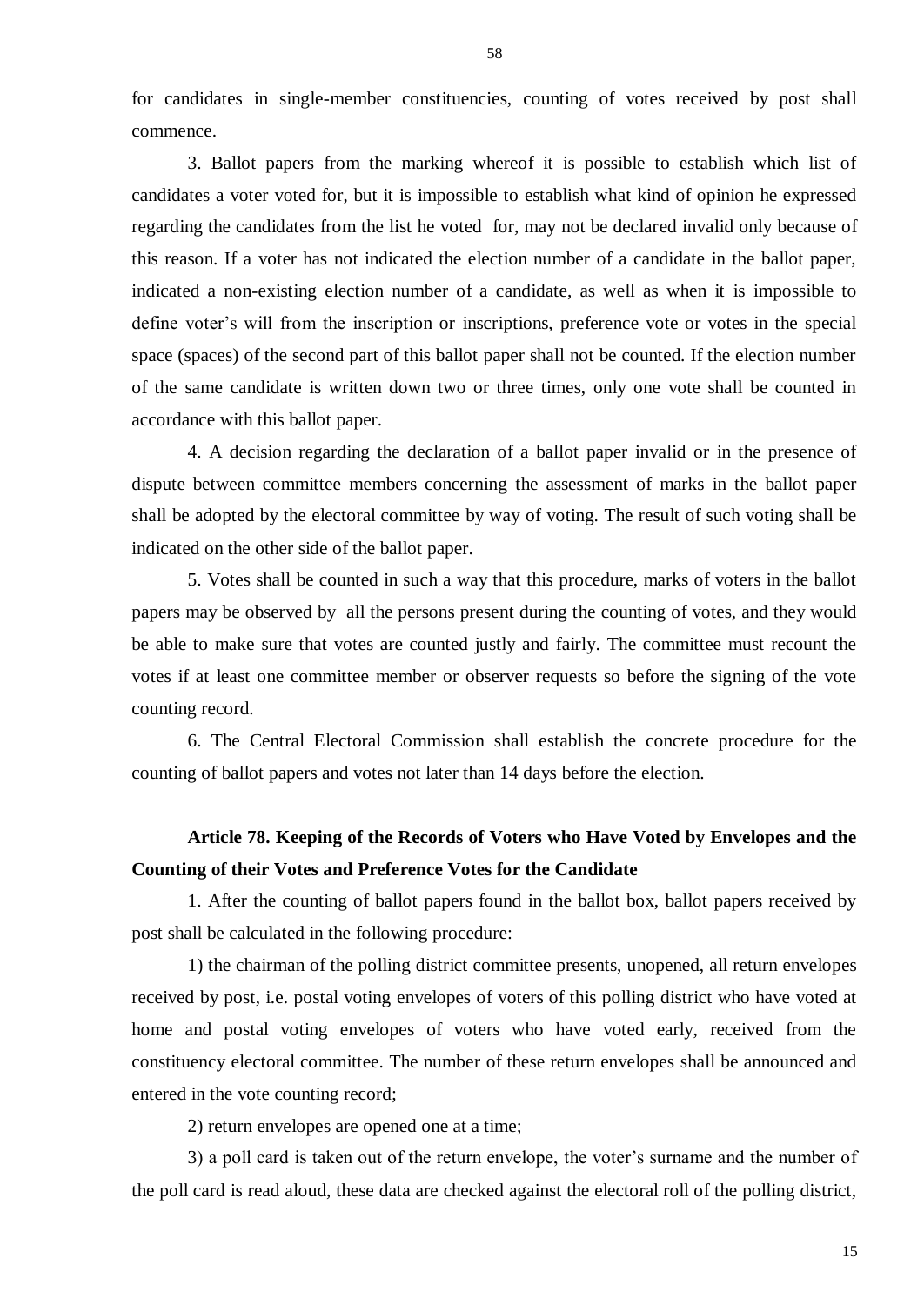and in the polling districts which are connected to the electronic electoral roll via electronic means of communication – also against the data of such roll. The ballot paper envelope shall be stamped with the seal of the polling district. If the person entered on the poll card enclosed in the return envelope is not on the electoral roll of this polling district; or if the voter has already signed the electoral roll indicating that he has already voted in the polling district; or if the electoral roll indicates that a consent is given for this person to vote in another polling district, or if another postal voting envelope has been received from the same voter; or if there is no or more than one poll card in the return envelope, or if there is more than one ballot paper envelope in the return envelope – such a postal voting envelope shall be recognised as inappropriate. The seal shall not be affixed on the ballot paper envelope (envelopes) enclosed in the return envelope which is recognised as inappropriate, the ballot paper envelope shall be crossed through, the word "Invalid" shall be written down on it and the reason for recognising the envelope as inappropriate shall be indicated. The ballot paper (ballot papers) enclosed in such a ballot paper envelope shall be invalid and the envelope shall not be opened. The content of the envelopes recognised as inappropriate shall not be taken into account in the vote counting record of the polling district, however, the number of these envelopes shall be entered;

4) in the electoral roll of the polling district, the words "voted by post" or "VBP" are written by the surname of the voter whose vote has been received by post and at home, while in the electronic roll in the polling districts connected to the electronic electoral roll it is indicated that a voter has voted;

5) the sealed ballot paper envelope is cast into the ballot box prepared and sealed according to the established requirements; and

6) when all postal voting envelopes have been inspected, the ballot box is opened and the sealed ballot paper envelopes are opened. If there is more than one ballot paper of the singlemember and multi-member constituency in the postal voting envelope, all ballot papers in the envelope shall be recognised as invalid. Then the votes received by post shall be counted according to the requirements of Article 77.

2. If only one sealed ballot paper envelope for voting by post is in the polling district (committee), it, in order to protect the secrecy of voting, shall not be opened, and shall be handed over to the electoral committee, which has formed this committee, which shall enter the results of the voting in its vote counting record.

3. After votes cast in a polling station and by post for lists of candidates and candidates have been counted, all data have been entered into the vote counting record of a single-member constituency and the first part of the vote counting record of the multi-member constituency, the record and the first part of the record have been signed by the committee members, chairman and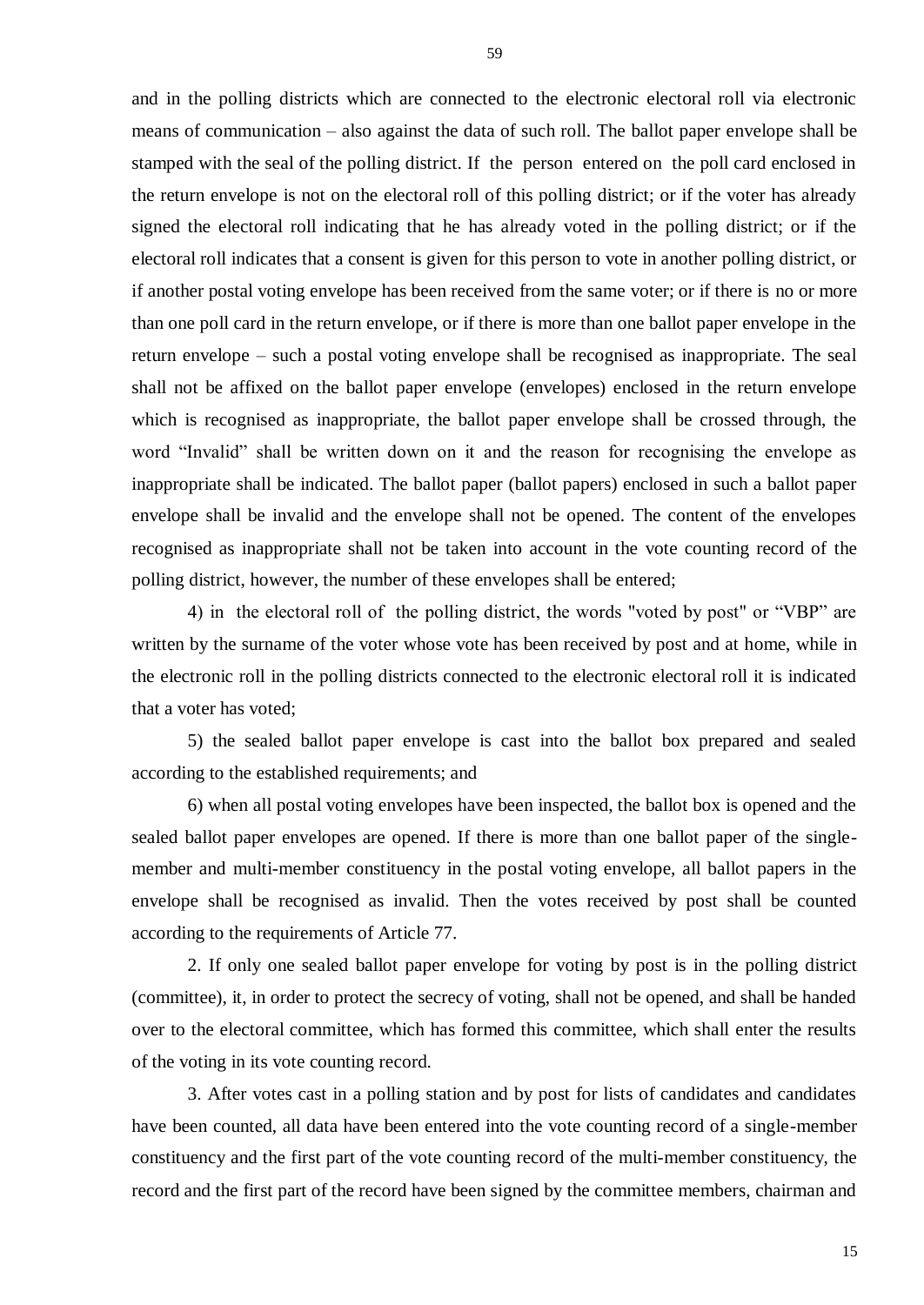observers and the polling district committee has announced to the constituency electoral committee that the votes for lists of candidates were counted, the polling district committee may commence counting votes cast for candidates (preference votes). The polling district committee may decide to count preference votes at once or, with the consent of the chairman of the constituency electoral committee, to count them at another time, but not later than within 24 hours. If it is decided to count preference votes at another time, the ballot papers to be counted shall, in a manner prescribed by the Central Electoral Commission, be transferred in a special envelope for safekeeping to the constituency electoral committee. In this case, the constituency electoral committee, after it has accepted election documents from the polling district committee, must adopt one of the following decisions on the counting of preference votes in the ballot papers transferred to it:

1) to return ballot papers and to instruct the polling district committee from which it has got the preference votes to count such votes;

2) to change the decision of the polling district committee from which the election documents have been received, regarding the counting of preference votes and to instruct the committee of another polling district to count preference votes or to count preference votes itself. In this case, the constituency electoral committee must set the place and time of counting preference votes.

4. If the committee counts preference votes next day or recounts ballot papers, it shall, in the presence of at least 3/5 of the members, check whether the special envelope (envelopes) has not been opened. If the polling district committee adopts a decision that the envelope has been tampered with or its contents have been changed, an act shall be drawn up concerning this fact, the envelope shall be packed, the package shall be sealed and the votes shall not be counted. The package shall be delivered to the constituency electoral committee. The Central Electoral Commission shall be immediately informed about this. A decision pertaining to the counting of the votes which are in the package shall be adopted by the constituency electoral committee. Upon having ascertained that the envelope has not been tampered with, counting of preference votes shall commence. Information on the time and place of the counting of preference votes as well as in the event when the constituency electoral committee decides to recount ballot papers, must, not later than one hour before the commencement of the counting, be announced on two notice boards: one installed in the building in which the headquarters of the constituency electoral committee is situated, and the other in the premises in which preference votes shall be counted. When counting preference votes, election observers may attend and a police officer must be on duty. All ballot papers shall be put on tables on which no there are no other documents and writing materials ( except black lead pencils), and the committee shall check if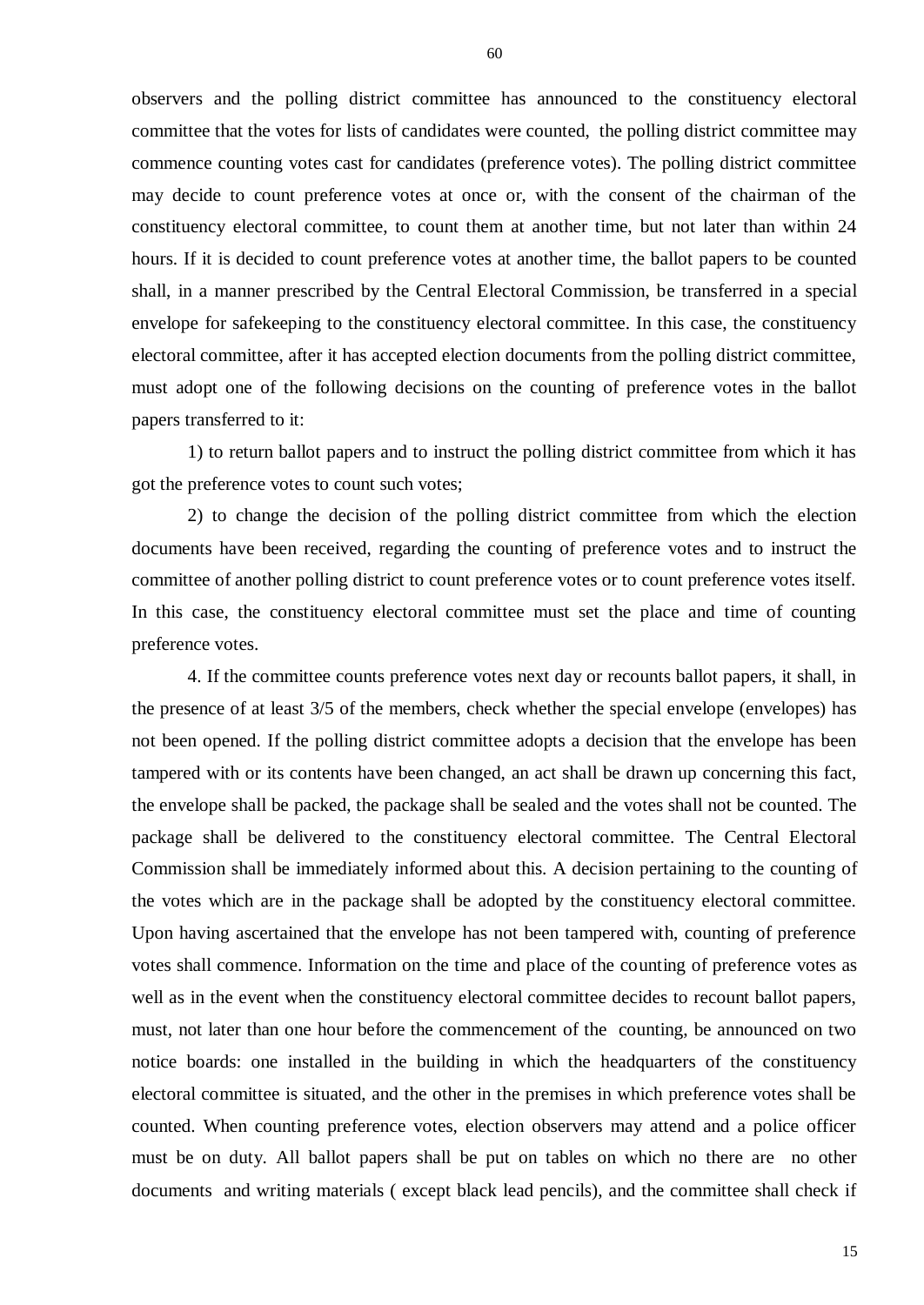there are all the ballot papers from which preference votes must be counted. The concrete procedure of preference votes counting shall be established by the Central Electoral Commission not later than seven days prior to elections. Votes must be counted in such a way that such procedure might be observed by all the persons present during the counting of votes and would be able to ascertain that votes are counted fairly and justly. Counted votes shall be recorded in the second part of the vote counting record of the multi-member constituency, ballot papers shall be packed, the package shall be sealed and transferred to the constituency electoral committee.

### **Article 79. Vote Counting Records of the Polling District**

1. Two vote counting records shall be drawn up in every polling district: one of the single-member constituency and one of the multi-member constituency. The vote counting record of the multi-member constituency shall consist of two parts.

2. The vote counting record of the single-member constituency shall include the following:

1) the number of voters in the polling district;

2) the number of ballot papers of the single-member constituency received from the constituency electoral committee;

3) the number of ballot papers delivered to each member of the committee, the number of ballot papers delivered to voters, the number of voters' signatures, the number of arrival cards, and the number of unused and spoiled ballot papers;

4) the number of annulled ballot papers;

5) the number of voters who have voted in the polling station of the polling district;

6) the time of the opening of the ballot box;

7) the number of invalid ballot papers found in the ballot box;

8) the number of valid ballot papers found in the ballot box;

9) the number of votes found in the ballot box which have been separately cast for each candidate for Seimas member;

10) the number of postal voting envelopes of voters who have voted at home, the number of postal voting envelopes of voters who have voted early (the envelopes being received from constituency electoral committees), the number of postal voting envelopes received by post, the total number of return envelopes received by post, the number of sealed ballot paper envelopes, the number of envelopes recognised as inappropriate;

11) the number of invalid ballot papers received in postal voting envelopes (ballot papers which are in unsealed and unopened envelopes shall not be counted and shall not be indicated as invalid);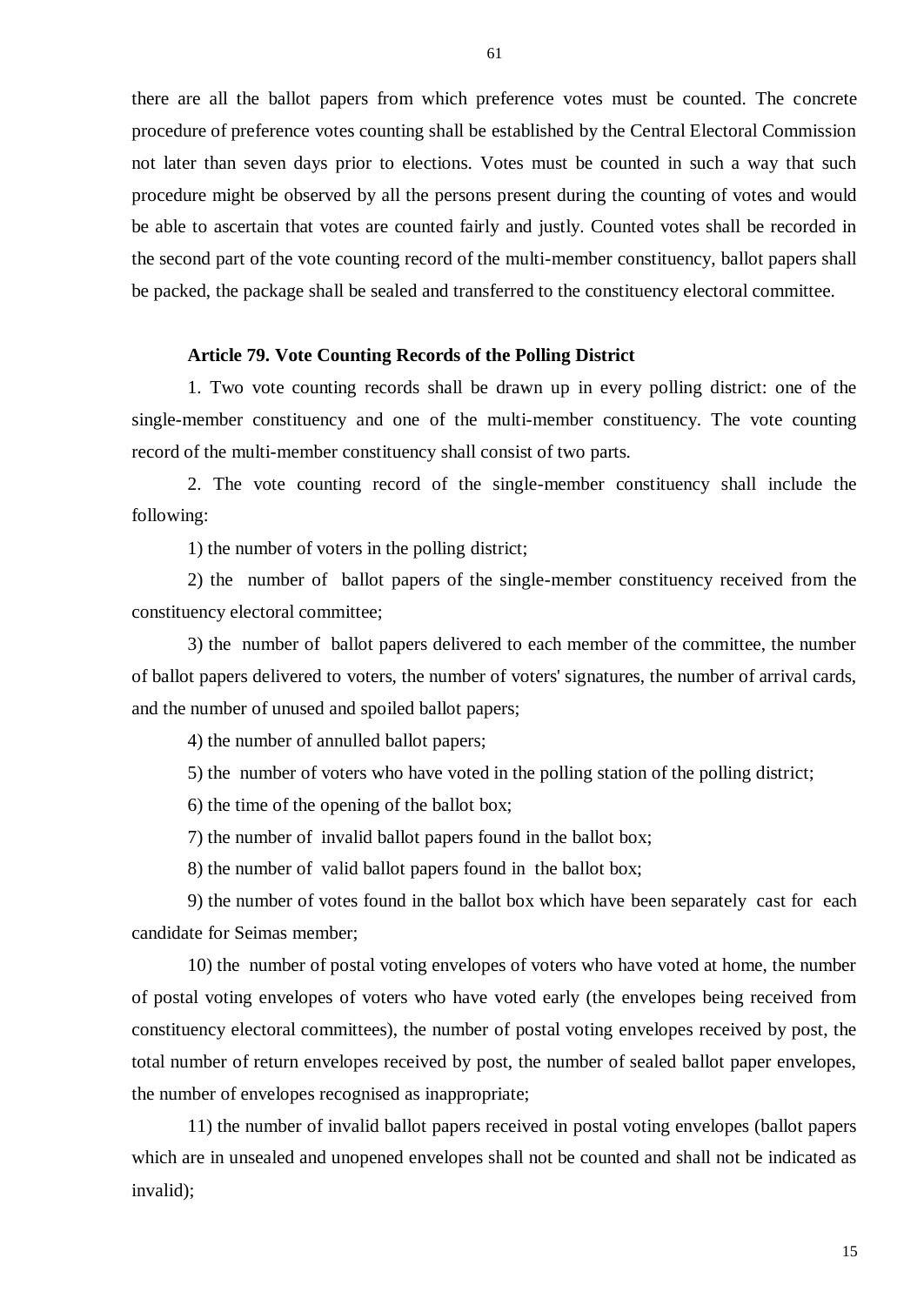12) the number of valid ballot papers received in postal voting envelopes;

13) the number of votes received in postal voting envelopes for each candidate for Seimas member;

14) the total number of voters who participated in the elections in the polling district;

15) the total number of invalid ballot papers in the polling district; and

16) the total number of votes cast for each candidate for Seimas member.

3. The vote counting record of the multi-member constituency shall include the following:

1) the number of voters in the polling district;

2) the number of ballot papers of the multi-member constituency received from the constituency electoral committee;

3) the number of ballot papers delivered to each member of the committee, the number of ballot papers delivered to voters, the number of voters' signatures, the number of arrival cards, and the number of unused and spoiled ballot papers;

4) the number of annulled ballot papers;

5) the number of voters who have voted in the polling station of the polling district;

6) the time of the opening of the ballot box;

7) the number of invalid ballot papers found in the ballot box;

8) the number of valid ballot papers found in the ballot box;

9) the number of votes found in the ballot box which have been separately cast for the list of candidates nominated by each party (their coalition);

10) the number of postal voting envelopes of voters who have voted at home, the number of postal voting envelopes of voters who have voted early (the envelopes being received from constituency electoral committees), the total number of return envelopes received by post, the total number of postal voting envelopes, the number of sealed ballot paper envelopes, the number of envelopes recognised as inappropriate;

11) the number of invalid ballot papers received in postal voting envelopes;

12) the number of valid ballot papers received in postal voting envelopes;

13) the number of votes received in postal voting envelopes which have been cast for the list of candidates nominated by each party (their coalition);

14) the total number of voters who have participated in the elections in the polling district;

15) the total number of invalid ballot papers in the polling district; and

16) the total number of votes cast for the list of candidates nominated by each party (their coalition).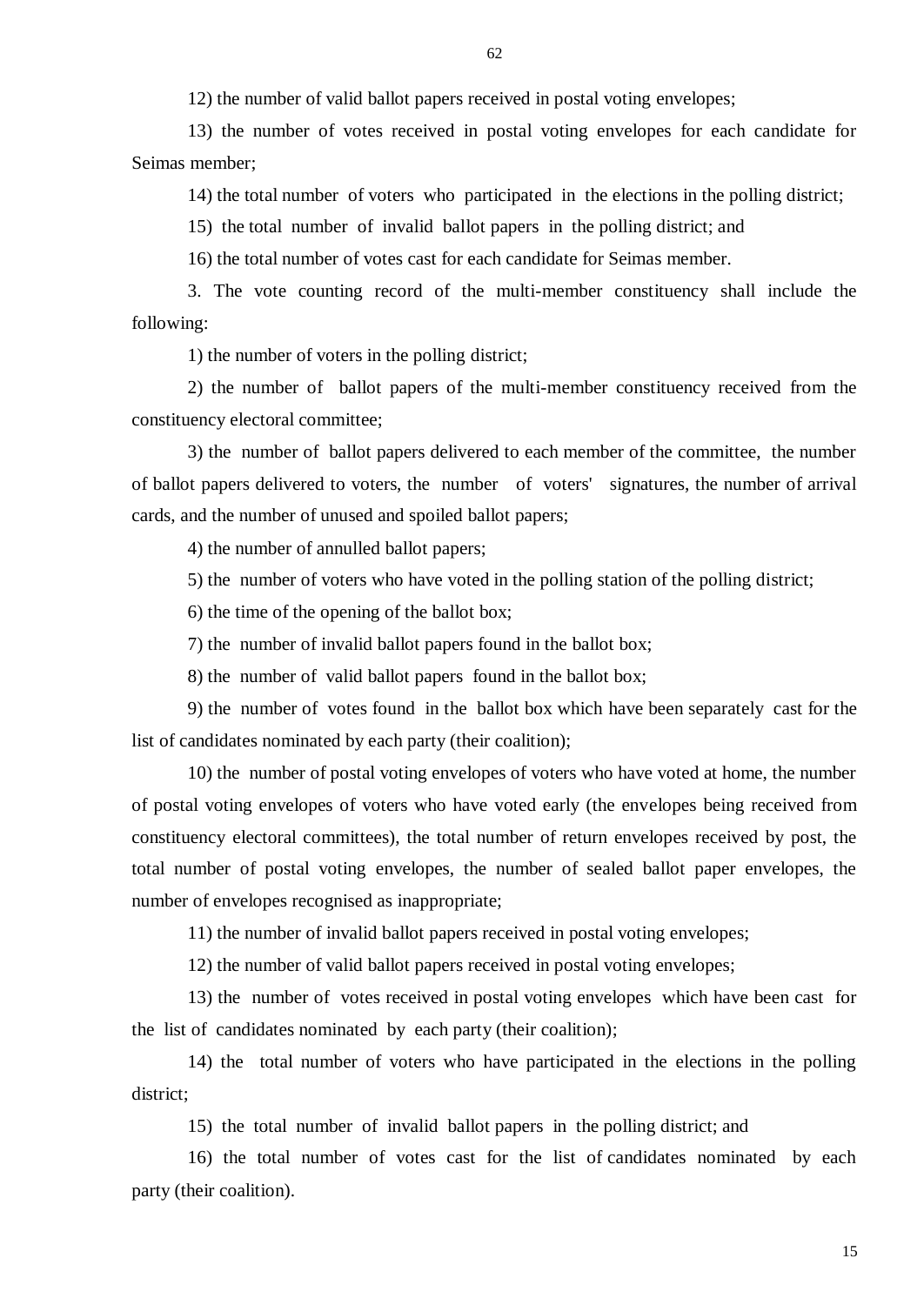4. The number of the voters of the polling district shall be established according to the electoral rolls of the polling district. The number of the voters who have been delivered the ballot papers, shall be established according to the voters' signatures proving that the ballot papers have been received. The number of the voters who have voted in the polling district shall be established according to the number of the ballot papers lawfully delivered to voters by the electoral committee of that polling district and found in the ballot box of the polling station. The total number of the voters who have participated in the election in the polling district shall be established by adding the number of the ballot papers found in the ballot boxes to the number of the ballot papers received by post and counted.

5. If more ballot papers are found in the ballot box than it has been delivered to voters, the committee shall take measures to discover the causes. This shall be entered in the vote counting record, indicating the number of extra ballot papers which were found.

6. After all data have been entered into the single-member constituency vote counting record of the polling district and the first part of the multi-member constituency vote counting record and all ballot papers have been put into sealed packages and the special envelope (envelopes), the vote counting records of the polling district shall be signed by the chairman and members of the polling district committee. After that the election observers shall sign the records. Remarks of the election observers, separate opinions of the members of the polling district committee shall be appended to the respective records and shall be an inseparable part thereof. Extracts or copies of the records shall be presented to election observers and electoral committee members at their request.

7. The second part of the multi-member constituency vote counting record shall contain the following information:

1) the number of counted ballot papers;

2) the number of ballot papers in which voters have not indicated preference votes;

3) the number of preference votes cast for each candidate;

4) the sum total of preference votes received by all candidates;

5) other vote counting data established by the Central Electoral Commission necessary when checking if the votes cast by the voters have been counted accurately.

8. After all data have been entered into the second part of the polling district vote counting record and all counted ballot papers have been put into sealed packages, this part of the polling district vote counting record shall be signed by the chairman and members of the polling district committee. After that the election observers shall sign the second part of the record. Remarks of the election observers, separate opinions of the members of the polling district committee shall be appended to the second part of the record and shall be an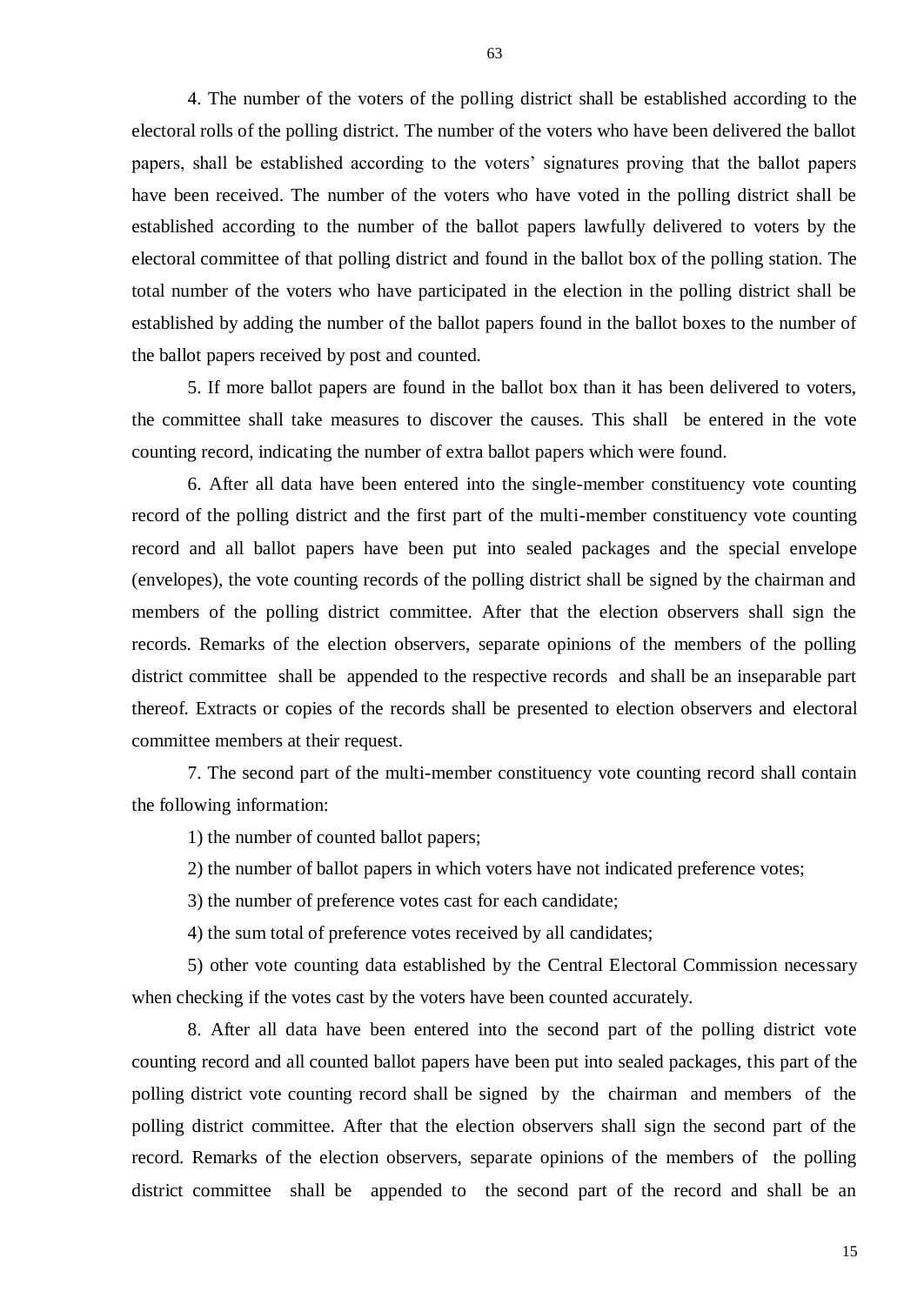inseparable part thereof. Extracts or copies of the second part of the record shall be presented to election observers and electoral committee members at their request. If the polling district committee or the constituency electoral committee establishes that the mistake has been made in the data recorded in the first part of the vote counting record, a record shall be drawn up to correct the mistake. The second part of the record and the ballot papers shall be returned to the constituency electoral committee. A decision concerning the mistake shall be adopted by the constituency electoral committee.

### **Article 80. Invalid Ballot Papers**

1. Invalid ballot papers shall be:

1) non-standard ballot papers;

2) ballot papers sealed with the seal of the electoral committee of the wrong polling district (ballot papers received by post - without the seal of the constituency electoral committee);

3) ballot papers of the wrong constituency;

4) in a single-member constituency, those ballot papers on which the voter has marked more than one candidate for Seimas member, or has not marked any candidate, or it is impossible to ascertain the voter's will from the mark made thereon; and

5) in the multi-member constituency, the ballot papers on which the voter has marked more than one list of candidates or has not marked any list of candidates, or it is impossible to ascertain the voter's will from the mark made thereon.

2. The decision to declare a ballot paper invalid or, in the event of dispute among the committee members as to the assessment of markings on the ballot paper, shall be made by the electoral committee by voting. The voting results shall be indicated on the other side of the ballot paper. If the polling district committee declares the ballot paper invalid in accordance with Subparagraphs 1, 2 or 3 of Paragraph 1 of this Article, it shall immediately inform the constituency electoral committee about this.

# **Article 81. The Presentation of Documents of the Polling District to the Constituency Electoral Committee**

1. The polling district committee shall put all ballot papers, as well as invalid and unused ballot papers, other election documents into packages, inventory them and affix the seal to them in the manner prescribed by the Central Electoral Commission. The packages shall be delivered together with the vote counting record and its annexes, electoral rolls, records of the polling district committee and financial documentation for the whole period of its work to the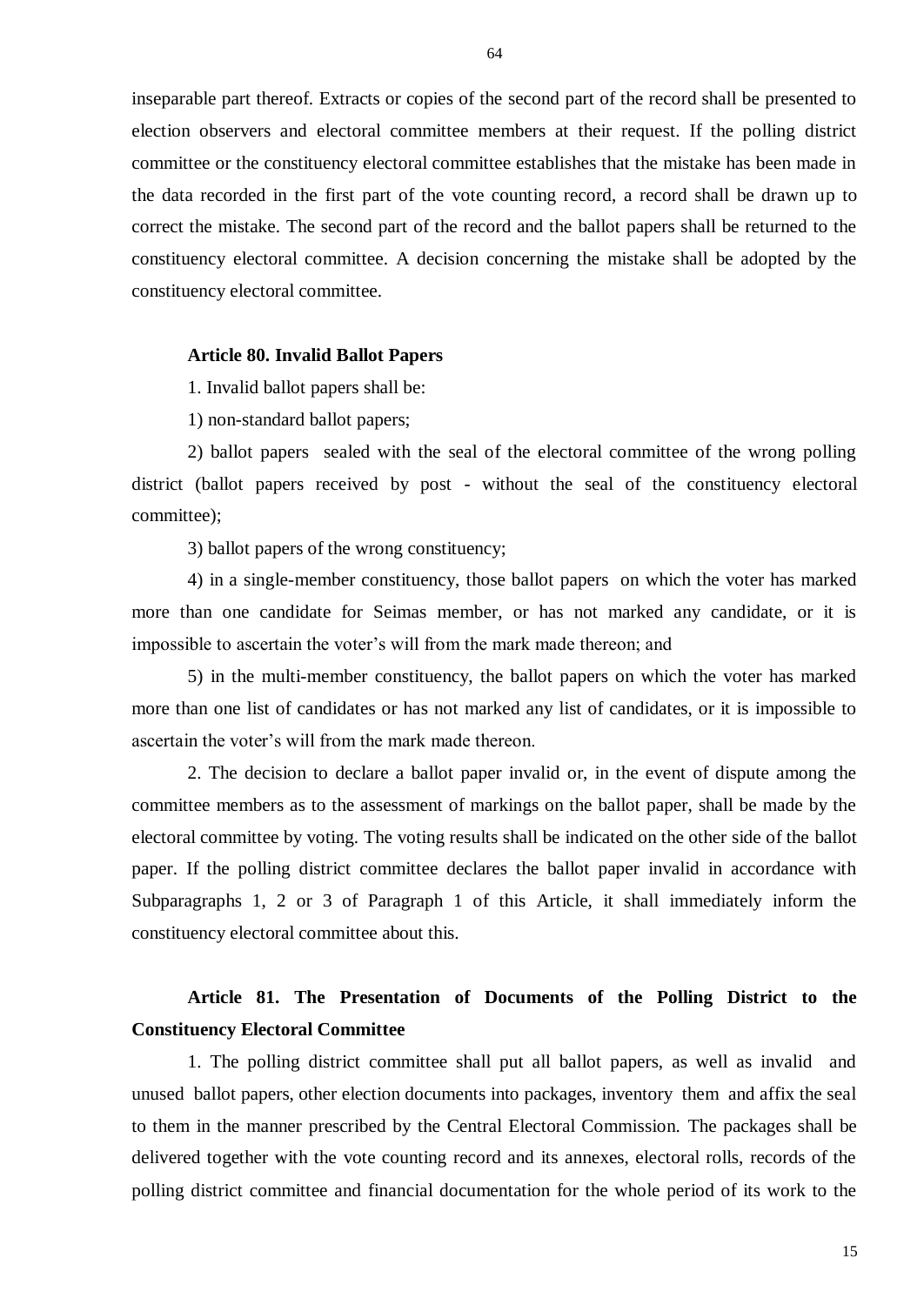constituency electoral committee within 12 hours of the closing of the polls, unless the Central Electoral Commission provides otherwise.

2. The Central Electoral Commission and the Ministry of the Interior must ensure the safety of transportation of the election documents and the persons transporting them.

### **Article 82. The Counting of Votes in the Constituency Electoral Committee**

1. The constituency electoral committee shall accept the documents delivered by the polling district committee and shall check:

1) whether all required documents (packages and special envelopes with ballot papers) have been delivered;

2) sealing and descriptions of the packages (whether the description is full and correct);

3) whether all data have been entered in the vote counting records; if they do not contradict one another; if they correspond to the data available to the constituency electoral committee (the number of ballot papers issued to the polling district committee, the number of voters, the number of return envelopes, data on the votes cast by voters for lists of candidates, which are indicated in the first and second parts of the multi-member constituency vote counting record, etc.); if there are all necessary signatures; whether all separate opinions of the committee members, remarks of observers are attached to the record in which they are specified;

4) whether all remarks and complaints of voters have been considered in the polling district committee.

2. The constituency electoral committee shall immediately report the data of the vote counting record, its comments concerning the documents submitted by the polling district committee to the Central Electoral Commission in the manner prescribed by it, and shall ensure the safety of submitted documents.

3. The packages sealed by the polling district committees, which contain ballot papers or other election documents, may be opened in the constituency electoral committee only by decision of the constituency electoral committee. The constituency electoral committee may recount the ballot papers of the polling district committee or instruct the polling district committee from which it has received the ballot papers to recount the said ballot papers, or instruct another polling district committee to recount the ballot papers. When recounting ballot papers, electoral committees must act in compliance with paragraph 4 of Article 78 of this Law. The constituency electoral committee must, in the case specified in paragraphs 6 and 7 of this Article, adopt a decision to recount ballot papers of all or only some polling district electoral committees.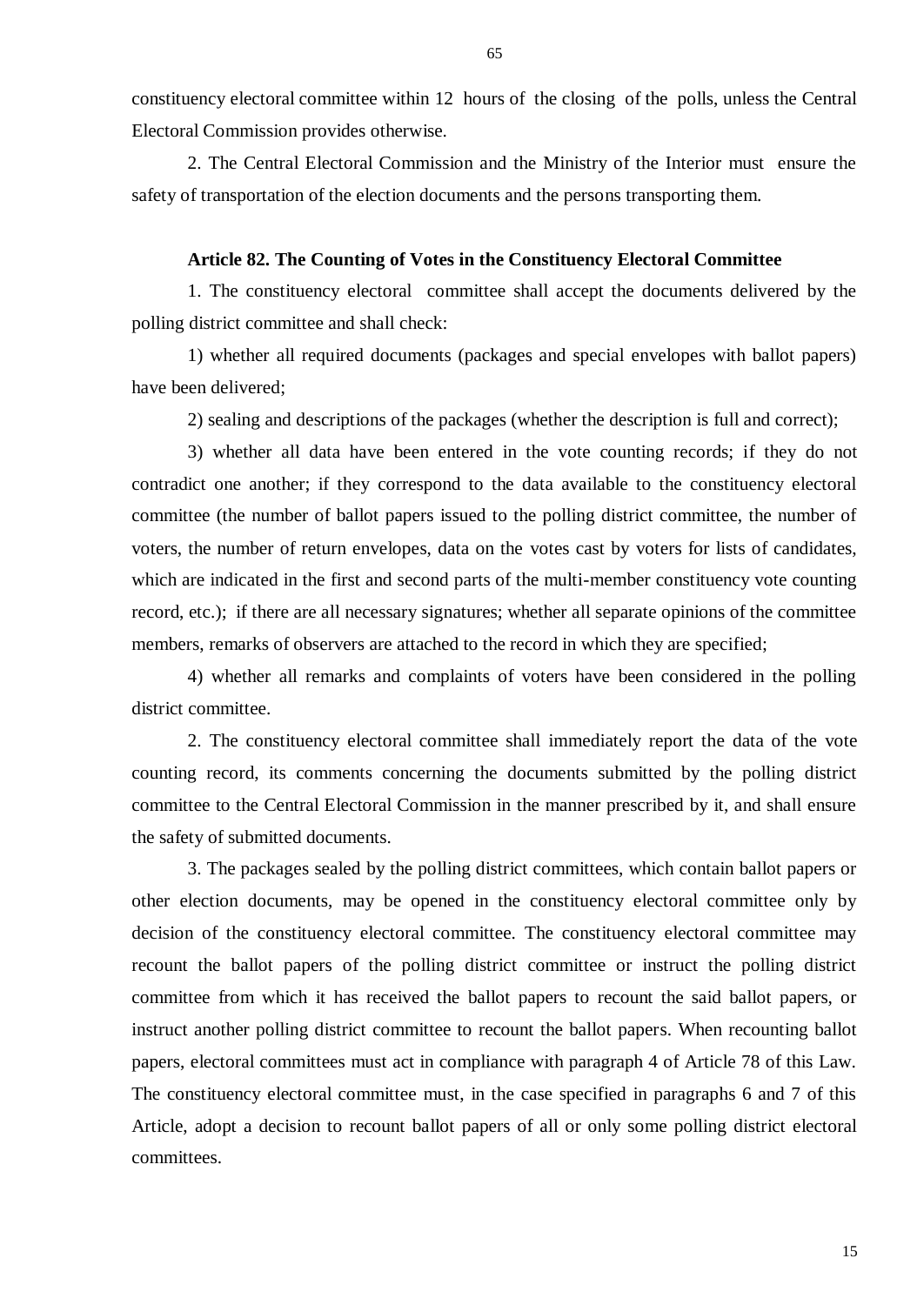4. Upon establishing deficiencies of the documents submitted by the polling district electoral committee, the constituency electoral committee shall take measures to eliminate the deficiencies, request the chairman of the polling district electoral committee to submit the missing documents.

5. The constituency electoral committee shall count the votes in the following manner: it shall sum up the figures submitted by polling district electoral committees and shall add to them the votes cast by the voters by post or at home, which have been counted in the constituency electoral committee.

6. The constituency electoral committee must adopt a decision to recount ballot papers of all the polling districts of a single-member constituency when, prior to the signing of the vote counting record, this has been requested by at least one member of the committee, a representative of a party or a candidate, and when the difference between the votes for the candidates who came first or second in this single-member constituency in accordance with the preliminary election results, is less than 50.

7. The constituency electoral committee shall, in accordance with the procedure laid down by the Central Electoral Commission shall select by lot a polling district or polling districts, there – a list of candidates or lists of candidates for which votes have been cast and the preference votes received for the candidates of which must be recounted, and shall organize the recounting of the votes. After the recounting of the votes a vote counting record of the polling district shall be drawn up. If the recounting of the votes establishes that the vote counting results are other than those established by the polling district committee, all votes cast by the voters of that polling district shall be recounted.

# **Article 83. The Presentation of Vote Counting Documents of the Constituency to the Central Electoral Commission**

All documents (except financial documentation) received from polling districts, electoral rolls, the vote the counting record of the constituency, the records of the constituency electoral committee for the whole period of the activities and other election documents shall be put into special packages and sealed by the constituency electoral committee. The packages shall be delivered to the Central Electoral Commission within the time period established by the Central Electoral Commission.

**Article 84. The Participation of Observers in the Counting of Votes and Establishment of Election Results**

66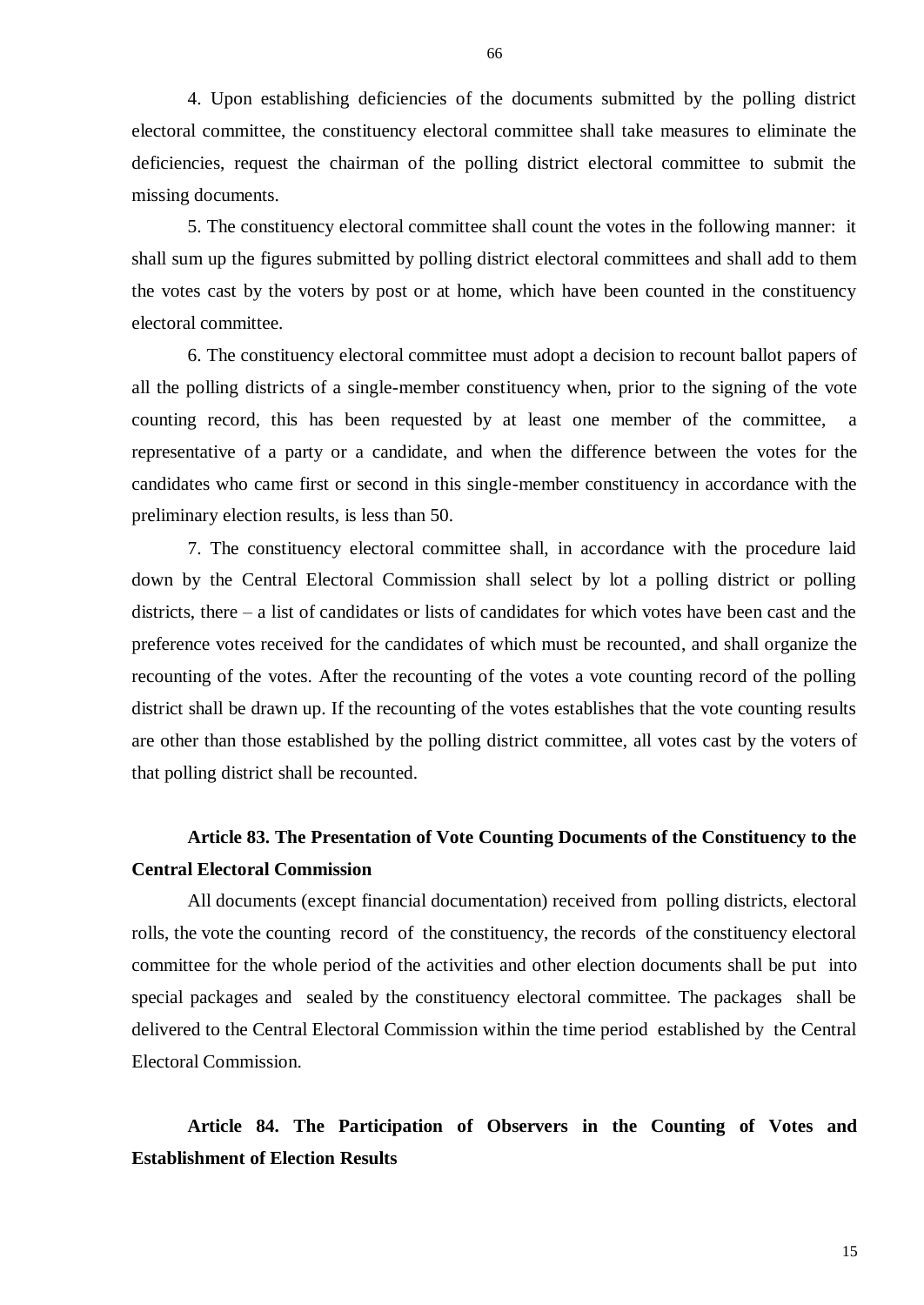1. The election observers and also representatives of the mass media may participate in the counting of votes in polling districts and constituencies, and also in the establishment of election results in constituencies.

2. The observers shall have the right to make remarks and claims to the electoral committees concerning the violations of this and other laws of the Republic of Lithuania, but they must not hinder the work of electoral committees. The observers shall have the right to make a written protest to the polling district committee, which is appended to the vote counting record of the polling district and delivered to the constituency electoral committee together with other election documents of the polling district. The protest of the election observer to the constituency electoral committee shall be appended to the constituency vote counting record. The protests shall be considered by that electoral committee to whom they have been filed.

### **Article 85. Announcement of the Preliminary Election Results**

1. Preliminary election results may be announced only by the Central Electoral Commission. If the constituency electoral committee delivers the preliminary data of the election results in all polling districts, the Central Electoral Commission must immediately prepare a report to the mass media. This report shall be announced in the Internet in the first place.

2. The representatives of the mass media shall be prohibited from disseminating the information about the vote counting or election results by video or sound recording equipment, orally, in writing, or otherwise, until the report of the Central Electoral Commission.

# **Article 86. Complaints against the Decisions of Electoral Committees which Have Been Adopted after Closing of the Polls**

1. Parties which have nominated a candidate for Seimas member, candidates for Seimas member, their representatives for elections, election observers may appeal against the decisions of polling district electoral committees concerning the drawing up of vote counting records to the constituency electoral committee not later than within 24 hours of their drawing up. These complaints must be investigated no later than within 24 hours.

2. Decisions of the constituency electoral committee concerning vote counting records may be appealed against to the Central Electoral Commission no later than within 72 hours following their drawing-up and must be considered before the proclamation of final election results.

### **Version valid from 1 September 2015:**

2. Decisions of the constituency electoral committee concerning vote counting records may be appealed against to the Central Electoral Commission no later than within 72 hours

67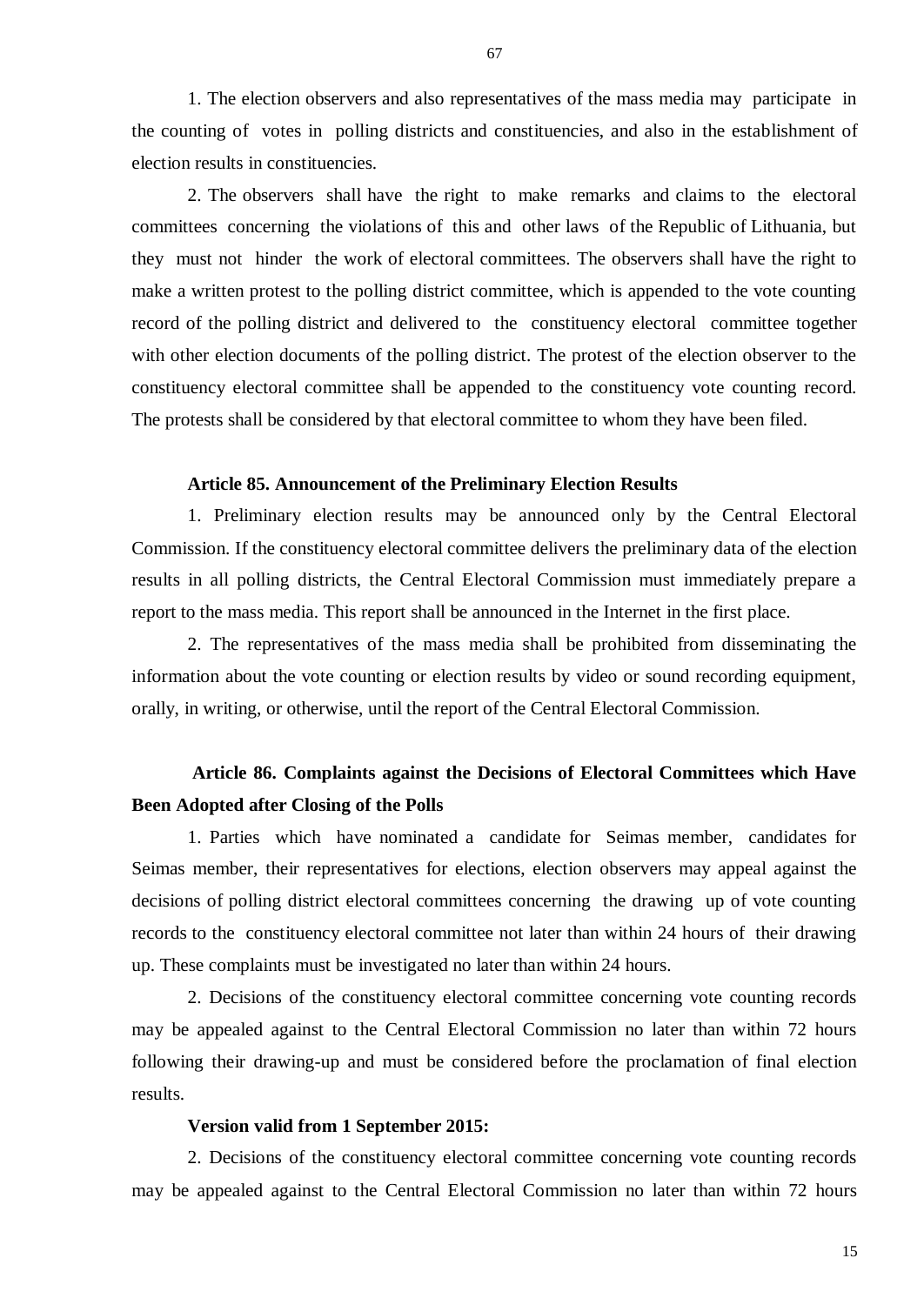following their drawing-up and must be considered before the proclamation of final election results.

3. While investigating complaints against the decisions of polling district electoral committees concerning the drawing up of vote counting records, constituency electoral committees, in the presence of at least 3/5 of the committee members, may recount ballot papers which are presented by the polling district electoral committee, and, in the event of an arithmetical error in the records, incorrectly calculated valid and invalid ballot papers, the committees shall draw up an additional vote counting record of the polling district and attach it to the vote counting record of the polling district. The constituency electoral committee shall not have the right to nullify the vote counting records of the polling district electoral committee.

4. While investigating the complaint against the decision of the constituency electoral committee concerning the drawing up of the vote counting record of the constituency, the Central Electoral Commission may recount ballot papers which are presented by the constituency electoral committee, and, in the event of an arithmetical error in the record, incorrectly calculated valid or invalid ballot papers, shall draw up an additional vote counting record of the constituency, the polling district and attach it to the vote counting record of the constituency.

5. Parties, political organisations which have nominated candidates for Seimas member, as well as candidates for Seimas member, may appeal against the decisions of the Central Electoral Committee or against the refusal of the Central Electoral Commission to investigate complaints about the violations of the Law on Elections not later than within 24 hours after the official announcement of the election results, to the Seimas or the President of the Republic. In such cases, the Seimas or President of the Republic shall, not later than within 48 hours, appeal to the Constitutional Court with the inquiry concerning the violation of the Law in Elections to the Seimas.

### **Version valid from 1 September 2015:**

5. Parties which have nominated candidates for Seimas member as well as candidates for Seimas member may appeal against the decisions of the Central Electoral Committee or against the refusal of the Central Electoral Commission to investigate complaints about the violations of the Law on Elections not later than within 24 hours after the announcement of the official final election results, to the Seimas or the President of the Republic. In such cases, the Seimas or President of the Republic shall, not later than within 48 hours, appeal to the Constitutional Court with the inquiry concerning the violation of the Law in Elections to the Seimas.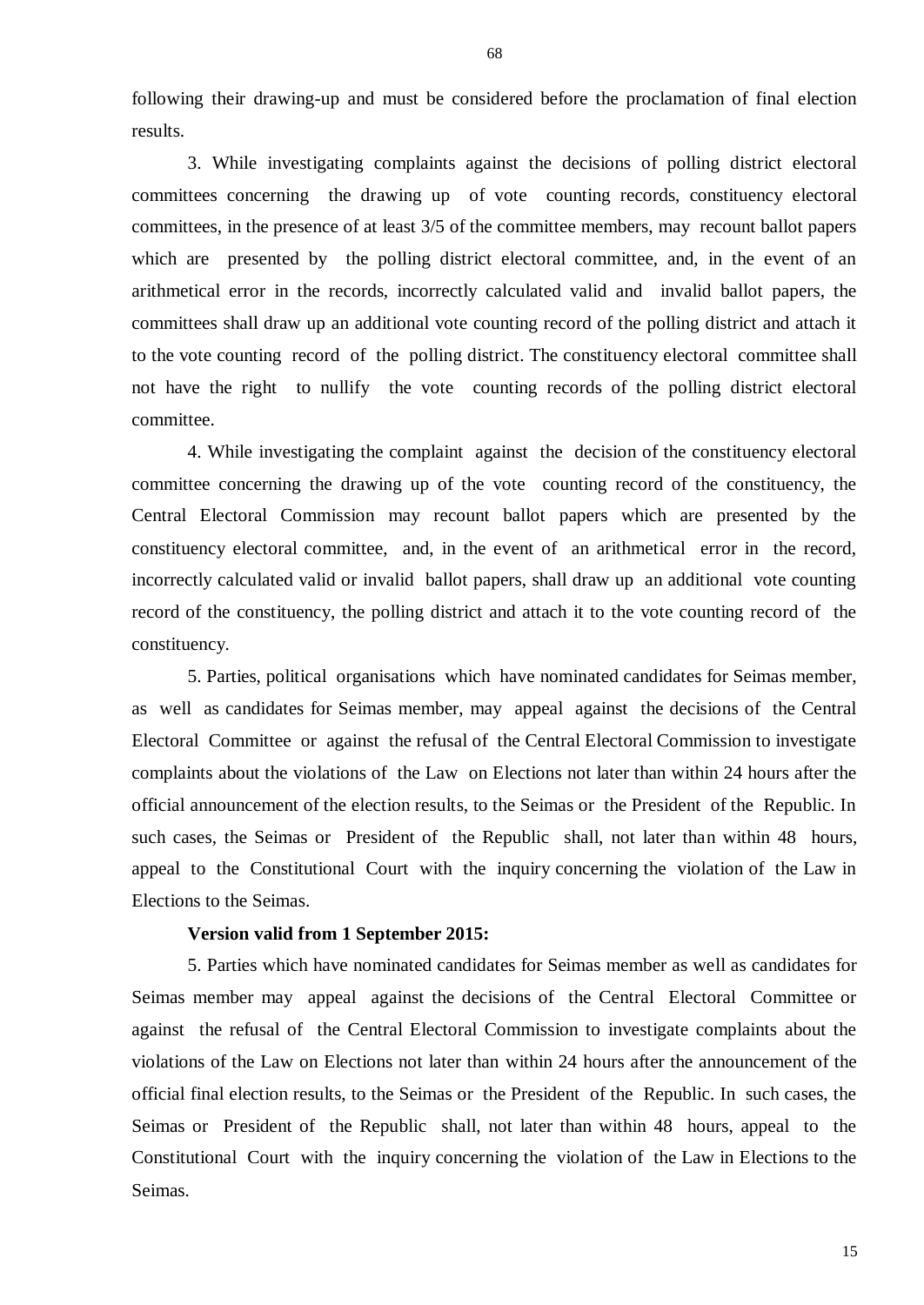### **Article 87. Constituency Vote Counting Records**

1. In accordance with vote counting records of polling districts and where necessary also in accordance with ballot papers and other election documents the constituency electoral committee shall establish and include in the constituency vote counting records the following:

1) the number of voters who have participated in the elections in the constituency;

2) the number of voters who have participated in the elections, by separately specifying those who have participated in the single-member constituency and in that part of the multimember constituency which this single-member constituency constitutes;

3) the number of invalid ballot papers as well as the data established by the Central Electoral Commission which is necessary when checking if the votes cast by voters have been accurately counted, the final accounting results of ballot papers, return envelopes and ballot paper envelopes, blanks, seals used in elections;

4) the number of ballot papers valid and invalid in the constituency ;

5) the number of votes cast for each candidate for Seimas member in the single-member constituency;

6) the number of votes cast for each list of candidates in that part of the multi-member constituency which this single-member constituency constitutes;

7) the number of preference votes cast for each candidate in that part of the multimember constituency which this single-member constituency constitutes.

2. The chairman and the members of the constituency electoral committee shall sign the constituency vote counting record after having considered the separate opinions of the members of the electoral committees of the polling districts, remarks of election observers and complaints of voters. An extract or a copy of the constituency vote counting record shall be presented to election observers and committee members at their request. The constituency electoral committee may recommend the Central Electoral Commission to declare the election in the constituency invalid.

### **CHAPTER XI**

### **ESTABLISHMENT AND ANNOUNCEMENT OF ELECTION RESULTS**

### **Article 88. The Establishment of Election Results in Single-member Constituencies**

1. The election results shall be established by the Central Electoral Commission after having investigated all complaints and established all election results in this constituency, including of the votes cast by the voters who have voted on ships and abroad.

69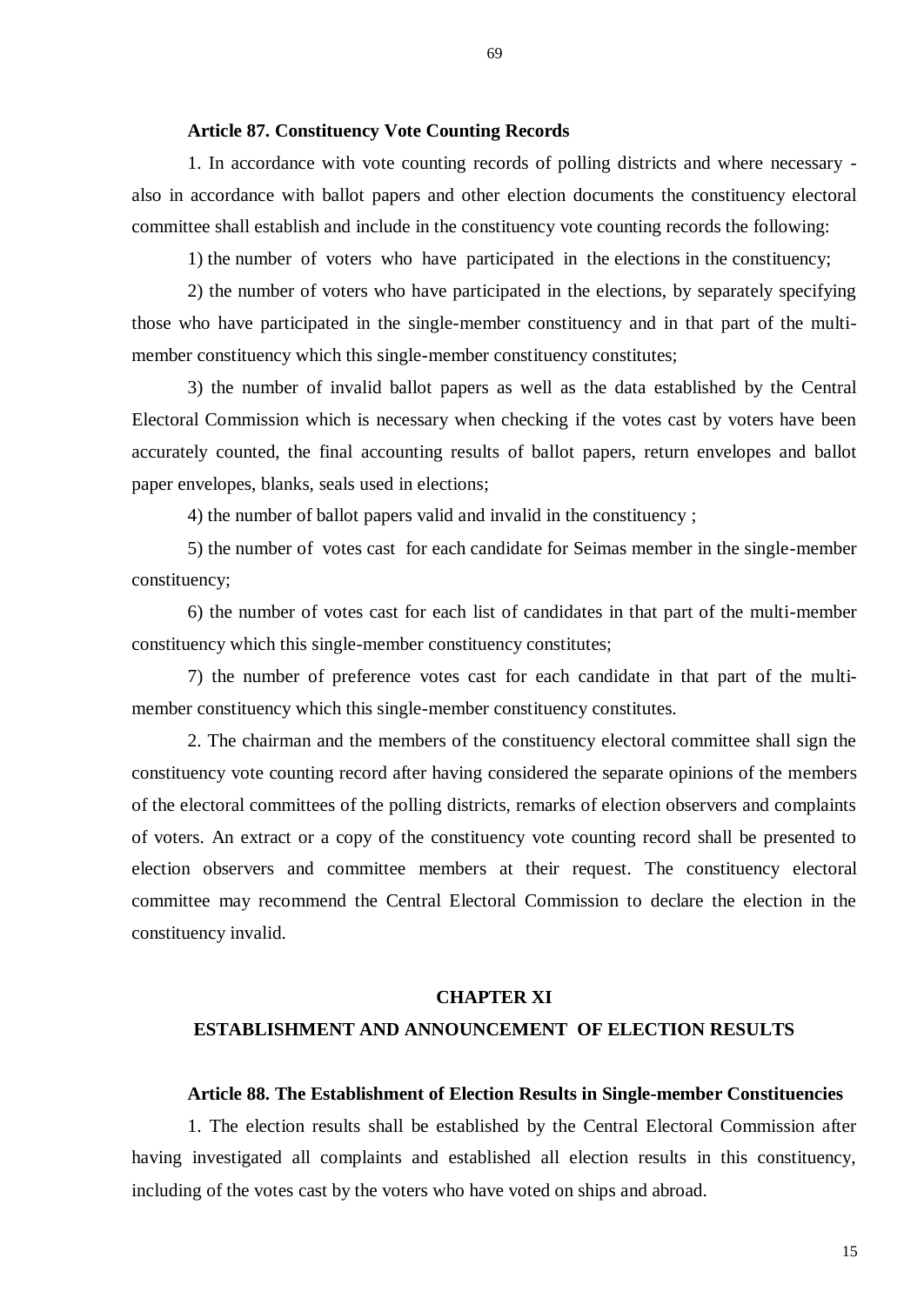2. A candidate shall be considered elected in a single-member constituency, if the not less than 40 percent of the voters from the electoral roll of that constituency have participated in the elections, and the said candidate has received more than half of votes cast by the voters who have participated in the elections. If less than 40 percent of the voters from the electoral roll of that constituency have participated in the elections, the candidate who have received the majority, but not less than one-fifth of the votes of all the voters from the electoral roll of that constituency, shall be considered to have been elected.

3. If more than two candidates have participated in the elections and a Seimas member has not been elected pursuant to paragraph 2 of this Article, run-off voting shall be held after two weeks, in which two candidates who have received the majority of votes shall participate in the said poll. A date of the run-off voting shall be announced by the Central Electoral Commission together with the election results. A candidate who has received more votes, regardless of the number of voters who participated in the elections, shall be considered to have been elected at the run-off voting. In the event of a tie, a candidate who received more votes during the initial poll shall be elected Seimas member. If both candidates received an equal amount of votes during the initial poll, a candidate shall become Seimas member by drawing lots.

4. If one or two candidates participated in the elections and a Seimas member has not been elected pursuant to paragraph 2 of this Article, the elections shall be considered not to have been held and rerun elections shall be held.

# **Article 89. The Establishment of the Election Results in the Multi-member Constituency**

1. The elections shall be considered to have been held in the multi-member constituency if more than one fourth of all voters have participate in them.

2. The list candidates of the party may receive mandates of Seimas member (takes part in the distribution of mandates) only if not less than 5 percent of the voters participating in the elections voted for it. The joint list of candidates, drawn up in accordance with Article 43 of this Law, may receive mandates of Seimas member (takes part in the distribution of mandates) provided that not less than 7 percent of the voters who participated in the election have voted for it. If less than 60 percent of all voters who participated in the election have voted for the lists, taking part in the distribution of mandates, the list ( lists if an equal amount of votes has been cast for them), which has not taken part in the distribution of mandates up till then, for whom the majority of voters have voted shall acquire the right to take part in the distribution of mandates. The number of lists of candidates which have the right to participate in the distribution of mandates shall be further increased in the same manner until not less than 60 percent of all the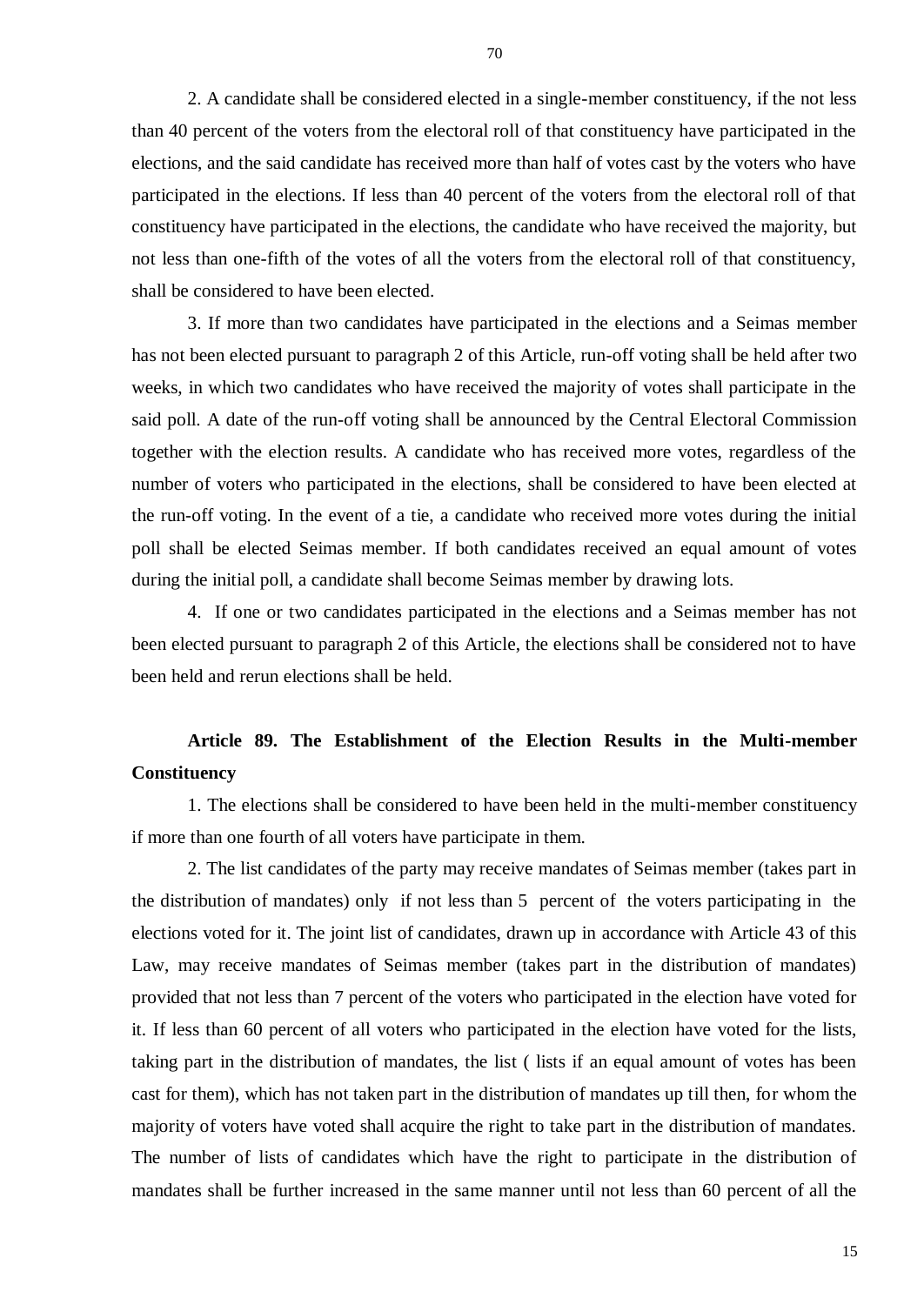voters who participated in the election shall have voted for the lists of candidates participating in the distribution of mandates.

3. Mandates for lists of candidates shall be distributed according to the number of votes received by each of them, applying the method of quotas and remainders.

4. At first, the quota shall be counted, that is, how many votes are needed to receive 1 mandate. It shall be equal to the sum of votes, divided by 70, cast by voters for the lists participating in the distribution of mandates. If when dividing, a remainder is received, 1 shall be added to the quotient.

5. The amount of votes cast for each list shall be divided by the quota. The received integer quotient shall be the number of mandates for each list according to the quota and the remainders of this division shall be used to distribute the remaining mandates according to the remainders. Therefore, all names of the lists shall be written down in succession in which the first follows the last, according to the size of the remainders of the dividing received by the lists, beginning with the largest. If the remainders of two lists are equal, the first written down shall be the list which have received more votes of voters and if these numbers are also equal, the first written down shall be the list which has received more mandates in all single-member constituencies. If the number of mandates is also equal, the first written down shall be the list which possess the smaller election number. The mandates which have not been distributed when distributing by the method of quotas shall be distributed by one to the lists according to the succession, beginning with the list which was written down first.

6. If one of the lists received the larger number of mandates than there were candidates on the list, these mandates would be distributed to other lists, further continuing the dividing thereof by the method of remainders.

7. Candidates of the same list shall receive mandates in the numerical order established by the Central Electoral Commission, which has established the rating of candidates. Those candidates who are elected in single-member constituencies shall be omitted from the list.

8. If the party, coalition submits together with the application documents the request that the rating of their candidates should not be established, voters shall be notified about this in advance, indicating this in a ballot paper and the rating of candidates shall not be counted, and the registered sequence of candidates on the list shall be considered final.

# **Article 90. Counting of the Rating of Candidates for Seimas Member and Establishment of the Final Order of Succession of the Lists**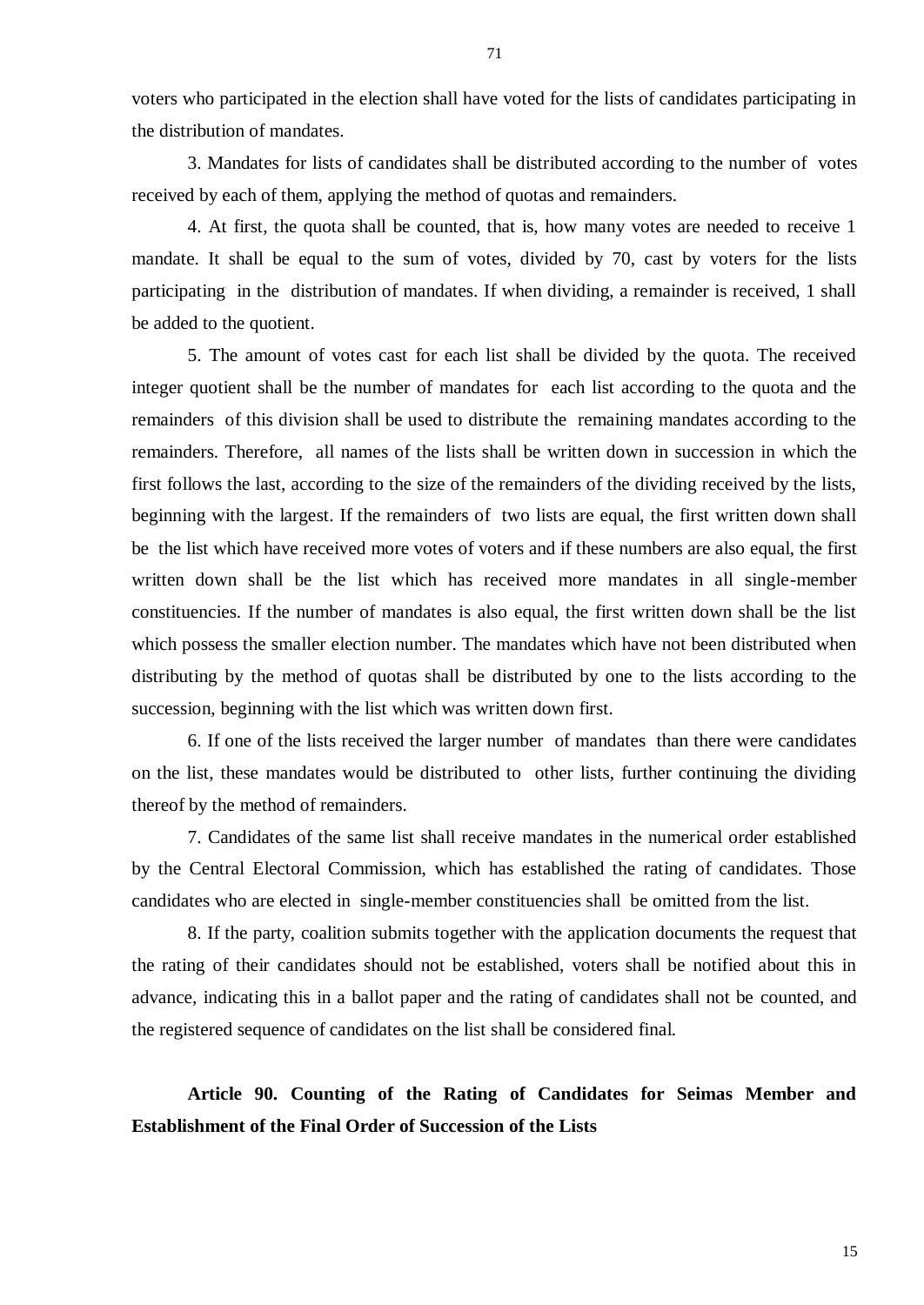1. The Central Electoral Commission shall calculate the rating of candidates for Seimas member and shall establish a final order succession of these lists in accordance with the opinion expressed by voters and preference votes cast.

2. At first, preference votes cast for each candidate in single-member constituencies shall be summed up and the sum total of all the preference votes for each candidate shall be calculated. In the event where the sum total of the candidate's preference votes is bigger than the number of Seimas members who are being elected in the multi-member constituency or such sum is equal to the said number, election rating of the candidate shall be equal to that sum; if it is smaller - election rating of the candidate shall be considered to be equal to zero.

3. The final order of candidates for Seimas member on the lists shall be established according the points of the rating received by each candidate. The first written down in the succession shall be the candidate who has received more points of the rating. In the event that several candidates receive the equal amount of the rating points, then the first written down shall be the candidate whose place on the election list is higher.

4. The final succession of the lists of candidates for Seimas member shall be announced by the Central Electoral Commission on the same day as the results of voting in single-member constituencies.

### **Article 91. The Declaration of the Election Invalid**

1. The Central Electoral Commission may declare the election results in the constituency null and void, if it has established that severe violations of paragraph 1 of Article  $5<sup>1</sup>$  of this Law or other laws which were committed in the constituency or polling district, the falsification of documents or the loss thereof had an essential influence on the election results, and the following essential results cannot be determined from the vote counting records or other election documents:

1) in a single-member constituency - the candidate who gets a mandate or the candidates who participate in the run-off voting;

2) in the multi-member constituency - the lists of candidates which take part in the distribution of mandates, or the number of mandates due to the list of candidates can be determined at the exactness of only more than one mandate.

2. The election cannot be declared invalid if the indisputably determined election results allow to determine essential election results.

#### **Article 92. Rerun Elections**

72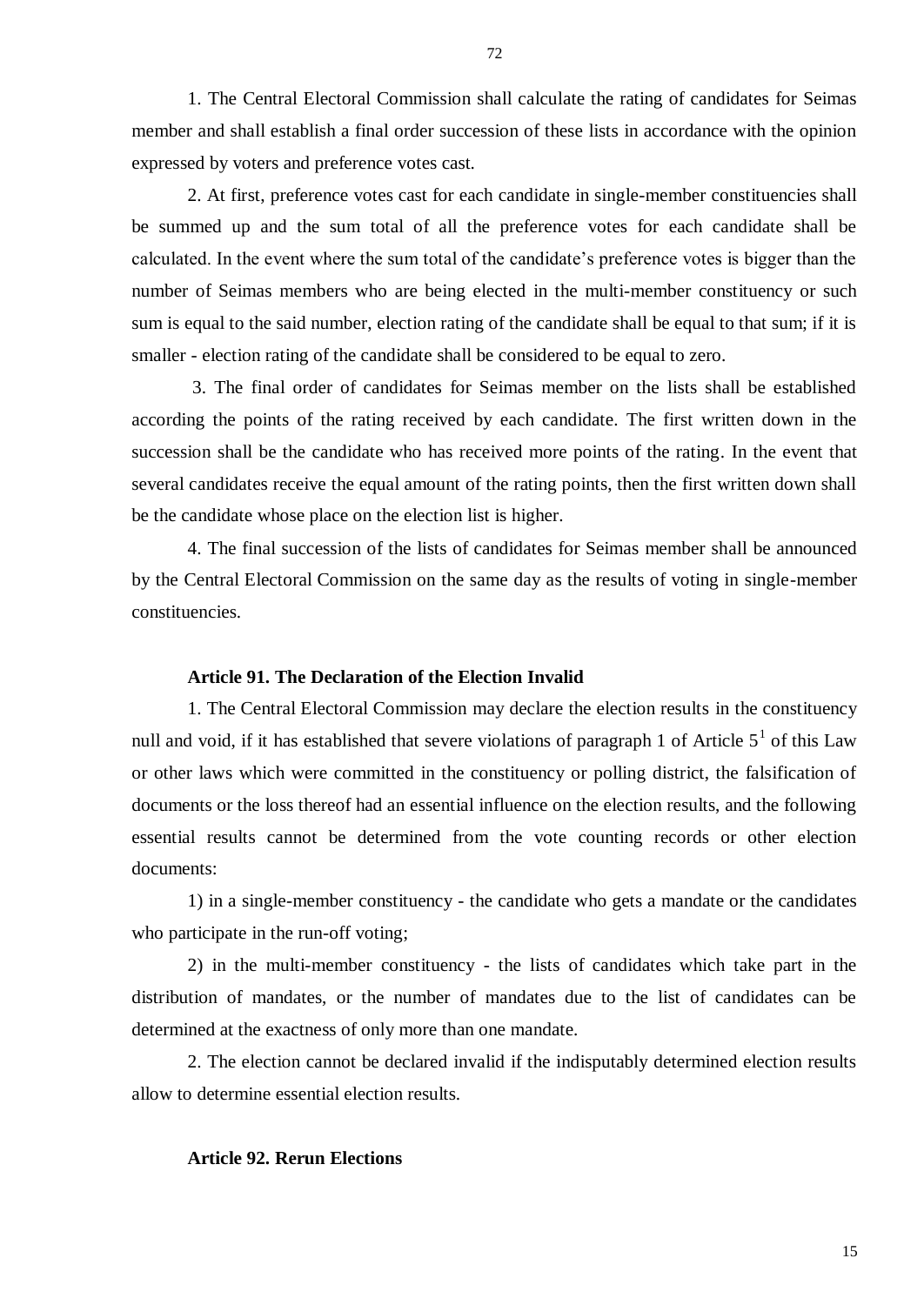73

1. Rerun elections shall be held in constituencies in which the elections did not take place or were declared invalid.

2. Rerun elections shall be held not later than within half a year, and after the rerun elections which have not been held - not later than within a year.

3. The concrete procedure for holding rerun elections, run-off voting to the Seimas according to the requirements and terms set in this Law shall be established by the Central Electoral Commission taking into consideration the fact that rerun elections, run-off voting are held in one of the single-member constituencies. When establishing the procedure for holding the rerun elections, the Central Electoral Commission cannot change the boundaries of constituencies. The citizens, permanently residing on the territory of a constituency who are aged 18 or over on the day of the rerun elections shall be additionally entered on the electoral roll of this constituency , and only the persons who have lost the right to vote shall be crossed out. The voting shall not be conducted abroad, on ships (with the exception of the case when the voters residing abroad or the crews of ships are entered on the electoral rolls of the constituency in which rerun elections shall be held), in the post offices which are not located on the territory of this constituency (except the central post offices of towns, regions).

4. Rerun elections shall not be held if the election date planned to be announced falls within the period when less than a year remains before the date of the next election to the Seimas, as counted in compliance with the Constitution.

# **Article 93. Establishment and Announcement of Final Election Results**

1. The Central Electoral Commission shall establish final election results after it has investigated all complaints and established all election results in the constituency, including of the voters who have voted on ships and abroad.

2. The Central Electoral Commission shall announce final election results not later than within seven days following the election or the run-off voting. If during the election to a new Seimas the run-off voting is held, the final results in a multi-member constituency shall be announced together with the results of the run-off voting. The Central Electoral Commission shall announce the final results on its website*.*

3. The Central Electoral Commission shall within three months from the announcement of the final election results issue a book about the election results and shall within four months transfer the vote counting records of polling districts and constituencies, application documents (except the forms for the collection of signatures), minutes of the sittings and the decisions of the Central Electoral Commission, as well as the collection of samples of election documents to the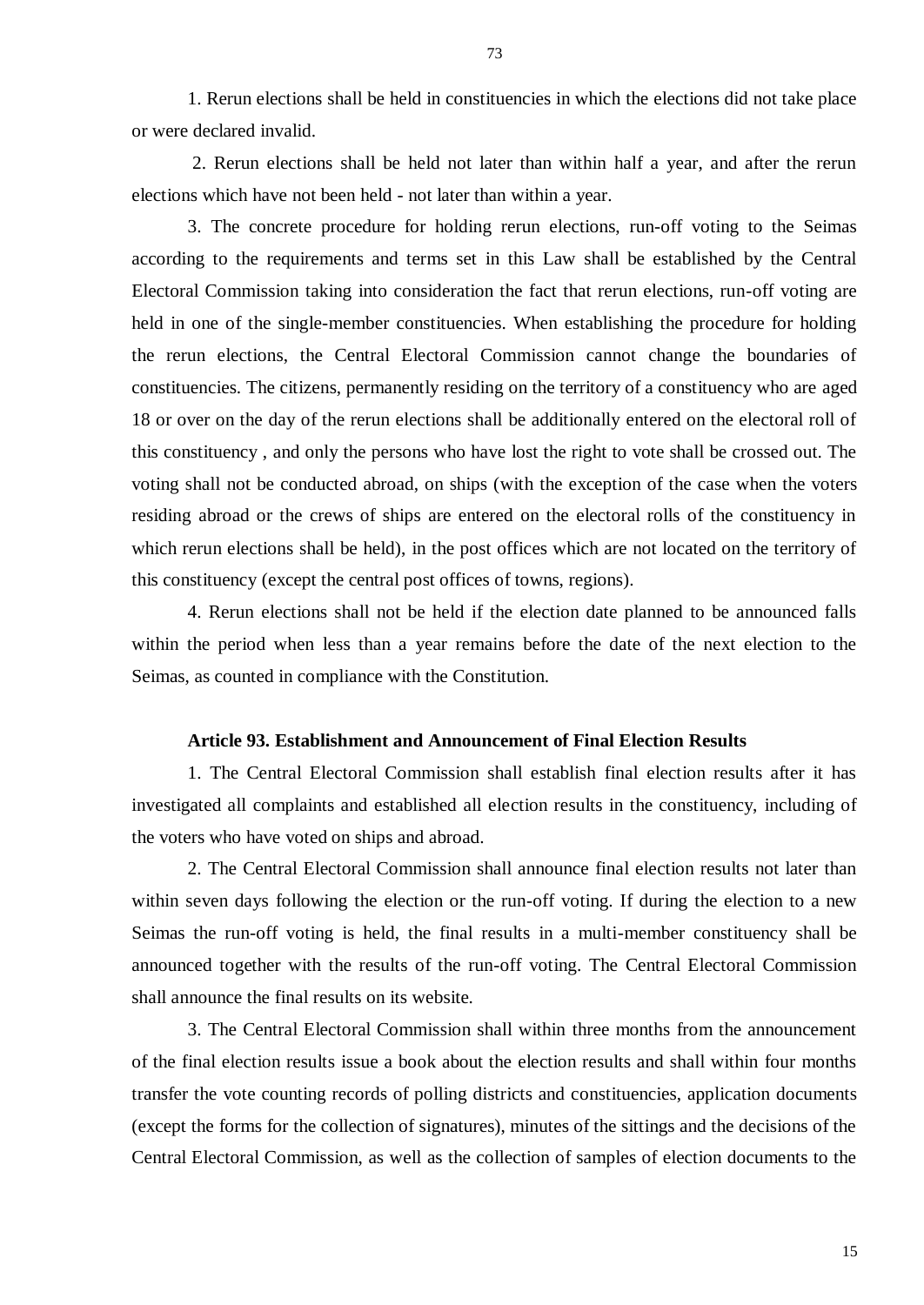State Archives for unlimited safekeeping. After that it may decide to destroy the election documents which are not subject to safe keeping.

# **Version valid from 1 September 2015:**

# **Article 93. Establishment and Proclamation of Final Election Results**

1. The Central Electoral Commission shall establish final election results after it has investigated all complaints and established all election results in the constituency, including of the voters who have voted on ships and abroad. A decision of the Central Electoral Commission taken on the grounds laid down in Article 91 of this Law shall also be considered as the establishment of final election results in the constituency.

2. The Central Electoral Commission shall proclaim final election results not later than within seven days following the polls in the multi-candidate constituency and in the first election round in one-member constituencies. If during the elections to a new Seimas the run-off voting is held, the final results in a multi-member constituency and in those singe-candidate constituencies where the run-off voting has been held shall be proclaimed not later than within seven days from the run-off voting. The Central Electoral Commission shall proclaim the final election results on its website.

3. The Central Electoral Commission shall within three months from the proclamation of the final election results issue a book about the election results and shall within four months transfer the vote counting records of polling districts and constituencies, application documents (except the forms for the collection of signatures), minutes of the sittings and the decisions of the Central Electoral Commission, as well as the collection of samples of election documents to the State Archives for unlimited safekeeping. After that the Central Electoral Commission may decide to destroy the election documents which are not subject to safe keeping.

## **Article 94. The Certificate of Seimas Member**

1. After the announcement of the election results, the Central Electoral Commission shall issue certificates of Seimas member to the elected candidates within three days.

2. All disputes concerning the non-issuance of the certificate of Seimas member shall, not later than within three days, be settled by the Supreme Administrative Court of Lithuania whose decision shall become effective from the moment of its pronouncement.

## A**rticle 95. Inquiry Concerning the Violation of the Law on Elections to the Seimas**

1. Not later than within three days of the proclamation of the final election results or the announcement of the decision of the Central Electoral Commission concerning the occurring or filling a vacancy in the Seimas, the Seimas of the Republic of Lithuania as well as the President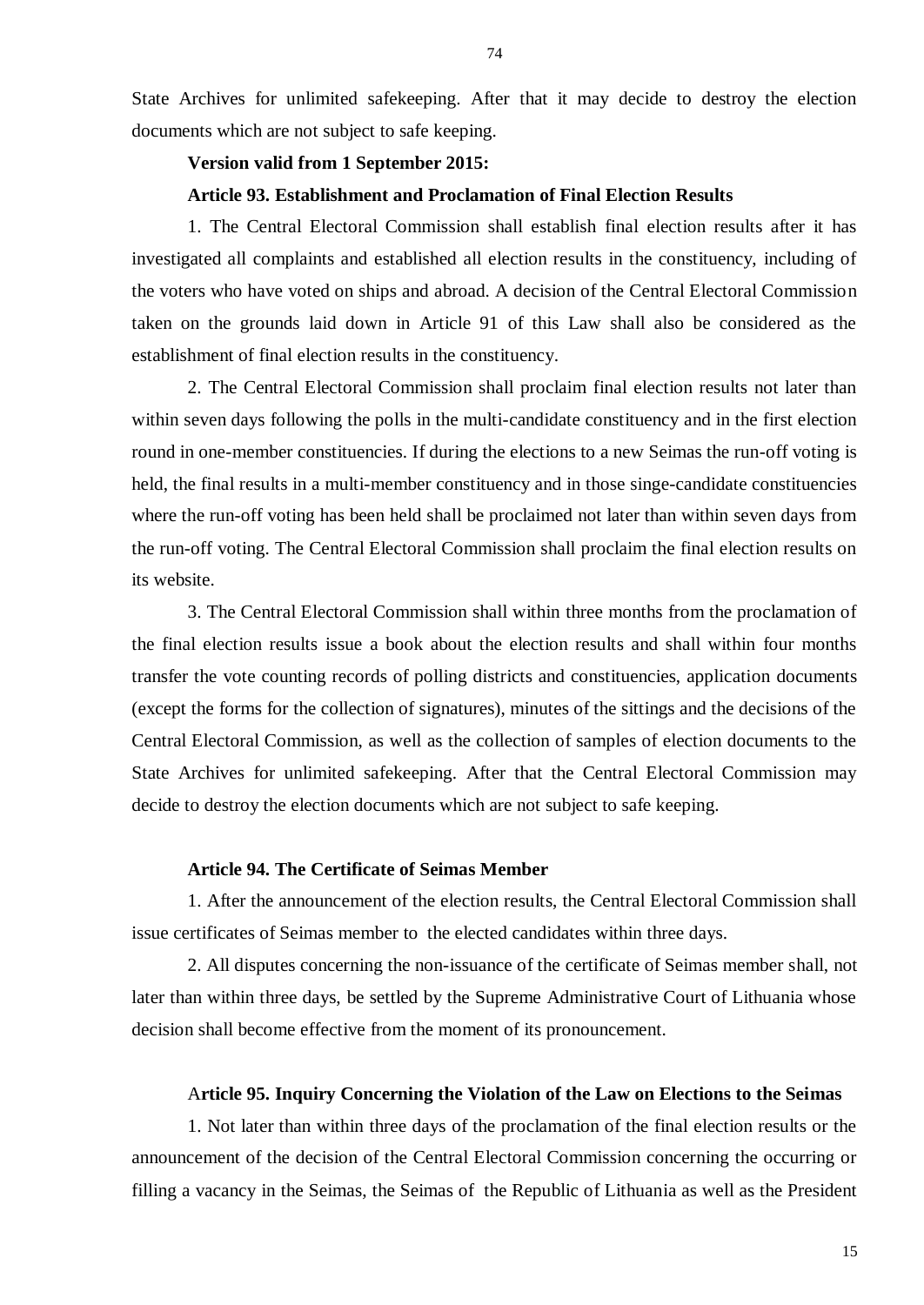of the Republic may appeal to the Constitutional Court with the inquiry whether the Law on Elections to the Seimas has been violated.

## **Version from 1 September 2015:**

1. The Seimas of the Republic of Lithuania as well as the President of the Republic may, not later than within three days of the announcement of the official final election results in a specific constituency or the official announcement of the decision of the Central Electoral Commission concerning the occurring or filling a vacancy in the Seimas, appeal to the Constitutional Court with the inquiry whether or not the Law on Elections to the Seimas has been violated when organising and holding election in that constituency.

2. The Constitutional Court shall investigate and evaluate the decision of the Central Electoral Committee or its refusal to investigate complaints about the violations of the Law on Elections to the Seimas in those cases when decisions have been adopted or another deed of the Committee has been performed after the closing of the polls.

3. This inquiry shall be investigated by the Constitutional Court not later than within 72 hours of its submission to the Constitutional Court. Non-working days shall be included in this time period.

## **Version valid from 1 September 2015:**

3. This inquiry shall be investigated by the Constitutional Court not later than within 120 hours of its submission to the Constitutional Court. Non-working days shall be included in this time period.

4. Basing itself on the findings of the Constitutional Court, the Seimas of the Republic of Lithuania shall adopt the final decision concerning the violation of the Law on Elections to the Seimas.

5. If the Constitutional Court makes a conclusion that the Law on Elections to the Seimas has been severely violated or election documents have been falsified and this has had an essential influence on the establishment of the election results, the Seimas of the Republic of Lithuania may pass one of the following resolutions:

1) to declare the elections in a single-member constituency or multi-member constituency invalid - when, from the vote counting records, it is impossible to establish essential election results; or

2) to establish real essential election results according to the vote counting records or other election documents submitted by electoral committees.

**Version valid from 1 September 2015:**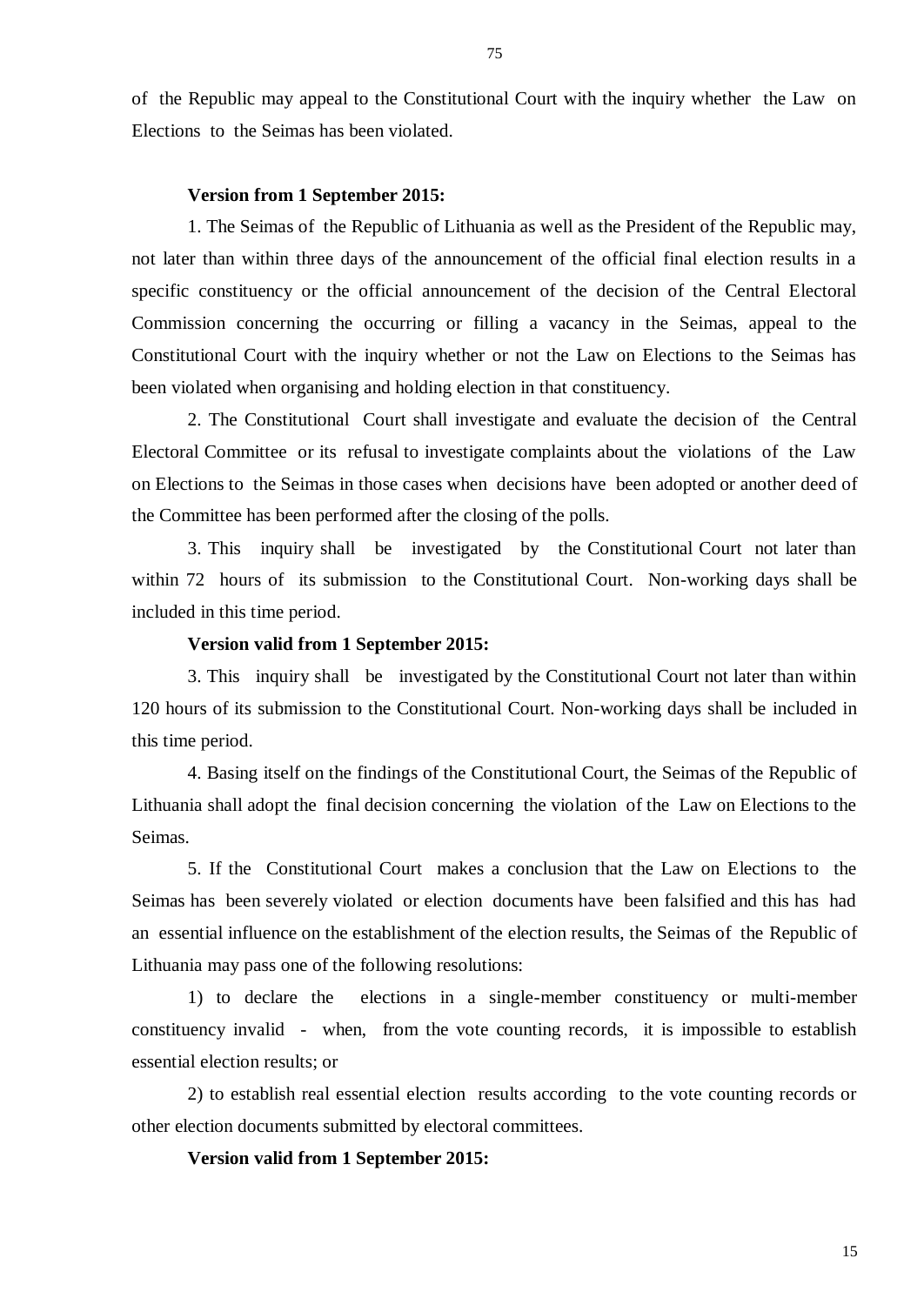2) to establish actual essential final election results according to the vote counting records or other election documents submitted by electoral committees.

6. The Seimas shall also pass a resolution on legally and illegally elected Seimas members.

#### **Article 96. Recognition of the Lapse of the Powers of a Seimas Member**

The Central Electoral Commission shall recognise the lapse of the powers of a Seimas member, with the exception of the cases provided for in paragraph 6 of Article 95, not later than within 15 days after the occurrence of a cause for it:

1) upon the death of a Seimas member - according to the data of the Residents' Register of the Republic of Lithuania;

2) upon the resignation of a Seimas member - according to the resignation statement written by the Seimas member himself. The Seimas member must repeat this statement himself during a sitting of the Central Electoral Commission . If because of the heath conditions the Seimas member is unable to attend the sitting, the sitting shall be held in the place where the Seimas member is at that time;

3) when the court declares a Seimas member legally incompetent - according to the effective decision of the court;

4) when the Seimas revokes the mandate of Seimas member in accordance with impeachment proceedings - according to the effective resolution of the Seimas;

5) if a Seimas member takes up, or does not resign from, employment which is incompatible with the duties of Seimas member - according to the effective resolution of the Seimas;

6) if a Seimas member loses citizenship of the Republic of Lithuania - according to the effective legal act concerning the loss of citizenship; and

7) if a Seimas member takes an oath in the manner prescribed by the law or takes a conditional oath - according to the effective resolution of the Seimas.

## **Article 97. Filling a Vacant Seat in the Seimas**

Upon the recognition of the lapse of the powers of a Seimas member, a vacancy occurs in the Seimas. It shall be filled in the following manner:

1) if the former Seimas member was elected in a single-member constituency, byelections shall be organised in this constituency. By-elections must be held not later than within 6 months. The elections shall not be held if the election date planned to be announced falls within the period when less than a year remains before the date of the next election to the

76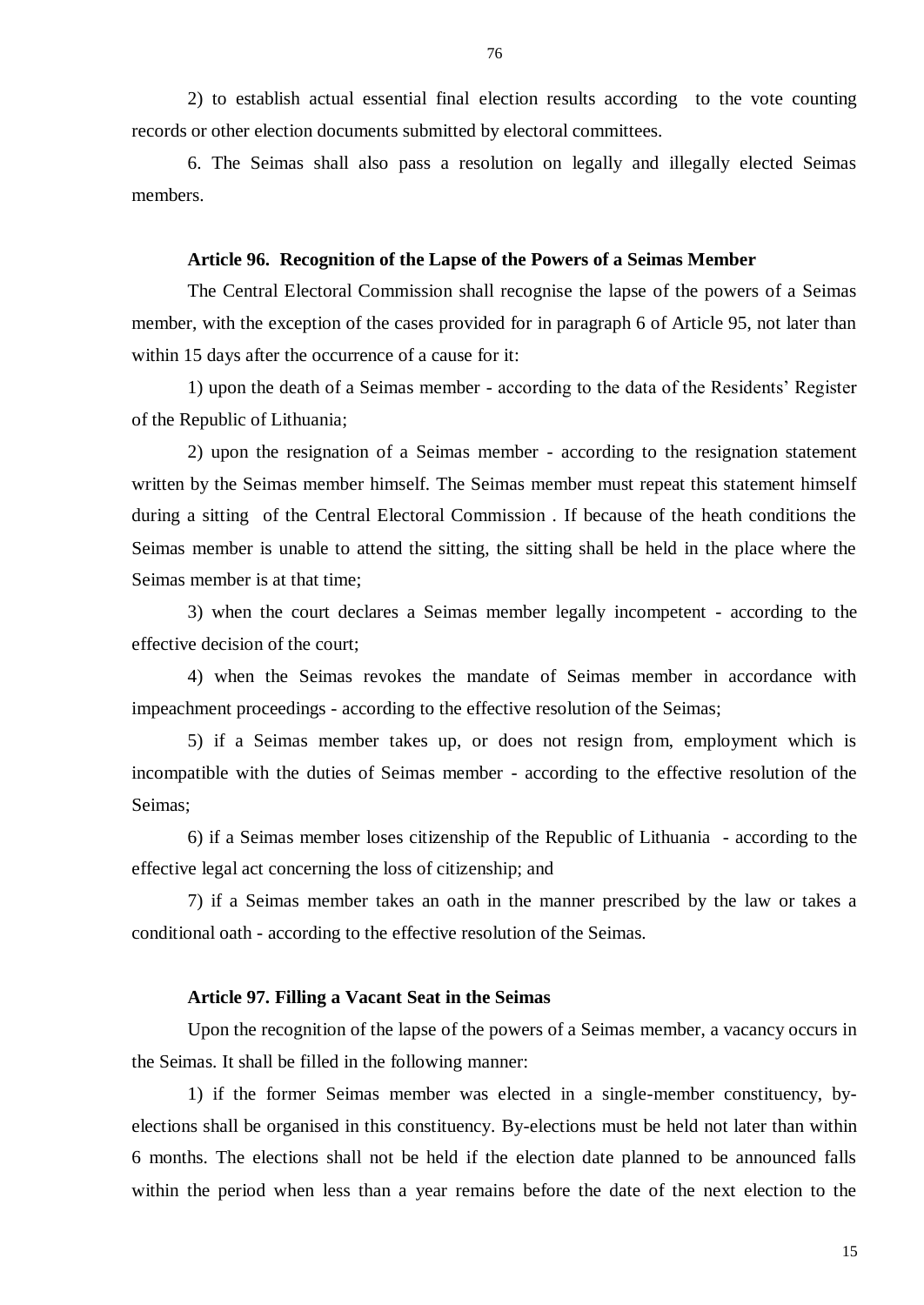Seimas, as counted in compliance with the Constitution. The Central Electoral Commission shall establish the concrete procedure for holding by-elections according to the requirements and terms established by this Law, taking into consideration the fact that by-elections are held in one of the single-member constituencies. When establishing the procedure for holding by-elections, the Central Electoral Commission cannot change the boundaries of a constituency. The citizens who permanently reside on the territory of a constituency or who have settled in a constituency and have declared the place of residence in this constituency according to the procedure laid down by the Law on Declaration of the Place of Residence and who are aged 18 or over on the day of the by-elections shall be additionally entered on the electoral roll of this constituency. The persons who have lost the right to vote as well as the citizens who have declared the place of residence not in territory of this constituency shall be crossed out from the electoral roll. The voting shall not be conducted abroad, on ships (with the exception of the case when the voters residing abroad or the crews of ships are entered on the electoral rolls of the constituency in which by-elections are be held), in the post offices which are not located on the territory of this constituency (except the central post offices of towns, regions);

2) in a multi-member constituency the first candidate, who has not received the mandate of Seimas member, from the list of candidates according to which the former Seimas member was elected to the presently vacant seat shall become a Seimas member. If there are no candidates on this list of candidates who have not received mandates of Seimas member, the mandate of Seimas member shall be transferred to another list according to the sequence of the lists of candidates which was established after the election for the distribution of mandates by the method of remainders, that is to the list following the list which was the last to receive the mandate according to this sequence. So the first candidate, who has not received the mandate, on the list which has newly received a mandate shall become a Seimas member. The Central Electoral Commission must adopt the decision concerning recognition of the mandate of Seimas member for a new Seimas member not later than within seven days after the occurrence of a vacant seat in the Seimas.

# **Article 98. Loss of the Mandate of Seimas Member because of the Collaboration with the Special Services of other States, and Earlier Conviction which Has Not Been Disclosed to the Voters**

1. Each candidate for of Seimas member must make a public disclosure of his deliberate collaboration with the special services of other states, provided that he was not thereby carrying out the assignments of the Republic of Lithuania. He shall indicate this fact in the questionnaire for a candidate for Seimas member. An election poster of a candidate for Seimas member, issued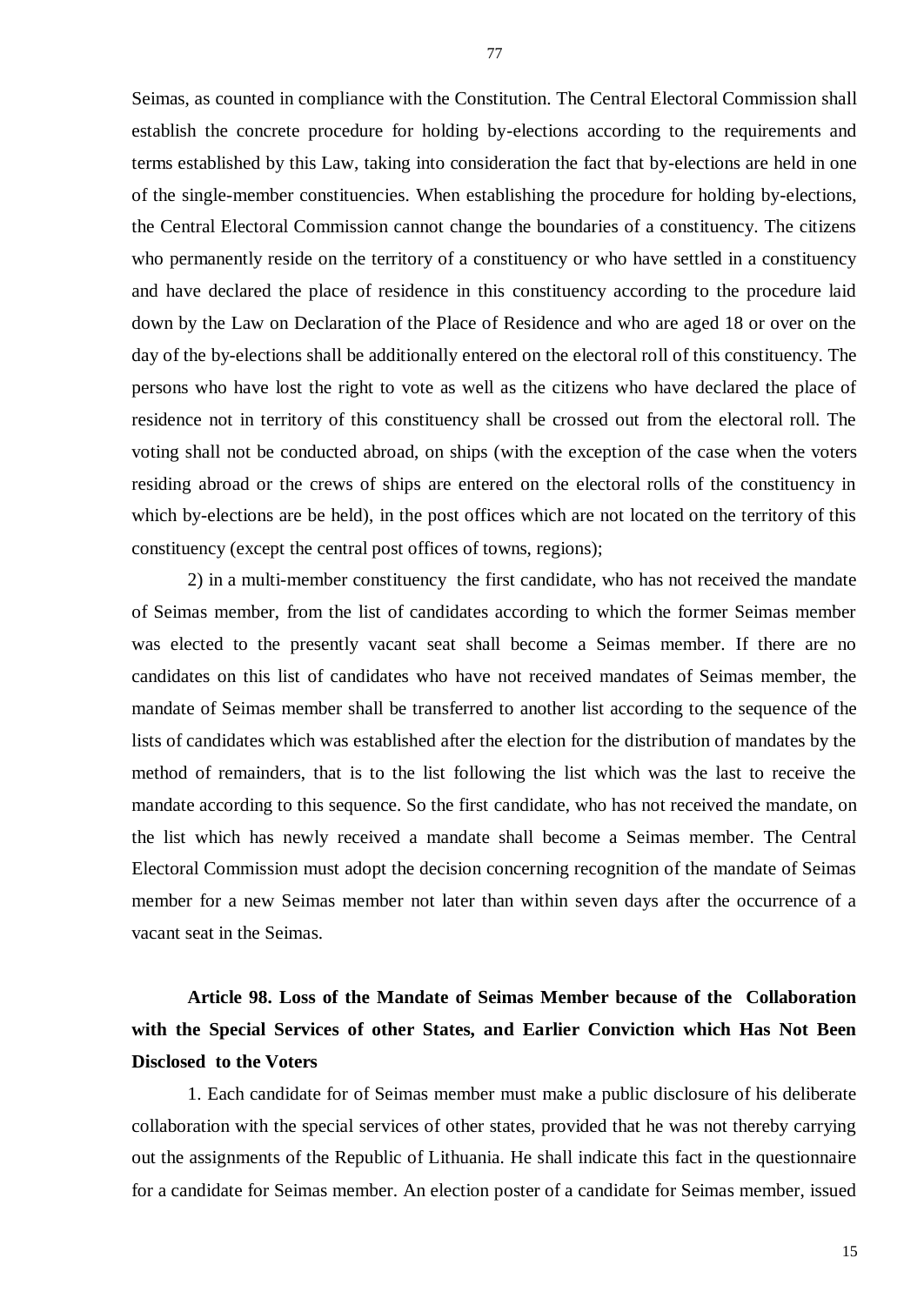by the Central Electoral Commission, as well as a poster with the list of candidates must contain the following notice beside the surname of the candidate: "Has deliberately and not on the instruction of the Republic of Lithuania collaborated with the special services of another state".

2. If the candidate fails to indicate this and there is a valid court sentence which has established a fact having juridical meaning (or this fact has been confirmed by the candidate himself in the manner prescribed by law) that he with full awareness collaborated with the special services of other states which was not related to carrying out the assignments of the Republic of Lithuania, the Central Electoral Commission shall not register him; where it has already registered him a candidate for Seimas member, the Central Electoral Commission shall immediately cancel his registration as a candidate for Seimas member. If the candidate has not indicated it and after the election to the Seimas his deliberate collaboration with the special services of other states which was not related to carrying out the assignments of the Republic of Lithuania is proved according to the procedure established by law, his Seimas member powers shall be lapse from that day.

3. Each candidate for Seimas member must make a public disclosure that under the conviction of the court of the Republic of Lithuania, which became effective after 11 March 1990, he was found guilty for committing a criminal act or under the effective court conviction was found guilty for committing a serious or a grave crime at any time. He shall indicate this fact in the questionnaire for a candidate for Seimas member, regardless of the fact whether the conviction has expired or has been expunged. When furnishing the abovementioned information, the person must indicate in the questionnaire for a candidate for Seimas member the state (place) of adoption of the conviction (decision), the name of the institution which adopted the said conviction (decision), the date of the adoption of the conviction (decision) as well as the criminal act for the committing of which the person was sentenced. It shall not be necessary to specify the information, if the person was found guilty by the occupation regime's court of a crime against the State. When providing the information referred to in this paragraph, the questionnaire of a candidate for Seimas member shall also specify that the person was found guilty by the court's conviction of the criminal act which has been later decriminalized or that the person was found guilty by a foreign state's court of the act which is not considered to be a crime under the law of the Republic of Lithuania or the prosecution for which is considered to be political persecution. An election poster of a candidate for Seimas member, issued by the Central Electoral Commission, as well as a poster with the list of candidates must contain the following notice beside the name of the candidate: "Has been found guilty of the criminal act by the court's conviction"; such a note shall not be obligatory if the candidate for Seimas member has provided